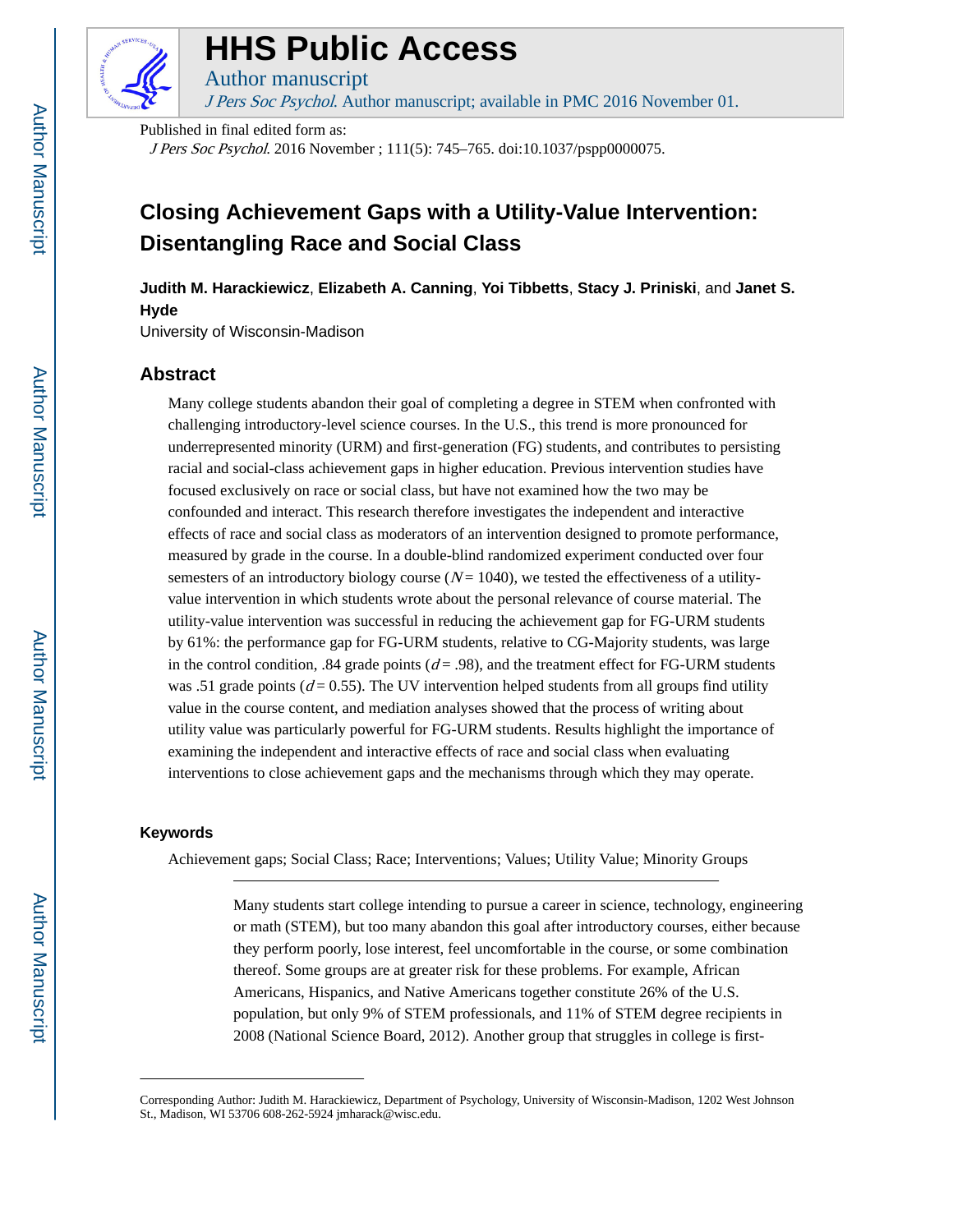generation (FG) students, those for whom neither parent obtained a 4-year college degree, compared to continuing-generation (CG) students, who have at least one parent with a 4 year degree. FG students constitute roughly 20% of students in American universities and represent a potentially large STEM talent pool, yet they drop out of college at a higher rate (28–35%) than CG students (17%; Chen, 2005; Radford, Berkner, Wheeless, & Shepherd, 2010). If we wish to increase the number of students in science and maximize the chances of discovering talent, it is critically important to promote motivation and performance for underrepresented ethnic minority (URM) and FG students in introductory science courses, which act as a gateway to STEM careers (Ferrini-Mundy, 2013).

Differences in academic performance between URM and majority students are referred to as racial achievement gaps, whereas differences between FG and CG students are referred to as the social-class achievement gap, because parental education is a proxy for socioeconomic status (Fiske & Markus, 2012; Jackman & Jackman, 1983; Pascarella & Terenzini, 1991; Snibbe & Markus, 2005). These achievement gaps can be attributed to a number of economic and social factors such as poverty, quality of schools, economic resources, and academic preparation (Bowen, Kurzweil, & Tobin, 2005; Pascarella & Terenzini, 1991), but they may also reflect psychological factors to the extent that FG and URM students feel less engaged in their classes, feel stigmatized, or worry about whether they belong in the course or at the university (Johnson, Richeson, & Finkel, 2011; Ostrove & Long, 2007).

#### **Brief Interventions**

In recent years a number of social-psychological interventions have been developed to help at-risk students in introductory college classes, with striking effects (Yeager & Walton, 2011). These brief interventions are powerful because they are psychologically precise and focus on a specific problem (e.g., identity threat, disengagement) at critical time points (e.g., freshman orientation, gateway courses; Walton, 2014). Some interventions, such as the values affirmation and belonging interventions (Cohen, Garcia, Apfel & Master, 2006; Walton & Cohen, 2011) are domain-general, and focus on students' self-beliefs and sense of belonging in college. Others, such as the utility-value intervention (Hulleman & Harackiewicz, 2009), are domain-specific and address factors such as task values or interest in a particular course. These interventions have been used to help different groups of students. Some interventions focus on students with a history of poor performance (Hulleman, Godes, Hendricks, & Harackiewicz, 2010), whereas others have targeted either racial gaps (e.g., Cohen et al., 2006; Sherman et al., 2013; Walton & Cohen, 2011) or social class gaps in academic achievement (e.g., Harackiewicz, Canning, et al., 2014; Stephens, Hamedani, & Destin, 2014).

In this research, we tested two brief writing interventions hypothesized to help underrepresented students in an introductory college biology course: the values affirmation (VA) and utility-value (UV) interventions, which work at different levels of domain specificity and address different problems. The VA intervention targets one obstacle to student achievement, namely, identity threat. Students can feel threatened when they are aware of stereotypes about their group or worry about whether they "fit in" at college, and this can undermine their performance (Cohen, Purdie-Vaughns & Garcia, 2012; Ostrove &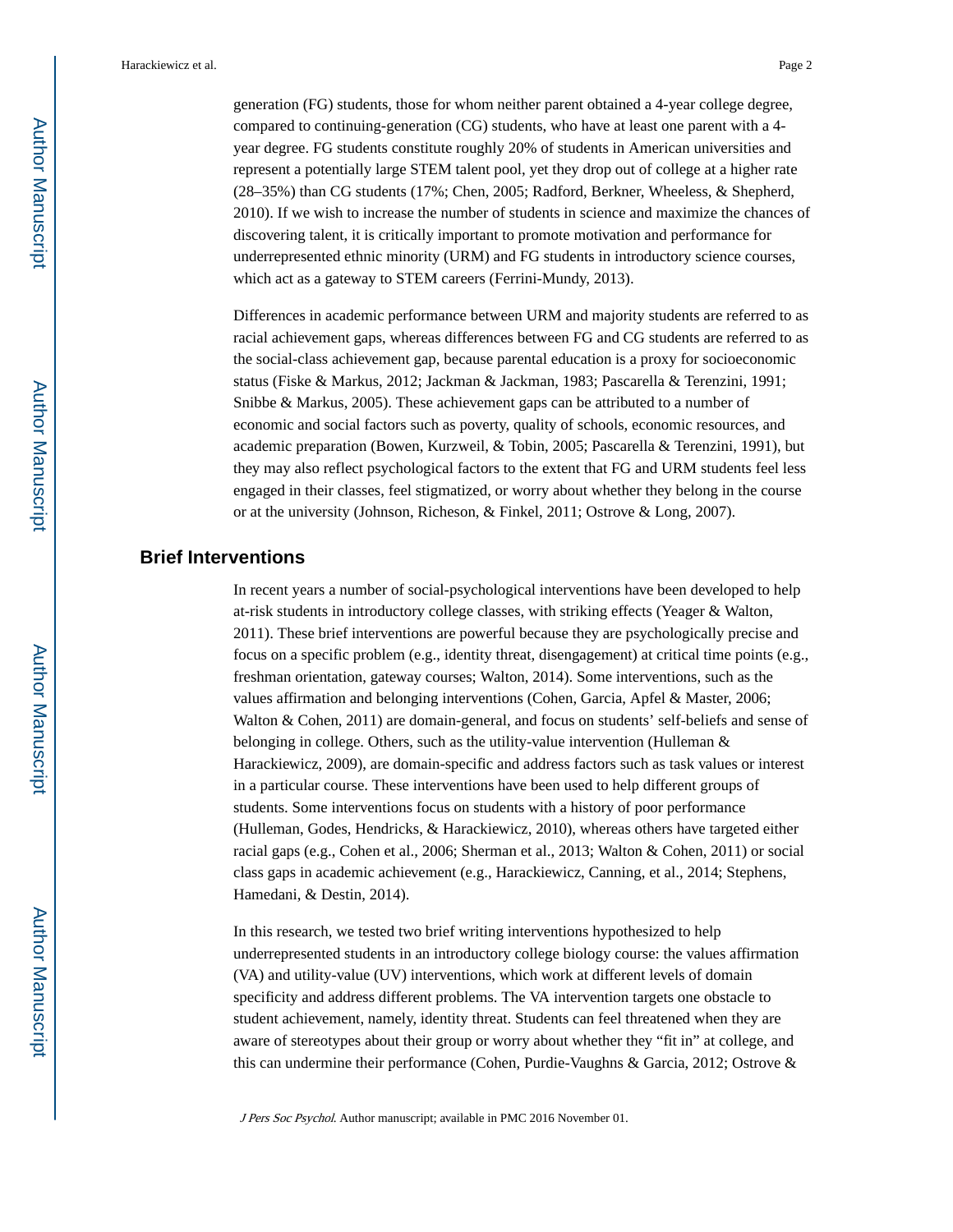Long, 2011; Stephens, Fryberg, Markus, Johnson, & Covarrubias, 2012). When individuals affirm their personal values in a threatening environment, however, they can reestablish a perception of personal integrity and worth (Cohen & Sherman, 2014). For example, Cohen et al. (2006) found that a brief writing exercise in which students reflected on their core personal values reduced the gap in grades between African American and European American students by almost 40%. More recently, Harackiewicz, Canning, et al. (2014) found that the same VA technique worked to close the social-class achievement gap in college biology. In contrast, the UV intervention has not previously been tested with respect to racial or social class gaps, but has been shown to help students with a history of poor performance achieve higher grades in their classes (Harackiewicz & Hulleman, 2010).

#### **Utility Value Interventions**

The UV intervention targets different psychological processes critical to student achievement: perceived value of and engagement in coursework. It is a curricular intervention in which students write short essays about the personal relevance of course material. For example, a student might write an essay about how what she learned about animal physiology informs her future workout plans, explaining the basic principles of muscle potential and relating them to her life. These course assignments help students discover connections between course topics and their lives. The intervention is based in Expectancy-Value Theory (Eccles & Wigfield, 2002), which argues that individuals choose to take on challenging tasks – such as declaring a STEM major or persisting in a difficult biology course – if they (1) value the task, and (2) expect that they can succeed at the task (based on self-beliefs). Beliefs about the self (e.g., "I am very good at science") and beliefs about the value of the task (e.g., "Biology is an important field") are both critically important in predicting academic motivation. However, it may be more feasible to influence students' subjective task values than their expectations for success (Pajeres, 1996). Eccles (2009; Eccles et al., 1983) identified four types of subjective task values: intrinsic value – the perceived importance of a task because of its inherent enjoyment or interest; attainment value – the perceived importance of a task for an individual's identity and self-worth; utility value – the perceived importance or usefulness of a task for accomplishing future goals; and cost value – the perceived negative aspects of engaging in a task (e.g. time consumption). Expectancy-Value Theory posits that an increase in any of these values (except cost) will lead to greater motivation toward an academic task.

Of these three positive task values, Eccles and colleagues consider utility value to be the most "extrinsic" because it extends beyond the task itself to connections between that task and other tasks, activities, or goals (Wigfield & Eccles, 1992), and it may therefore be the task value most responsive to external intervention. In educational contexts, a student finds utility value in a topic if they believe it is useful and relevant beyond the immediate situation, for other goals or aspects of their life. Correlational research documents that when students perceive utility value in their courses, they work harder, develop more interest, and perform better (Brophy, 1999; Harackiewicz, Durik, Barron, Linnebrink-Garcia, & Tauer, 2008; Hulleman, Durik, Schweigert, & Harackiewcz, 2008; Wigfield, 1994). Moreover, recent experimental research indicates that it is possible to promote perceived utility value with simple interventions that ask students to write about the relevance of course topics to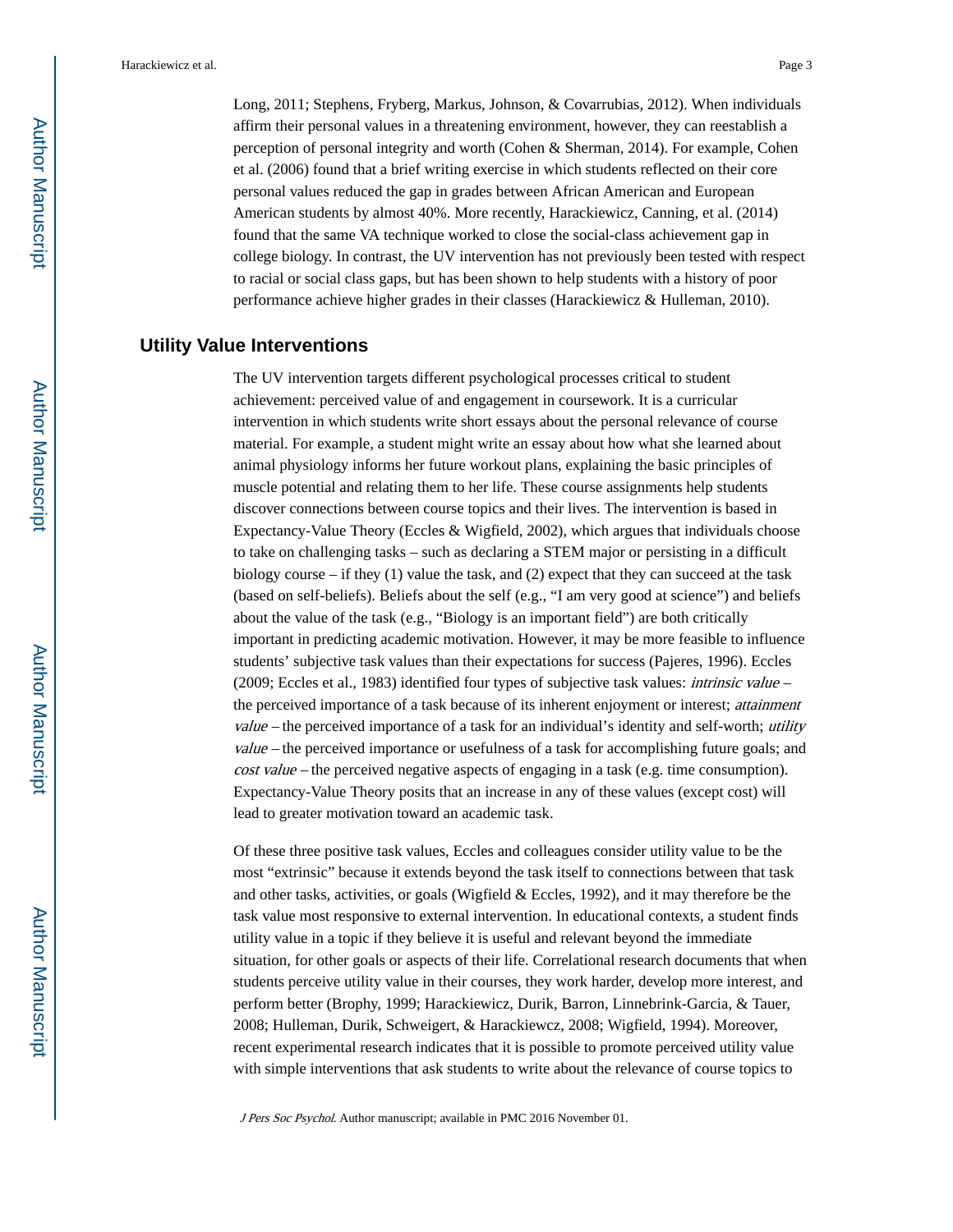their own life or to the life of a family member or close friend (Canning & Harackiewicz, 2015; Hulleman et al., 2010; Yeager et al., 2014). This leads students to discover connections between course topics and their lives, in their own terms.

Discovering these connections helps students appreciate the value of course work, and can promote a deeper level of cognitive engagement (Harackiewicz & Hulleman, 2010). In other words, the intervention works by changing how students think about course topics. In addition, we know from experimental laboratory work (Canning & Harackiewicz, 2015) that self-generated utility value information (i.e. utility value connections that students identify for themselves) is more powerful than externally communicated utility value information (as might be produced, for example, when a professor tells students that material is important and relevant). The key is having students work to find the utility value for themselves, which is facilitated through writing assignments that are central to the intervention.

The utility-value intervention can promote academic performance by fostering student engagement with course content, and by helping students find personal value in the material. This intervention works best for students who doubt their competence and for those with a history of poor performance. Students who struggle in classes or doubt their competence are at greater risk for disengagement with course content (Durik, Hulleman & Harackiewicz, 2015). However, Hulleman and Harackiewicz (2009) found that their UV intervention raised interest and grades for  $9<sup>th</sup>$  grade science students who had low performance expectations in the course, relative to students in a control group who wrote summaries of course topics. Hulleman et al. (2010) found that a UV intervention promoted interest in an introductory psychology class for students who had performed poorly on early exams, relative to a control group. They also showed that the UV intervention promoted students' perceptions of utility value in the psychology course, and that this increase in perceived utility value then increased interest, intention to major, and grades.

#### **Can Utility-Value Interventions Close Achievement Gaps?**

Although the UV intervention has proven effective in increasing motivation and academic performance for high school and college students who had low success expectancies and/or low performance early in the course, it has not previously been implemented to close racial or social-class achievement gaps. We hypothesize that both URM and FG students will benefit from a UV intervention relative to majority and CG students, in much the same way that students with a history of low performance benefit from these interventions. The UV intervention might prove effective for all students with a history of poor performance, whether URM, FG or not, in which case its efficacy would be attributed to its power to engage students who struggle academically (Durik, Hulleman & Harackiewicz, 2015), regardless of ethnicity or generational status. Alternatively, the intervention might have additional power for URM and FG students. It is important to test whether UV intervention effects are moderated by prior performance, URM status, or FG status, in analytic models that include all three potential moderators (i.e., prior performance, URM status, and FG status), to determine whether the UV intervention has unique potential for URM and/or FG students.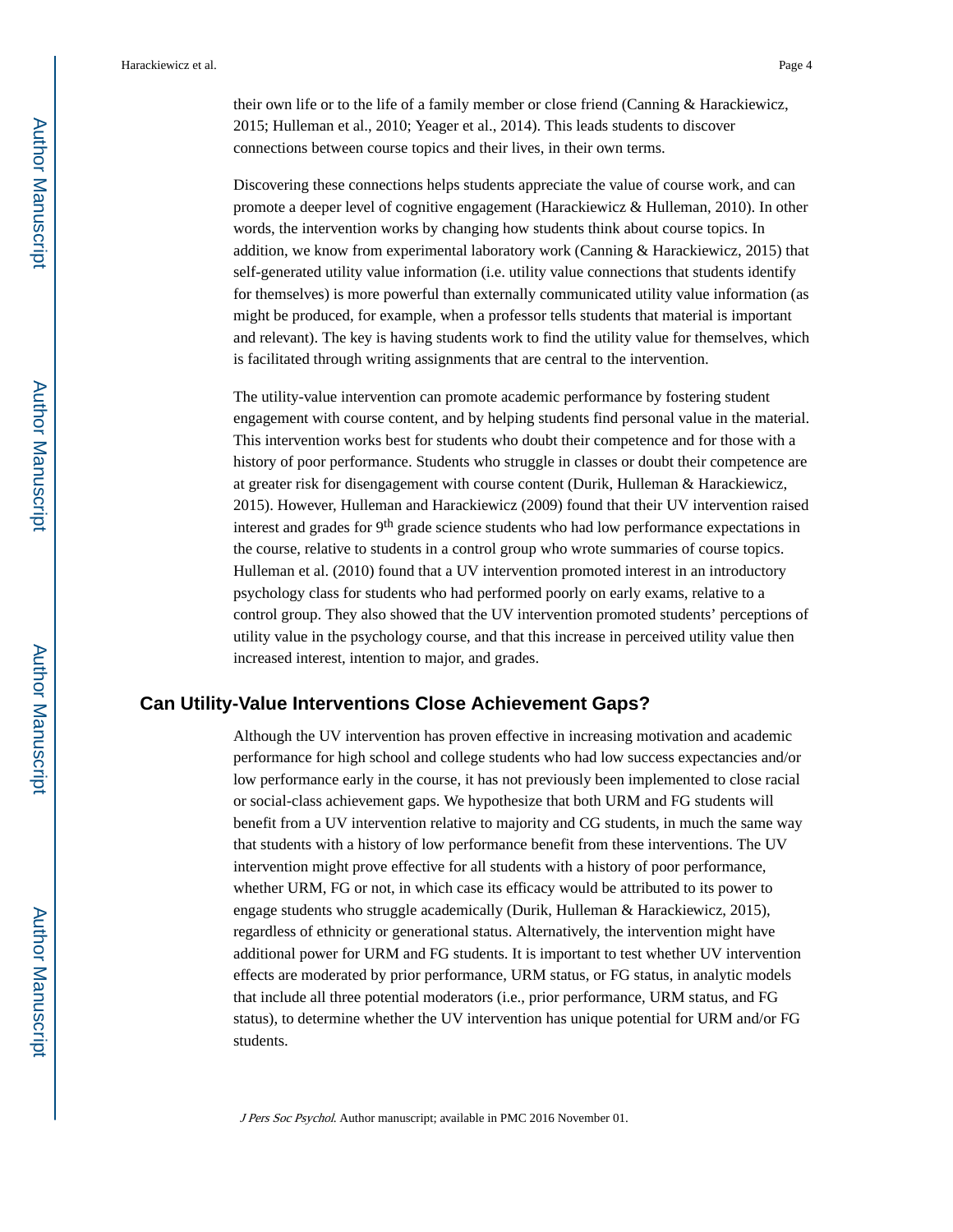Indeed, there is reason to hypothesize that the UV intervention might promote performance for underrepresented students in STEM courses, over and above the positive effects documented for low-performing students in previous research. Goal congruity (Diekman, Brown, Johnston, & Clark, 2010), cultural mismatch (Stephens et al., 2012) and identitybased motivation (Oyserman & Destin, 2010) theories all suggest that congruity between a person's identity, culture, or goals and the educational context can serve as a powerful motivational resource, and conversely, that a mismatch between personal goals and the educational context can lead to disengagement. Mismatch problems may be most acute in college STEM courses because the culture of science can be incongruent with the goals of at-risk students (Diekman, Clark, Johnston, Brown, & Steinberg, 2011).

Smith, Thoman and colleagues have found that communal goals such as working with, forming social connections with, or helping others (Pöhlmann, 2001) are more frequently endorsed by URM college students, and that these types of goals are often perceived as inconsistent with the culture of science (Brown, Smith, Thoman, Allen, & Muragishi, 2015; Smith, Chech, Metz, Huntoon, & Moyer, 2014; Thoman, Brown, Mason, Harmsen, & Smith, 2015). Research also suggests that FG students are more likely to have interdependent or "other-focused" goals in college (Harackiewicz, Canning et al., 2014; Piff, Kraus, Côté, Cheng, & Keltner, 2010; Stephens et al., 2012). Indeed, many researchers have noted that communion – a trait which reflects a greater emphasis on working with or helping others – is higher among ethnic minorities (Markus & Connor, 2013), and that Latino, Native American, and African American cultures especially emphasize helping members of their own communities (Fryberg & Markus, 2007; Harper, 2005, Smith et al., 2014, Torres, 2009). This analysis suggests that URM and FG students may struggle to stay engaged in STEM courses that do not seem to share their communal or "other-focused" goals.

We hypothesize that a UV intervention may help underrepresented students find connections to important communal goals in STEM courses even if the courses do not emphasize communal themes in their curriculum (Brown et al., 2015). In other words, the UV intervention may provide underrepresented students the opportunity to make course content congruent with their own goals. By giving students the opportunity to connect science content to their own lives in their own terms, they may be better able to identify the relevance of course topics to their personal goals, and become more motivated to engage with science content. Deriving meaningful connections between science and communal goals may be particularly important for students endorsing such goals, and thus the UV intervention may be uniquely powerful for underrepresented students.

#### **Disentangling Race and Social Class in Intervention Research**

Both URM and FG students face disadvantages in college; however, there may be some challenges specific to URM students, and not FG students (e.g., racial discrimination), and some that are unique to FG students (e.g., fewer educational/ financial resources). Moreover, because race and social class are increasingly correlated in American society (Duncan & Murnane, 2011; Reardon, 2011), some students (those who are both URM and FG) may experience both sets of challenges. Thus students may face challenges related to their URM status, their FG status, or both, and disadvantages may be compounded for FG-URM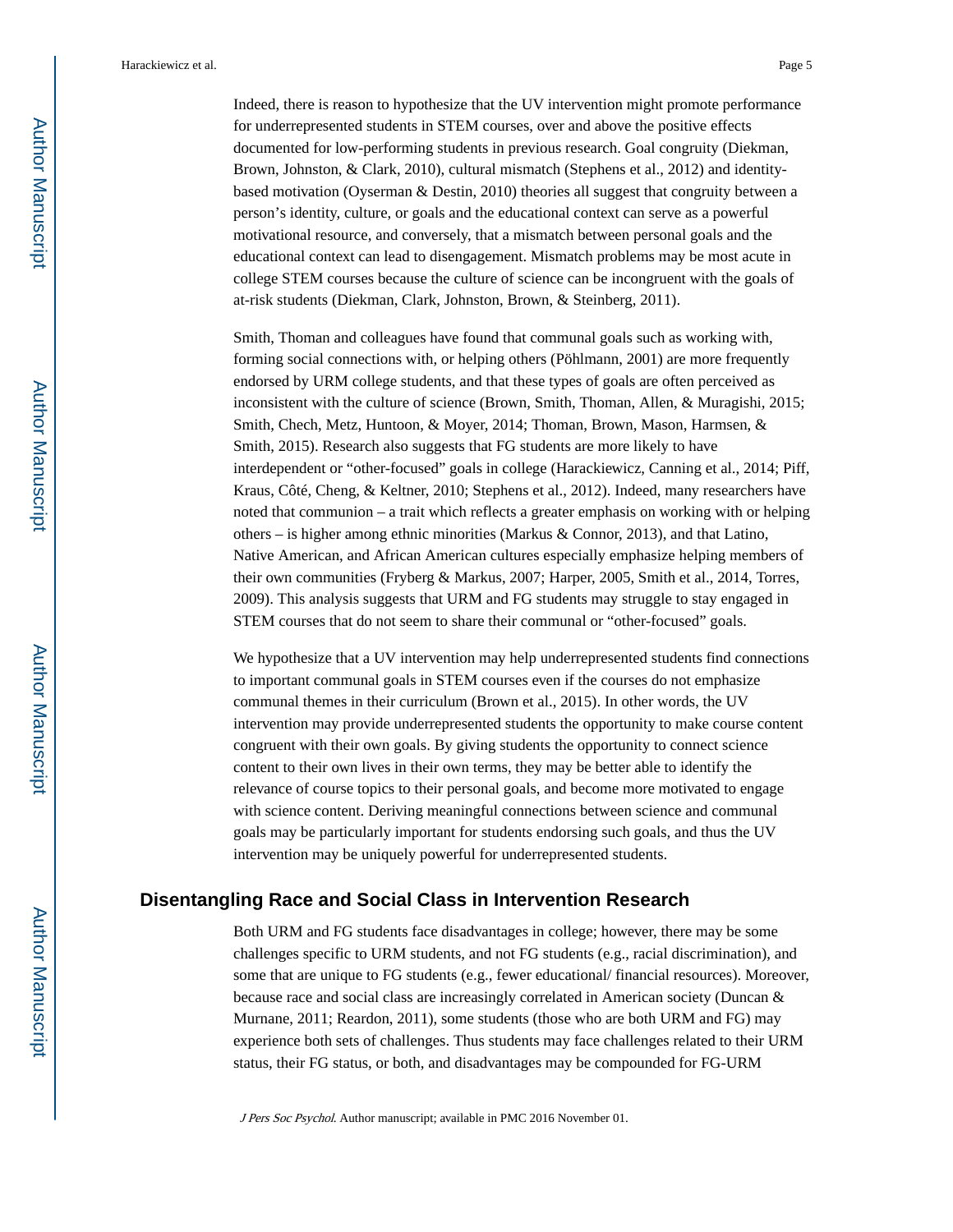students (Jack, 2014). A number of social-psychological intervention studies have addressed either racial gaps (e.g., Cohen et al., 2006; Sherman et al., 2013; Walton & Cohen, 2011) or social class gaps in academic achievement (e.g., Harackiewicz, Canning, et al., 2014; Smeding, Dumas, Loose, & Régner, 2013; Stephens, Hamedani, & Destin, 2014). Given that social class and ethnicity are often confounded, it is not always clear whether interventions are addressing racial or social-class achievement gaps, or both. For example, Stephens and colleagues (2014) tested a difference-education intervention (in which incoming students learned about how different educational backgrounds can impact college experiences) that improved performance for FG students, yet 38% of the FG students were also African American or Latino. Although the researchers controlled for ethnicity in their analyses, they did not consider the interactions between race and social class.

Similarly, many interventions to close racial achievement gaps have not considered the impact of social class. In the Cohen et al. (2006) study testing a VA intervention with African American students, students' social class (or parents' educational attainment) was not reported nor was it included in analyses. In another VA study, Sherman et al. (2013) noted that virtually all of the Latino students were receiving lunch assistance (whereas few of the white students were), and that the racial gap was thus largely redundant with the social-class achievement gap. This overlap of race and social class in some populations makes it especially difficult to identify the groups for whom interventions are most effective.

It should be possible, however, to examine the independent and interactive effects of race and social class with a diverse sample and adequate statistical power. One goal of the current research is to disentangle intervention effects associated with race from those associated with social class in a large-scale intervention study with college students in an introductory biology course. To explore these possibilities, we collected baseline measures of prior academic performance, high-school poverty rate, performance expectancies for the biology class, science background, psychological experiences, and motivation. Consideration of these variables may help us identify the psychological processes most relevant for interventions with particular groups of students (Walton, 2014), and help interpret differences in responsivity to social-psychological interventions among students who may have intersecting identities.

#### **Intersectionality**

Intersectionality is a theoretical approach that simultaneously considers multiple categories of identity, difference, and disadvantage, such as gender, race, social class, sexual orientation, disability, and religion (Cole, 2009). This approach, originally based in critical race theory and feminist theory (Few-Demo, 2014), is critical of researchers' tendency to consider a social category, such as African Americans, to be homogeneous, when in fact members of that category vary substantially on other dimensions such as social class and gender. In the research reported here, we consider the intersection of race and social class.

Ferree (2010) noted that an approach is labeled intersectional if it considers multiple dimensions of inequality "and considers how they interactively define the identities and experiences … of individuals and groups" (p. 428). There is some debate among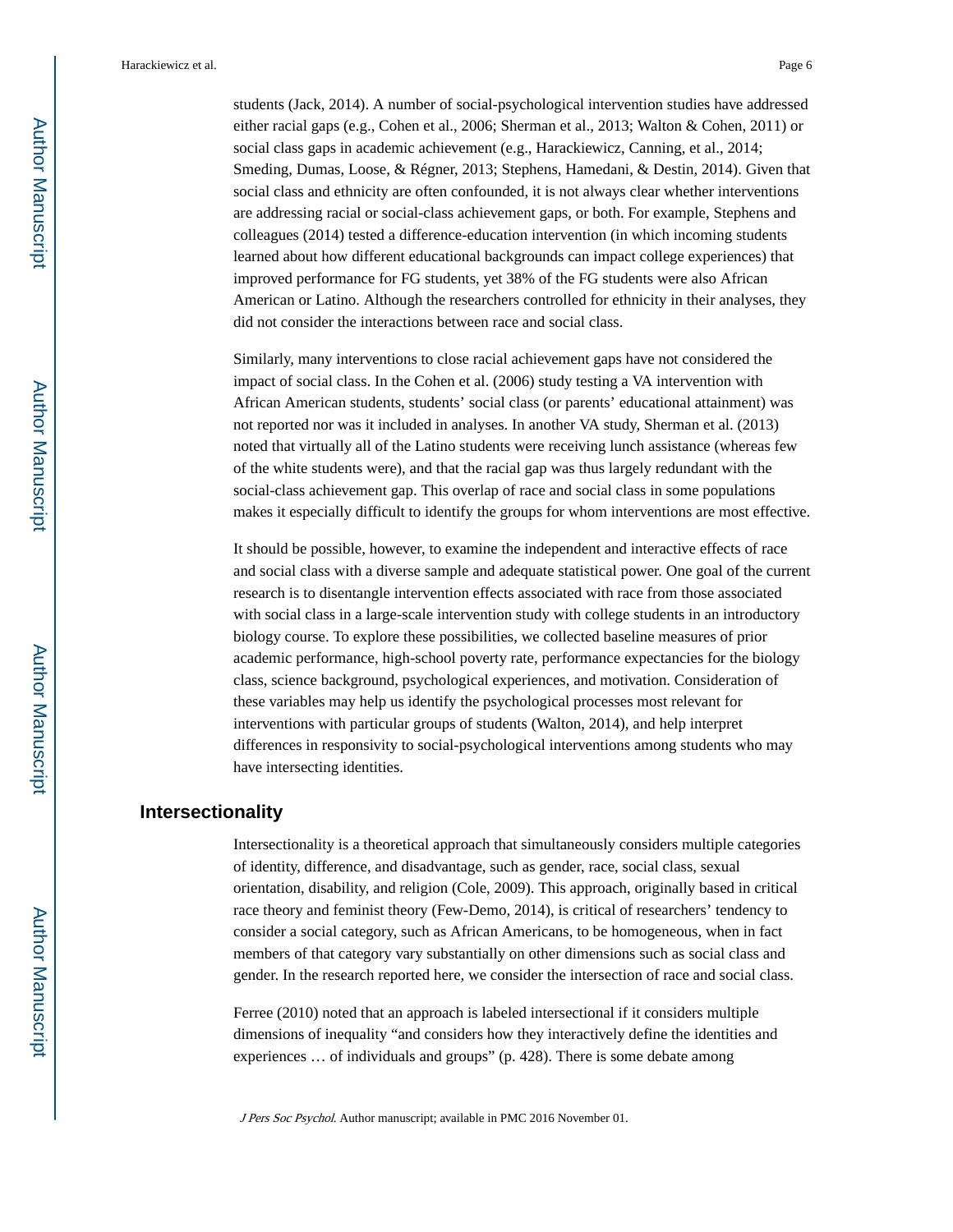intersectionality researchers regarding whether, when intersectionality is combined with quantitative methods, it involves testing for multiple main effects of the intersecting dimensions, or whether it should involve statistical interactions between intersecting dimensions (Ferree, 2010). In the case of the intersection of race and social class, the maineffects approach can detect the additive effects of race and social class, thereby disentangling these effects, which are so often confounded. The statistical interaction approach, which is consistent with Ferree's definition above, examines whether certain combinations of race and social class (such as URM and FG status) have especially potent effects. In the research reported here, we test for both additive and interaction effects. Moreover, because intersectionality researchers have rarely used experimental methods, we present a novel test of intersectionality by testing a three-way interaction between the

#### **The Present Study**

We tested two interventions, one that has proven to be effective for reducing some achievement gaps in middle-school and college classes (the VA intervention), and one that has proven to be effective for students with a history of low academic performance (the UV intervention). We address two primary questions about these interventions: 1) Can the UV intervention reduce achievement gaps? 2) Can the VA intervention be paired with a UV intervention? In other words, can a domain-general, identity-based intervention (VA) and a domain-specific, curriculum-based intervention (UV) be combined in a college biology course, and how might they work together? Such a combination might be additive or synergistic, with each boosting the effectiveness of the other, but these two interventions have not previously been combined, and it is unclear whether two writing-based interventions can be implemented effectively in a single course.

intervention and two intersecting person factors, race and social class.

In this study, we focused on closing achievement gaps in an introductory biology class, and tested UV and VA interventions in a 2 x 2 crossed design. Our design and a large sample allowed us to disentangle the independent and interactive effects of race (URM or Majority) and generational status (FG or CG) in moderating the effectiveness of the interventions. Although we focus mainly on social-psychological variables, we also included a socialstructural variable, percent free/reduced lunch at the students' high schools, as a proxy for poverty at both the school and neighborhood level.

#### **Method**

We implemented the UV and VA interventions in an introductory biology course in a double-blind, randomized experiment at a large Midwestern university, across four semesters, in the first course of a two-course sequence. This foundational course, offered in both Fall and Spring semesters, is a prerequisite for 34 undergraduate biomedical majors at this university (e.g., biochemistry, neuroscience, nursing, zoology) and a critical gateway course for premedical preparation and further study in the biological sciences. Over these four semesters, 2378 students were enrolled in this course, of whom 8% were underrepresented minority students (URM) and 21% were first-generation students (FG; i.e., no parent/guardian obtained a 4-year college degree).1 All consenting URM and FG students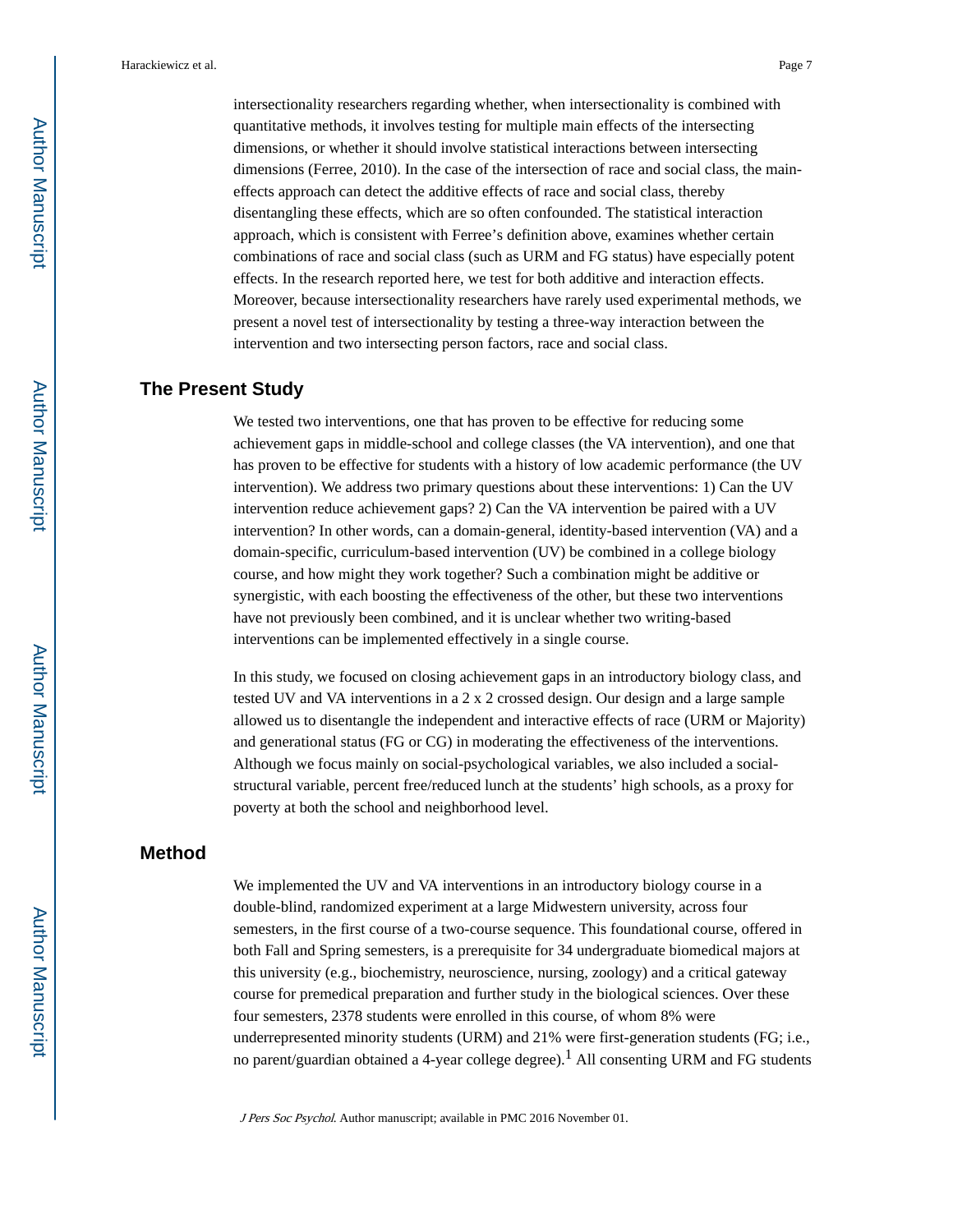enrolled in the course were included in this study, as well as a randomly selected subset of continuing-generation (CG) Majority students (CG-Majority students in this sample were 82% White, 18% Asian or Asian American). The remaining CG-Majority students in the course received comparable assignments but were not included in the study. Of the 1060 undergraduate students who were eligible for this study across four semesters, 1040 (417 male, 623 female) completed the course and gave consent for access to their academic records (6 students did not consent, and 14 dropped the course). Participants were 423 CG-Majority, 427 FG-Majority, 126 CG-URM (51 African American, 61 Hispanic, 14 Native American), and 64 FG-URM (26 African American, 35 Hispanic, 3 Native American) students.

The 15-week biology course covered 3 units: cellular biology, genetics, and either evolutionary biology (in semesters 1 and 2), or animal physiology (in semesters 3 and 4). Students met three times per week for 50-minute lectures. Between one and three lecture sections were offered each semester (for a total of 8 lecture sections across the 4 semesters). In addition to lectures, students attended a 3-hour laboratory, led by a graduate teaching assistant, once each week. There were approximately 15–40 laboratory sections in each semester. Students also attended a 50-minute recitation each week, led by a different graduate teaching assistant.

#### **Interventions**

Students were blocked on URM and FG status, gender, and lecture section and then randomly assigned to one of 4 conditions in a fully crossed 2 x 2 (UV intervention x VA intervention) experimental design. Instructors and teaching assistants were blind to experimental condition.

**UV Intervention—**Students completed either three UV or three control assignments. These writing assignments were fully integrated into the course and were presented as a course assignment from the instructors. Three weeks prior to each unit exam, course instructors emailed the assignment to each student. Students were given five days to complete each essay and turned them in via an online course management site. In both conditions, students were asked to:

Select a concept or issue that was covered in lecture and formulate a question. Select the relevant information from class notes and the textbook, and write a 1–2 page essay.

The utility value (UV) assignment varied slightly across the four semesters, but all UV assignments asked students to answer their question using course material and discuss the relevance of the concept or issue to their own life or to the lives of others:

Write an essay addressing this question and discuss the relevance of the concept or issue to your own life. Be sure to include some concrete information that was covered in this unit, **explaining** *why* **this specific information is relevant to your** 

 $1$ This distribution of FG and URM students was comparable to overall university demographics for the time period of this study.

J Pers Soc Psychol. Author manuscript; available in PMC 2016 November 01.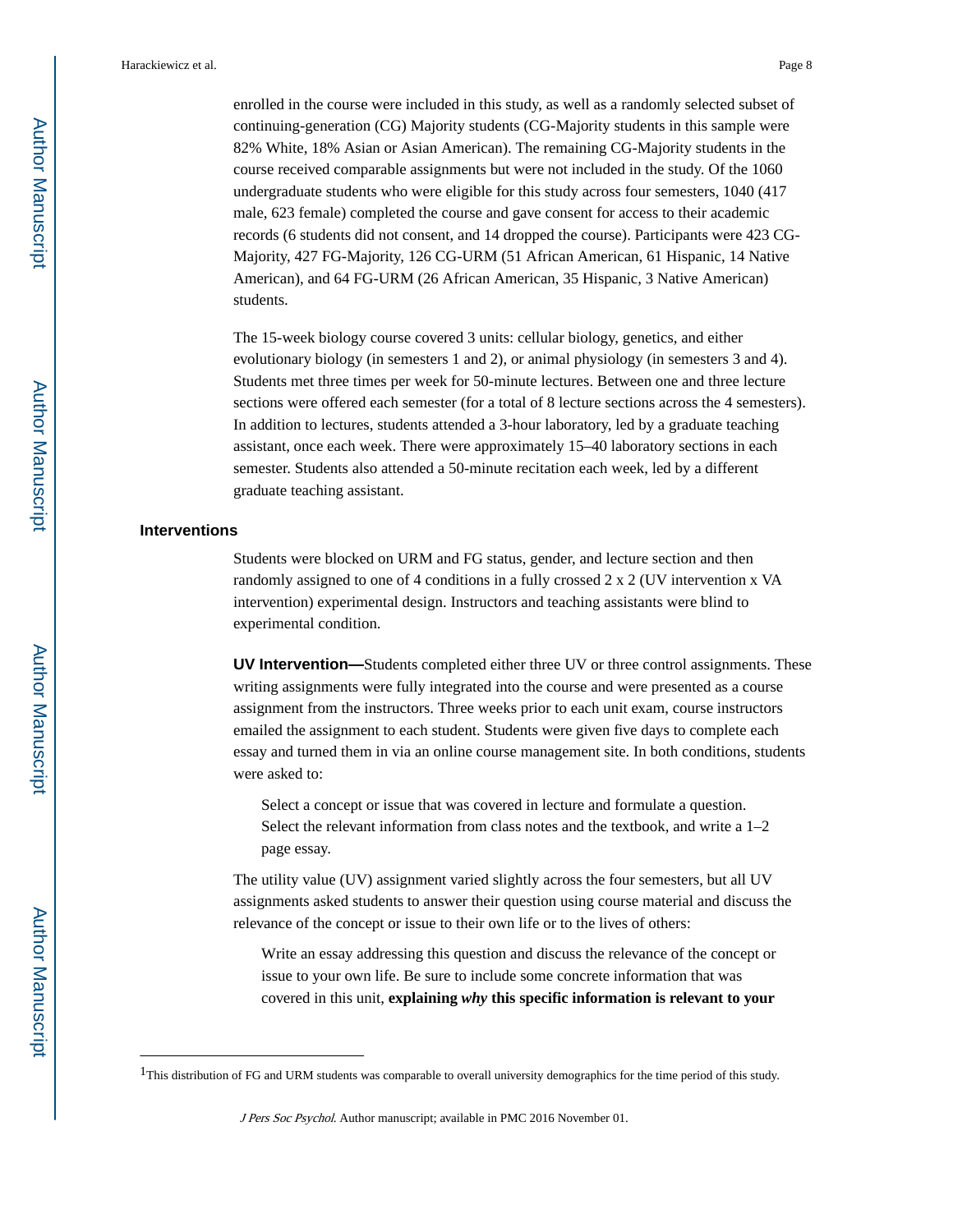**life or useful for you.** Be sure to explain *how* the information applies to you personally and give examples.

In contrast, the control assignment instructed students to address their question by summarizing course material:

Select the relevant information from class notes and the textbook, and write a  $1-2$ page response to your question. You should attempt to organize the material in a meaningful way, rather than simply listing the main facts or research findings. Remember to summarize the material in your own words.

Biology graduate students were hired to grade each assignment on scientific merit and to ensure that students followed directions. Although some graduate student graders were also teaching assistants, graders were never assigned to grade essays of students who were in their laboratory or recitation sections. The fact that assignments and graded feedback were turned in via a course management site (and not during lecture or lab time) ensured that all teaching assistants remained blind to their students' conditions. Grader feedback and essay grades were provided to each student a few days before the unit exam. Each assignment was worth 0.6% of the final grade in the course. 1034 students completed the first assignment, 1017 students completed the second essay assignment, and 1006 students completed the third essay assignment (95% of students completed all three assignments).

**VA Intervention—**The VA intervention was administered in laboratory sessions early in the semester, and students wrote about personal values, as in previous research (Harackiewicz, Canning et al., 2014; Miyake et al., 2010). Students in the VA condition were instructed to write about why two or three values, selected from a list, were important to them. Students in the control condition were instructed to choose the two or three values that were least important to them, and to write about why other people might hold those values. Full methodological details regarding the implementation of VA are reported by Authors (2014).

#### **Baseline Measures**

In the second week of the course, a questionnaire was administered in laboratory sections, with questions about attitudes about biology and demographic information. All questionnaire items were answered on a 7-point scale ranging from "not at all true" to "very true" or "not at all" to "a lot," unless otherwise noted. Scale scores represent the mean of constituent items. Missing data (less than 1% on each measure) were handled by multiple imputation (Rubin, 1987).

**Attitudes about biology—**Biology background was measured with three items (for each of three topics covered in the course: "I have a strong background in [cellular biology, genetics, and evolution or animal physiology],"  $a = .84$ ). Belonging uncertainty (Walton & Cohen, 2011) was measured with two items ("When something bad happens, I feel that maybe I don't belong at University X," "Sometimes I feel that I belong at University X, and sometimes I feel that I don't belong at University X,"  $a = .83$ ). Competence valuation (Harackiewicz & Sansone, 1991) was measured with two items ("It is important to me to do well in this course," "I want to do well in Introductory Biology,"  $a = .71$ ). Desire to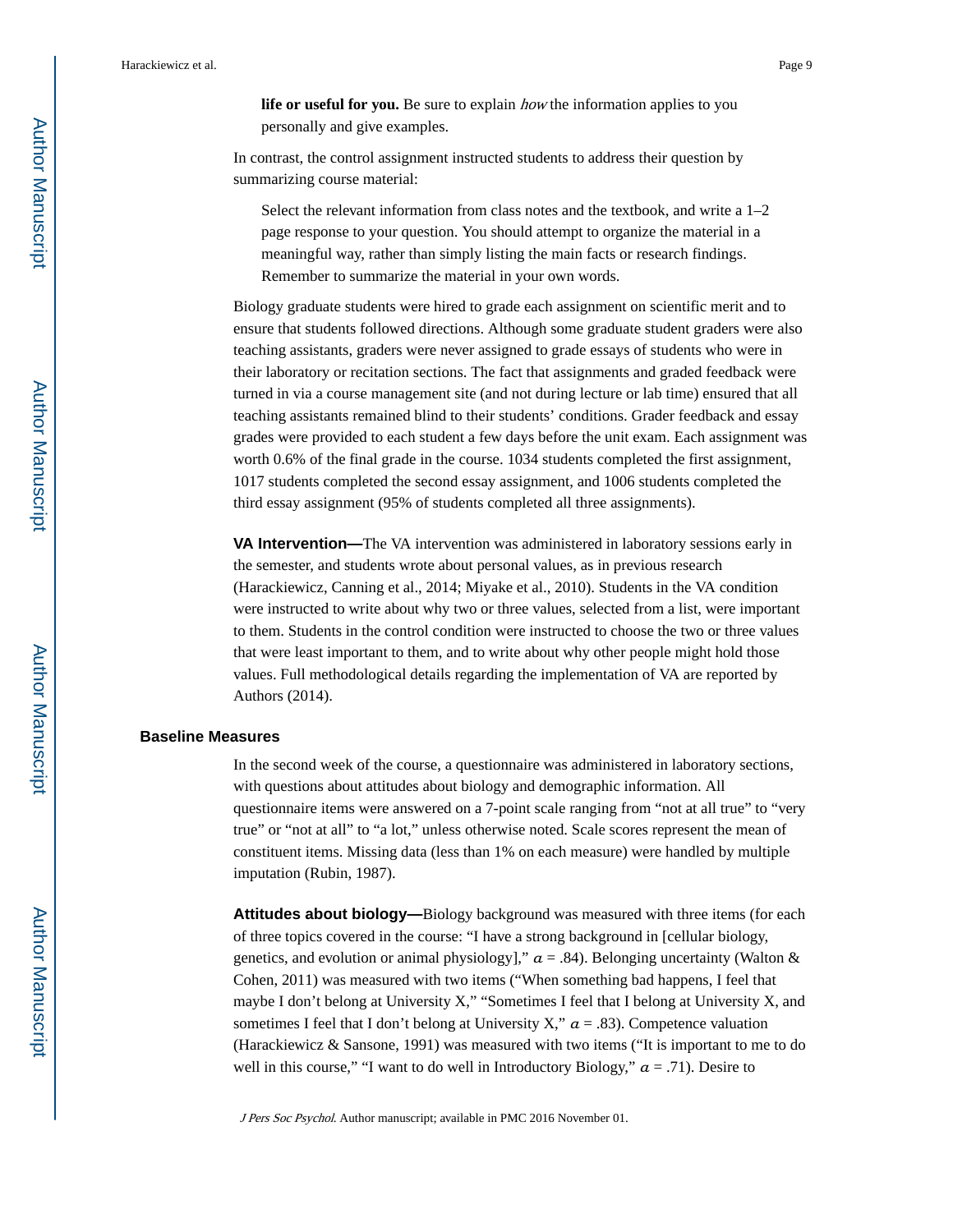contribute to society was measured with one item ("I want to study biology because I want to make a contribution to society"). Confidence about performance was measured with three items ("I am confident that I will do well in Introductory Biology," "I expect to get a good grade in this course," "I am confident that I can obtain a final grade of B or better in this course,"  $a = .82$ ). Interest in biology was measured with five items ("I'm really looking forward to learning more about biology," "Biology fascinates me," "I think the field of biology is very interesting," "I'm excited about biology," "To be honest, I just don't find biology interesting," reversed,  $a = .93$ ). Perceived utility value was measured with four items ("The material we are studying in this course is useful for everyone to know," "This class is important to my future," "I think what we are learning in Introductory Biology 151 is important," "The study of biology is personally important to me,"  $a = .74$ ).

**Motives for attending college—**We administered a shortened version of Stephens and colleagues' (2012) scale in which students were asked to indicate which of 10 items characterized their reasons for completing their college degree (checking as many as were relevant). Half the items referred to independent motives (i.e., "Become an independent thinker," "Learn more about my interests," "Prepare for a future career," "Expand my understanding of the world," and "Expand my knowledge of the world"), whereas the other half referred to interdependent motives (i.e., "Help my family out after I'm done with college," "Give back to my community," "Provide a better life for my own children," "Show that people with my background can do well," and "Be a role model for people in my community"). Independent and interdependent motives were measured by counting how many of the motives in each category were selected. In addition, we constructed a measure of helping motives by counting how many of three interdependent motives that demonstrate the instrumentality of a college education for helping others ("Give back to my community," "Help my family out after I'm done with college," "Provide a better life for my own children") were selected.

**Prior GPA and High-School Poverty Rate—**We obtained students' GPA from prior semesters from university records ( $n = 978$ ). We also obtained information about the high school each student attended, in terms of the percentage of students who received financial assistance for school meals (percent free or reduced lunch) at those schools, as an indicator of poverty at the school or neighborhood level ( $n = 979$ ). However, given that some students were freshmen or transfers, and that high-school information was not available for all students, we were missing some data on both measures. Thus, we used multiple imputation (Rubin, 1987) to create a measure of prior GPA and Free/ Reduced Lunch (FRL) for all students.

#### **Outcome Measures**

**Coding of articulated utility value and essay length—**The utility value and control writing assignments were coded for the level of utility value articulated in each essay. Research assistants coded the assignments on a 0–4 scale based on how specific and personal the utility value connection was to the individual. A "0" on this scale indicates no utility; a "1" indicates general utility applied to humans generically; a "2" indicates utility that is general enough to apply to anyone, but is applied to the individual; a "3" indicates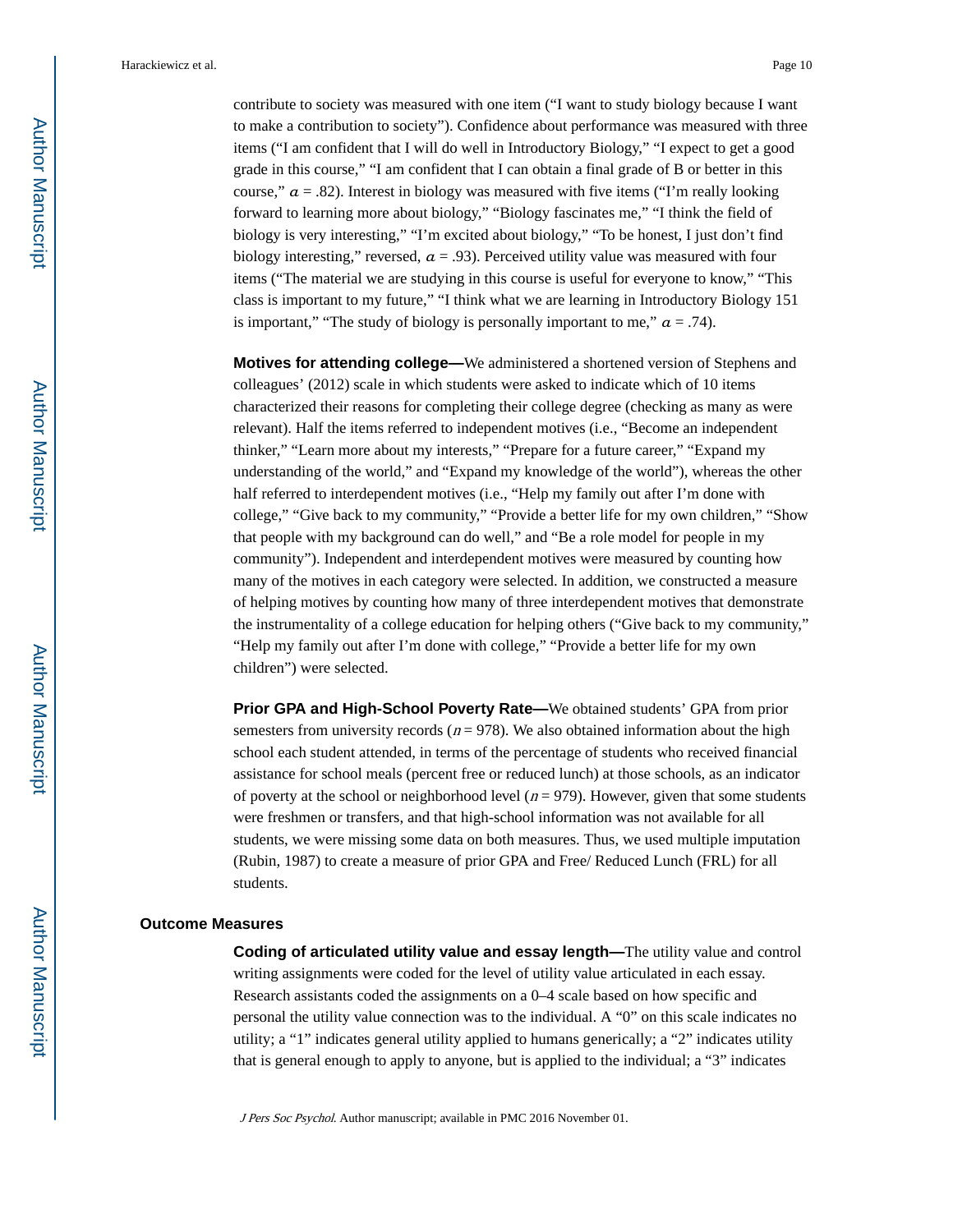utility that is specific to the individual; and a "4" indicates a strong, specific connection to the individual that includes a deeper appreciation or future application of the material. Utility value scores from the three essays were summed to create an overall measure of articulated utility value. Inter-rater reliability with this coding rubric was high, with two independent coders providing the same score on 91% of essays. Disagreements were resolved by discussion. Research assistants also recorded the number of words in each essay so that we could test whether students wrote more in UV conditions, or if certain groups of students wrote more, possibly reflecting higher levels of task engagement.

**Biology course grade—**Course instructors provided final course grades at the end of the semester (4.0 scale: A = 4.0, AB = 3.5, B = 3.0, BC = 2.5, C = 2.0, D = 1.0, F = 0). Grading standards were consistent across sections and semesters.

#### **Results**

#### **Overview**

Table 1 presents descriptive statistics and intercorrelations for all measures. Although students were randomly assigned to condition at the student level, we used hierarchical linear modeling (HLM) to account for the nested structure of the data (students nested within eight lecture sections, across four semesters; Raudenbush & Bryk, 2002). We tested a two-level random-intercept model in which students were nested within the eight lecture sections, taking into account the interdependencies in the data – between students in the same lecture section – by estimating within and between component variance. The intraclass correlation coefficient was small; lecture sections accounted for only 1.67% of the variance in biology course grade. Although this analysis demonstrated that the nesting of students would not have a large effect on our analyses compared to multiple regression models, we modeled the nesting structure so that accurate standard errors would be obtained. We present comparisons of regression and HLM results for the primary analyses in Tables 2 and 3. Analyses with HLM and regression yielded consistent results. Regression results are reported here so that we can report effect sizes (betas).

#### **Background Differences for URM and FG Students**

We tested the main effects of URM status (Majority =  $-1$ , URM = 1), FG status (CG =  $-1$ ,  $FG = 1$ ), and their interaction for each baseline measure, controlling for gender (female  $= 1$ , male  $= -1$ ) on all baseline measures.<sup>2</sup> Table 2 presents the full regression and HLM results for all background variables.

**Prior GPA and high-school poverty rate—On prior GPA, there were independent** negative effects for both URM and FG status,  $\beta = -0.13$ ,  $p < .001$ , and  $\beta = -0.16$ ,  $p < .001$ , respectively, indicating both a racial achievement gap (Cohen's  $d = 0.27$ ) and a social-class achievement gap  $(d = 0.31)$ , which when considered together, indicate that FG-URM students had the lowest prior university GPAs (Figure 1, Panel A). On high-school poverty

<sup>2</sup>We also tested all interactions with gender and group status and found no significant interactions on any baseline measure, except for high-school poverty rate (% free/reduced-priced lunch). An interaction between gender, URM and FG status,  $\beta = -0.09$ ,  $p = .025$ , revealed that FG-URM males came from the most impoverished high schools.

J Pers Soc Psychol. Author manuscript; available in PMC 2016 November 01.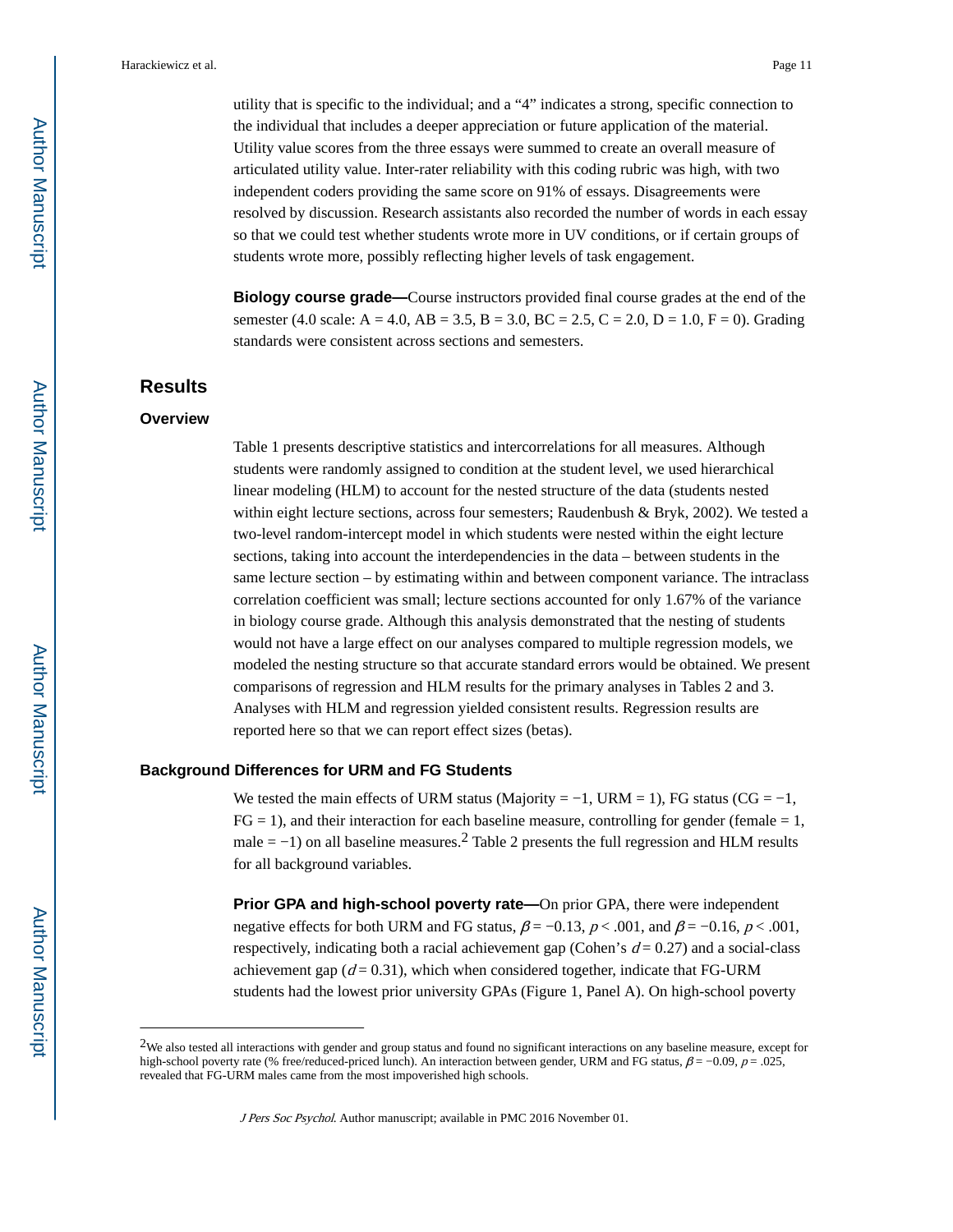rate (FRL), independent positive effects for both URM and FG status,  $\beta = 0.21$ ,  $p < .001$ , and  $\beta$  = 0.34, p < .001, respectively, revealed that URM students attended more impoverished schools than Majority students, and that FG students attended more impoverished schools than their CG peers. Furthermore, the URM by FG interaction was also significant,  $\beta = 0.14$ ,  $p = .001$ . FG-URM students attended the most impoverished high schools and, by implication, lived in the most impoverished neighborhoods (See Figure 1, Panel B).

**Attitudes about biology and motives for attending college—**There were no independent or interactive effects of URM or FG status on confidence about performance, interest in biology, perceived utility value, or independent motives for attending college,  $p$ > .100. There was a negative effect of URM status on biology background,  $\beta$  = -0.07, p = . 035, a positive effect of FG status on belonging uncertainty,  $\beta = 0.08$ ,  $p = .049$ , as well as positive effects of URM status on competence valuation,  $\beta = 0.07$ ,  $p = .042$ , and desire to contribute,  $\beta$  = 0.06, p = 0.062. On helping motives, we found independent positive effects for both URM and FG status,  $\beta = 0.15$ ,  $p < .00$  and  $\beta = 0.21$ ,  $p < .001$ , respectively, as well as a URM by FG status interaction,  $\beta = 0.09$ ,  $p = .022$ , indicating that FG-URM students had the strongest motivation to help their families and communities.<sup>3</sup> In fact, 80% of FG-URM students selected all three helping motives as reasons for attending college. Figure 2 presents these variables, standardized around the overall sample mean, for the four groups: CG-Majority, FG-Majority, CG-URM, and FG-URM. Considered together, these results show a unique pattern of challenges (higher high-school poverty rate, lower prior GPA, weaker perceived biology background, higher belonging uncertainty) and positive motivations (higher levels of competence valuation, desire to make a contribution, and helping motives) for the FG-URM students in this class.

**Gender Differences—**We found significant effects of gender on five of eleven baseline measures. Females reported lower levels of confidence about performance,  $\beta = -0.24$ ,  $p <$ . 001, and higher levels of perceived utility value,  $\beta = 0.08$ ,  $p = .008$ , competence valuation,  $\beta$  $= 0.12$ ,  $p < .001$ , belonging uncertainty,  $\beta = 0.08$ ,  $p = .016$ , and helping motives as reasons for attending college,  $\beta = 0.08$ ,  $p = .006$ , than male students. The effect of gender on prior GPA was not significant  $\beta$  = 0.06,  $p$  = .057, but women had slightly higher prior GPAs than men ( $d = 0.10$ ). In contrast, men performed slightly better than women in this class ( $d =$  $-0.16$ ), but this difference was also nonsignificant,  $p = .22$ .

#### **Course Performance**

The primary outcome measure was course grade. Preliminary analyses revealed that there were no significant effects of the VA intervention for any group (i.e., there was no main effect of VA, no VA x URM status interaction, no VA x FG status interaction, and no VA x URM x FG interaction), and no significant interactions of VA with UV (these statistical tests are reported below). Therefore, we collapsed across VA condition for the analyses reported here, resulting in a two-cell UV vs. control design. We used confidence about performance as a covariate to control for baseline performance expectations, and prior GPA as a covariate

 $3$ This pattern also held for the 5-item interdependent motives scale, of which helping motives were a 3-item subset.

J Pers Soc Psychol. Author manuscript; available in PMC 2016 November 01.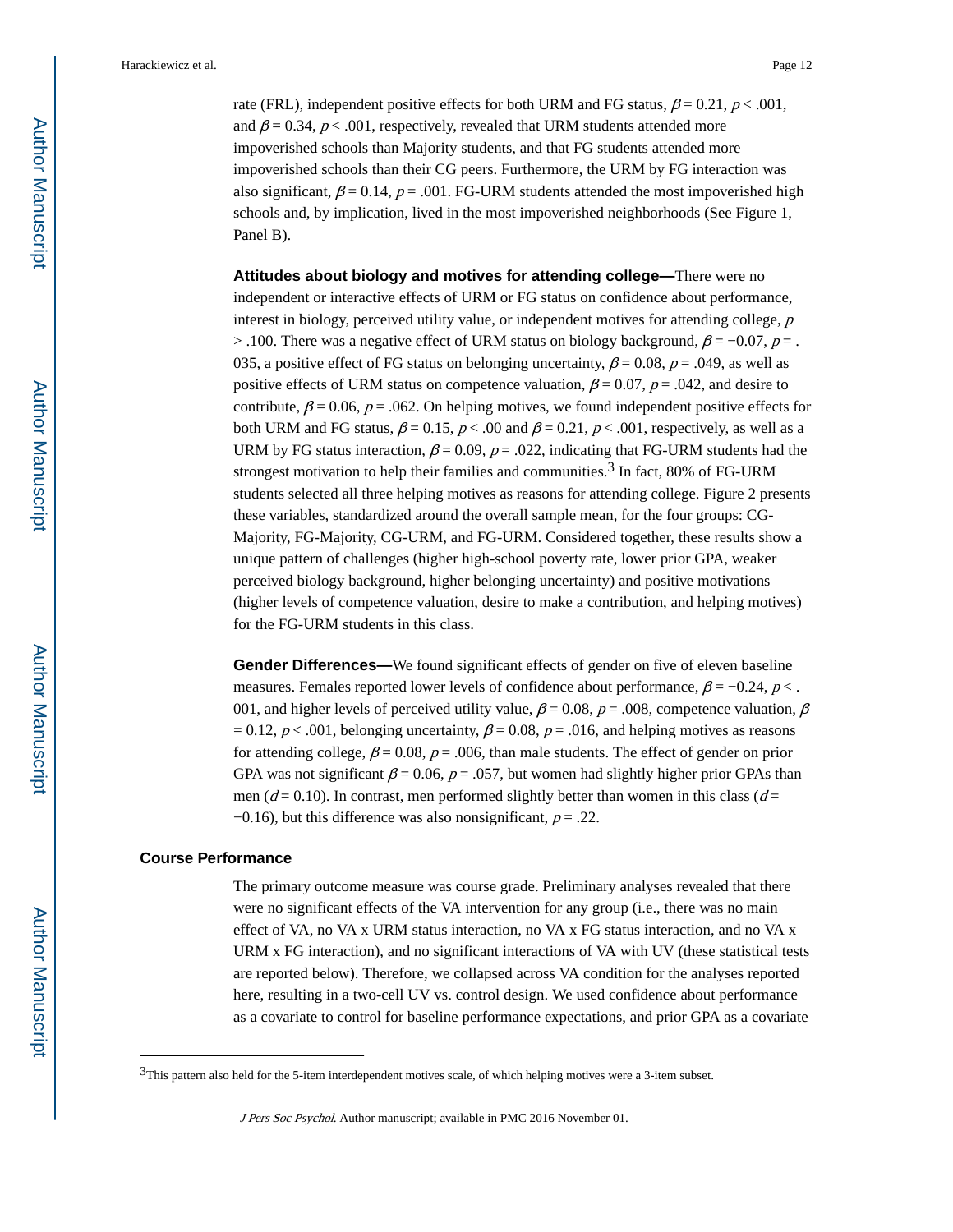to control for prior performance. The basic model, which was tested for biology course grade and related variables, included 11 terms: the main effects of the UV intervention, URM status, and FG status, 3 two-way interactions (UV intervention x URM status, UV intervention x FG status, and URM status x FG status), 1 three-way interaction (UV intervention x URM status x FG status), as well as the 2 covariates (confidence about performance and prior GPA), and 2 two-way interactions between the UV intervention and each of the covariates.<sup>4</sup> Including both covariates and their interactions with the UV intervention allowed us to test whether the effects found here are consistent with previous studies that found the UV intervention was particularly effective for students with low performance expectations (Hulleman & Harackiewicz, 2009) and students with low grades (Hulleman et al., 2010). Table 3 presents the results for course performance in regression and HLM.

For course grade, there was a negative effect for URM status,  $\beta = -0.13$ ,  $p < .001$ , showing that Majority students obtained higher grades in the class than URM students. There were also positive effects of confidence about performance,  $\beta = 0.15$ ,  $p < .001$ , and prior GPA,  $\beta$  $= 0.55$ ,  $p < .001$ , indicating that confident students and students with higher prior GPAs performed better in the course than students with lower confidence and students with lower prior GPAs, respectively.

A significant UV main effect,  $\beta = 0.08$ ,  $p = .024$ , showed that the UV intervention improved performance slightly for all students, on average  $(M = 2.81, 95\% \text{ CI} [2.74, 2.87])$ , relative to control ( $M = 2.76$ , 95% CI [2.68, 2.83]),  $d = 0.06$ . In addition, course performance was somewhat higher for URM students in the UV condition relative to control, compared to majority students,  $\beta$  = 0.06,  $p$  = .092 for the two-way interaction of UV with URM status (Figure 3, Panel A). The performance gap for URM students was substantial in the control condition,  $d = .60$ ,  $p < .001$ . The treatment effect for URM students was .20 grade points (d)  $= 0.23$ ), resulting in a 40% reduction in the racial achievement gap.

However, this two-way interaction effect was qualified by a significant three-way interaction between the UV intervention, URM status, and FG status,  $\beta = 0.08$ ,  $p = .015$ . The UV intervention was most effective for FG-URM students (Figure 3, Panel B). The performance gap for FG-URM students, relative to CG-Majority students, was large in the control condition, .84 grade points,  $d = .98$ ,  $p < .001$ . The treatment effect for FG-URM students was .51 grade points ( $d = 0.55$ ), resulting in a 61% reduction in the achievement gap for these students.

**UV replication analyses—**The inclusion of the interactions between the UV intervention and both confidence about performance and prior GPA in our basic model allowed us to test for replication of prior utility value research, and we found evidence for partial replication.

<sup>4</sup>We tested all higher order interactions of the UV intervention, confidence about performance, prior GPA, URM status, FG status and gender on course grade in a fully crossed model through the three-way level. There was not a significant effect of gender, nor were there any significant interactions between the intervention and gender; thus gender was excluded from the basic model. The UV x URM x FG interaction remained significant when all higher order effects were included, and the effect size did not change (Yzerbyt et al., 2004). We found no significant three-way interactions apart from the one reported in the text, and we therefore trimmed the model accordingly (Cohen, Cohen, West, & Aiken, 2002). However, the 2 two-way interactions between the UV intervention and confidence and prior GPA were retained in the basic model to test for replication of prior findings.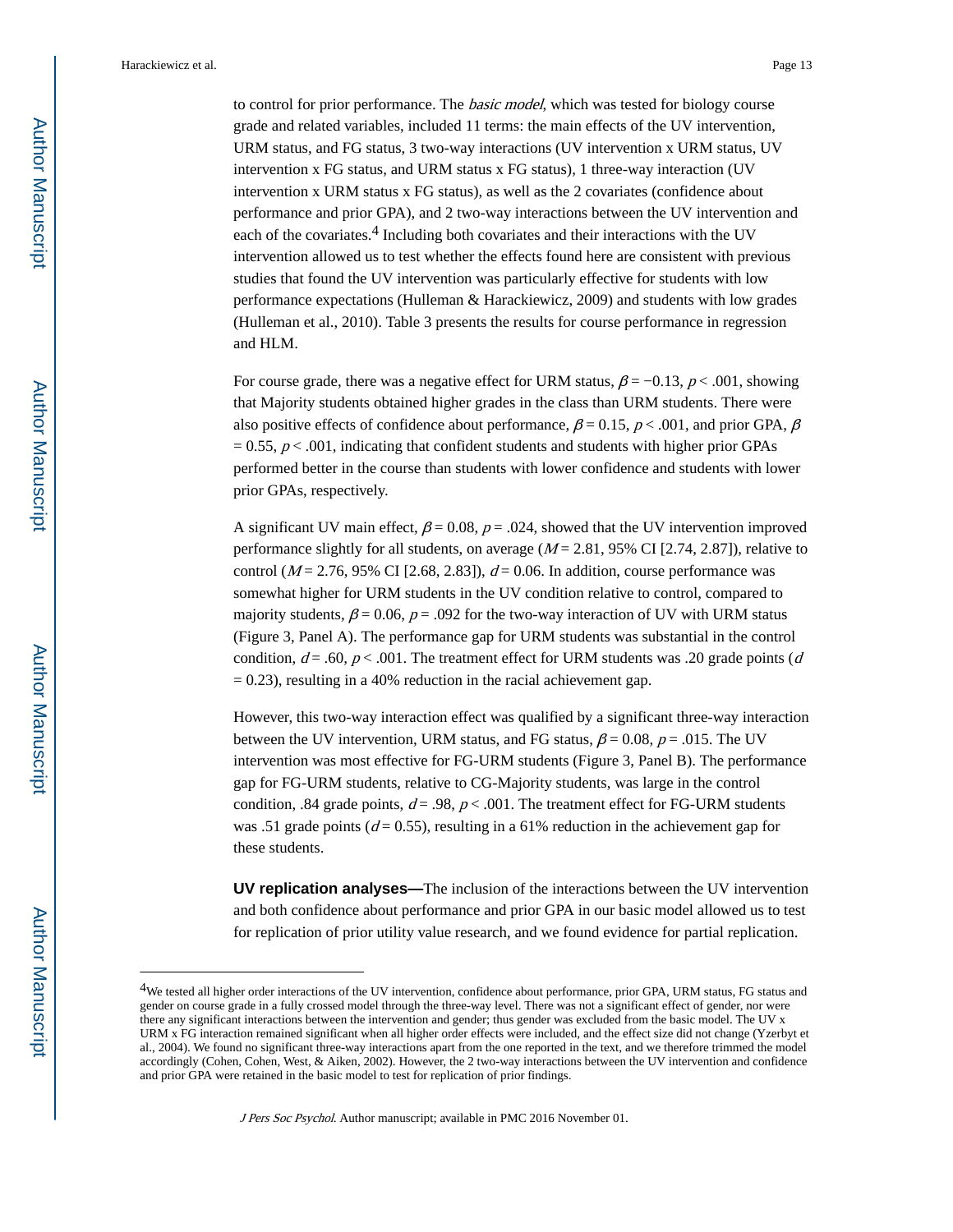Hulleman and Harackiewicz (2009) found that a UV intervention was most effective for students with low performance expectations. This finding was not replicated in our sample,  $\beta$  = 0.03, p = .203. However, there was a significant negative interaction between the UV intervention and prior GPA,  $\beta$  = -0.05, p = .045, indicating that the UV intervention was most effective for students who had the lowest prior GPAs. This finding replicates previous research (Hulleman et al., 2010), and suggests that the UV intervention can help students with a history of poor performance, in addition to helping FG-URM students.

**Testing the effects of high-school poverty rate—Thus far we have focused on one** important aspect of social class, first-generation student status. However, social class encompasses both generational status and poverty levels. In order to test high-school poverty as a predictor of academic performance and determine whether UV effects were moderated by high-school poverty, we added several new terms to our basic model. Specifically, we added the main effect of high-school percent free/reduced lunch (FRL), 2 two-way interactions with FRL (UV Intervention x FRL and URM status x FRL), and the three-way interaction between the UV intervention, FRL, and URM status. In this model, there was a significant main effect of FRL on course performance,  $t(1024) = 3.30$ ,  $p = .001$ ,  $\beta = -.10$ , showing that students from poorer high schools obtained lower grades in the course. However, there were no significant interactions of FRL with either URM status or the UV intervention,  $p's > .30$ . In contrast, the positive main effect of the UV intervention remained significant,  $t(1024) = 1.93$ ,  $p = .05$ ,  $\beta = .07$ , as well as the interaction between the UV intervention and prior GPA,  $t(1024) = 2.00$ ,  $p = .05$ ,  $\beta = -.05$ . Most important, the UV x FG x URM interaction remained significant,  $t(1024) = 2.19$ ,  $p = .03$ ,  $\beta = .08$ , with FRL controlled.5 These analyses suggest that although high-school poverty and generational status both influenced academic performance, the UV intervention was effective for FG-URM students even when FRL was taken into account.

#### **Mediation Analyses**

To understand the motivational processes underlying the effects of the UV intervention, we first examined the content of students' essays in terms of articulated utility value, with the basic model described above. As expected, students in the UV condition articulated more utility value (i.e., made more personal connections to curricular content) in their essays  $(M =$ 8.76, 95% CI [8.57, 8.95]) than controls  $(M = 1.56, 95\%$  CI [1.44, 1.69]),  $\beta = 0.87, p < .001$ . This important manipulation check indicates that our curricular intervention was successful in encouraging students to make personal connections with the course material in their writing assignments. There was also a significant effect of prior GPA,  $\beta$  = .05,  $\rho$  = .001, and a significant UV x GPA interaction,  $\beta = 0.06$ ,  $p < .001$ ; students with higher prior GPAs articulated more utility value in their essays, particularly in the UV condition. However, there were no significant interactions with FG or URM status ( $p$  > .40), suggesting that the effect of the intervention was comparable for all groups, in terms of helping students articulate the utility value of course topics.

<sup>5</sup>We also tested higher order interaction terms, but none were significant.

J Pers Soc Psychol. Author manuscript; available in PMC 2016 November 01.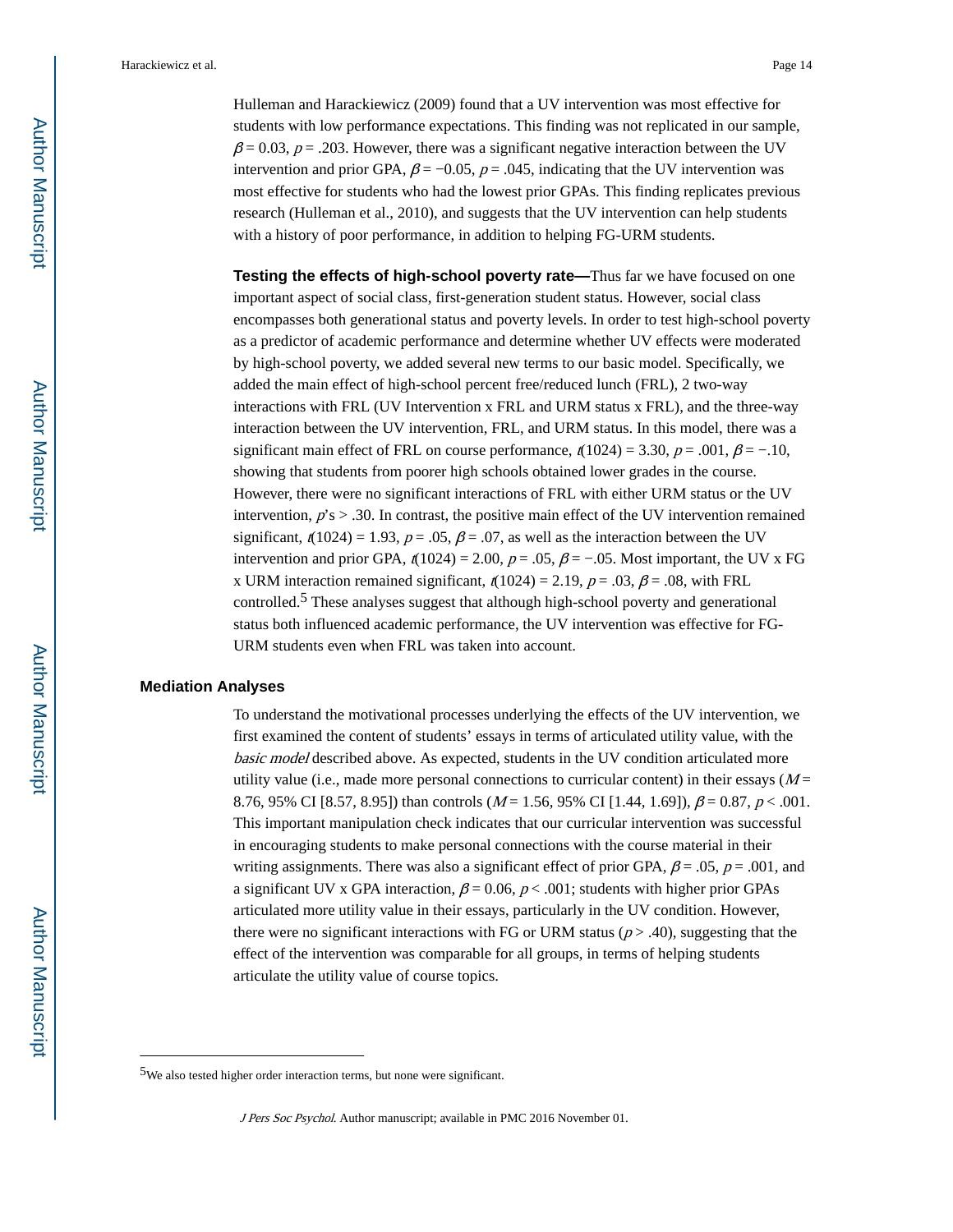Next, we examined the length of students' essays with the same regression model. There was a main effect of prior GPA,  $\beta = 0.19$ ,  $p < .001$ ; students with higher prior GPAs wrote longer essays. In addition, students wrote longer essays in the UV condition  $(M = 506$ words, 95% CI [476.99, 534.49]) compared to control ( $M = 479$ , 95% CI [469.23, 488.39]),  $\beta$  = 0.11, p = .008, suggesting that the UV intervention promoted engagement with curricular content, averaged across all students. A three-way interaction between the UV intervention, URM and FG status,  $\beta = 0.12$ ,  $p = .004$ , revealed that FG-URM students showed the largest intervention effect, writing longer essays in the UV condition ( $M = 506$ ) words, 95% CI [476.99, 234.49]) than in control  $(M = 433, 95\%$  CI [389.10, 476.32]), suggesting that they became particularly engaged with this assignment. Compared to their peers in the control condition, FG-URM students in the UV condition wrote, on average, about 73 more words in their essays (Figure 4).

Considered together, these analyses suggest that students in the utility value condition made more personal connections to the course material in their essays (as requested by the utility value assignment) than in control conditions, but that FG-URM students became particularly involved in the process of writing about utility value, writing longer essays in the intervention condition. A critical question is whether essay length (an indicator of cognitive engagement) mediated the effects of the UV intervention on performance for FG-URM students, who wrote more words and who benefited most from the intervention, in terms of course performance.

**Moderated mediation analysis—**We tested the indirect effects of the UV intervention on course grade through essay length as a function of URM and FG status, in a test of moderated mediation (Hayes, 2013, Model 12). Table 4 shows the effects of UV intervention, URM status, FG status, and essay length on course grade and the indirect effect for each student group (i.e., CG-Majority, FG-Majority, CG-URM and FG-URM). The confidence interval testing the indirect effect of the UV intervention through essay length does not include zero for FG-URM (95% CI: [0.010, 0.076]) and CG-Majority (95% CI:  $[0.004, 0.028]$ ) students.<sup>6</sup> Thus we can conclude that essay length partially mediated the positive effect of the UV intervention on course grade for these two groups of students, with the largest indirect effect for FG-URM students, who wrote longer essays and benefitted most from the UV intervention.

#### **Exploratory Text Analyses**

To investigate essay content more fully, we used Linguistic Inquiry and Word Count (LIWC) text analysis to determine whether the content of the essays varied as function of the UV intervention and URM or FG status. LIWC software calculates the degree to which people use different categories of words (e.g., personal pronouns, social processes, cognitive mechanisms) in their writing by calculating how many words from each LIWC dictionary appear in each document. (Pennebaker, Booth, & Francis, 2007).

<sup>6</sup>We also tested for moderated mediation of the UV x GPA effect on performance by essay length, but found no evidence for mediation.

J Pers Soc Psychol. Author manuscript; available in PMC 2016 November 01.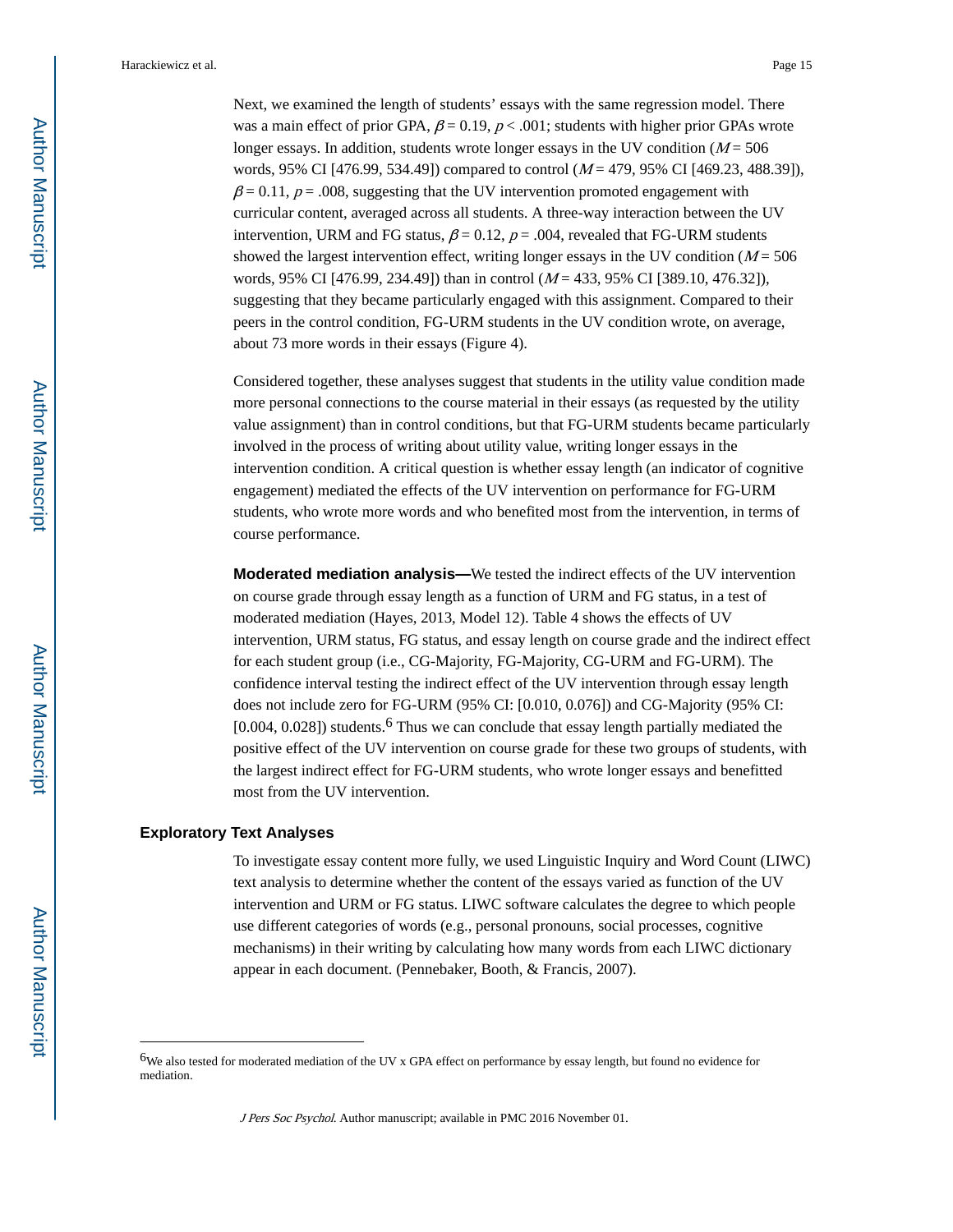Utility value assignments are designed to encourage students to write differently, in terms of both style and content, than when they are simply summarizing the course material (as in the control writing assignments). For example, UV assignments are designed to promote personal writing, which is expected to contain more references to the self and/or other people (i.e., social language) and use more "everyday" language than typical scientific writing. In addition, the process of making connections between course material and their own lives is expected to deepen students' cognitive processing and increase engagement with the material, which should also be reflected in the content of students' essays.

We selected nine LIWC dictionaries that might capture the style and content of UV writing. We hypothesized that the UV assignment would prompt the use of more personal pronouns and shorter words (i.e., simpler words and less technical vocabulary), as indexed by the LIWC personal pronouns (e.g., I, us, your) and longer words (> 6 letters) dictionaries. We used the social processes dictionary (e.g. advice, discuss, encourage), and its three subcategories – family words (e.g. mom, daughter, brother), friend words (e.g. friend, buddy, neighbor), and human words (e.g. adult, baby, boy)—to explore the social content of students' essays. These dictionaries assess relationships and communication with others (Tauscik & Pennebaker, 2010). Finally, to explore content related to cognitive involvement, we chose the cognitive mechanism dictionary (e.g. cause, conclude, explain) and two subcategories—insight words (e.g. consider, idea, understand) and causal words (e.g. because, effect, hence). The insight dictionary assesses active learning, encoding, and understanding, and the causal dictionary connotes attempts to explain causes and effects (Klein & Boals, 2001; Pennebaker & King, 1999; Pennebaker & Stone, 2003).

We examined the number of words used from each of the nine LIWC categories as a function of the UV intervention, URM status, and FG status. In addition to the 11 terms of our basic model, our model for these exploratory text analyses also controlled for gender and the UV x gender interaction, because previous research using LIWC has found gender differences in word usage (e.g., Newman, Groom, Handelman, & Pennebaker, 2008). For these analyses we were interested in the main effect of the UV intervention, to determine if students wrote differently in UV essays, compared to control essays. We were also interested in the UV x URM x FG interaction, to explore whether any treatments effects differed for FG-URM students. The regression results are shown in Table 5.

As expected, students in the UV condition used more personal pronouns,  $\beta = 0.82$ ,  $p < .001$ , and fewer long words (> 6 letters),  $\beta$  = -0.16, p < .001. In addition, UV essays contained more social words,  $\beta = 0.53$ ,  $p < .001$ , family words,  $\beta = 0.37$ ,  $p < .001$ , friend words,  $\beta =$ 0.11,  $p = .009$ , and human words,  $\beta = 0.25$ ,  $p < .001$ , than control essays. There were also more cognitive mechanism words,  $\beta = .21$ ,  $p < .001$ , and insight words,  $\beta = .33$ ,  $p < .001$ , in UV essays, suggesting that students' writing in the UV condition was more characteristic of active cognitive engagement in the course content (Pennebaker & Francis, 1996; Pennebaker & King 1999), but there were no significant effects on causal words. Considered together, these results indicate that the utility value essays contained more personal writing and social themes, as well as greater evidence of cognitive engagement than control essays.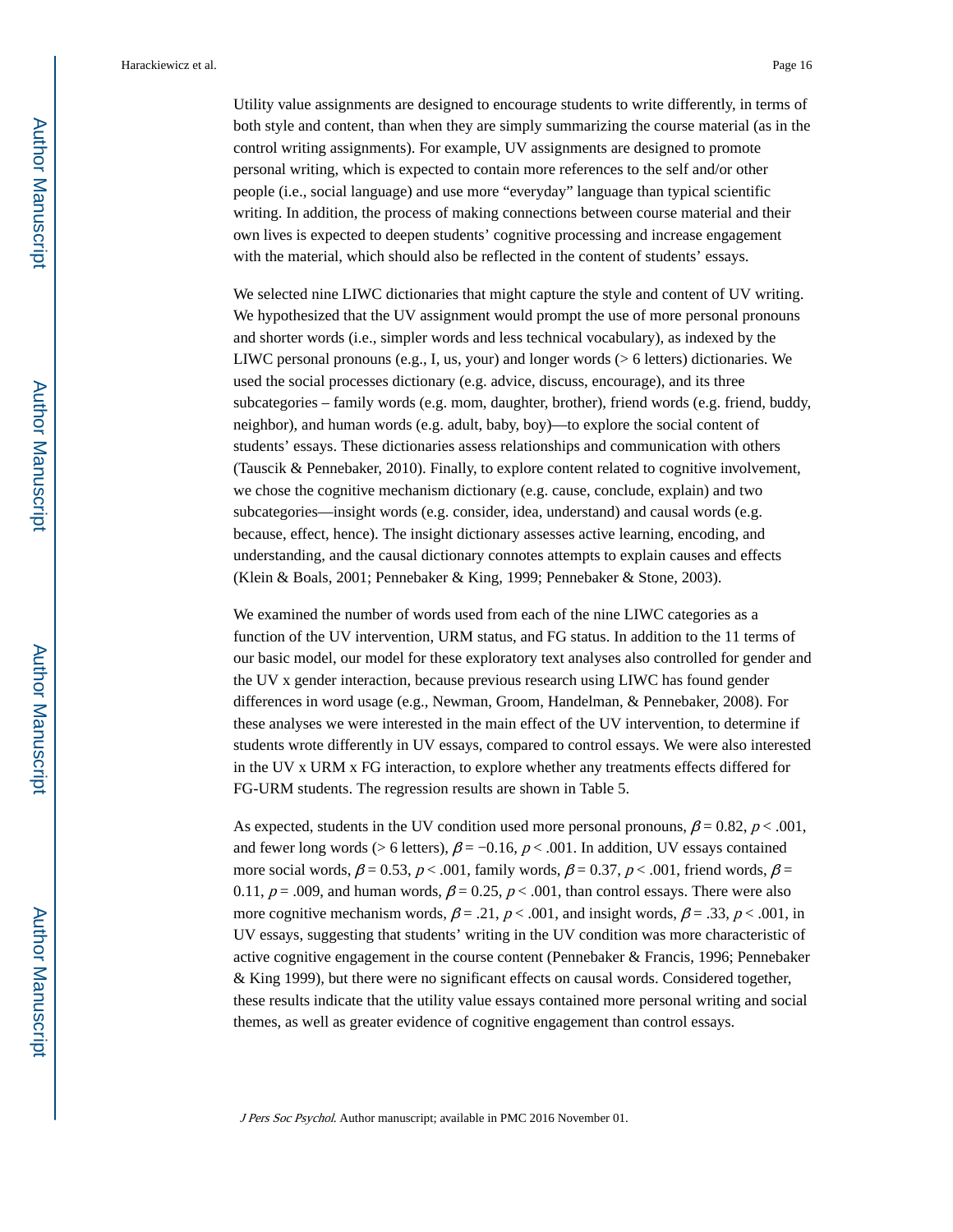Interestingly, significant UV x URM x FG interactions on social words,  $\beta = .11$ ,  $p = .002$ , family words,  $\beta = .08$ ,  $p = .043$ , cognitive mechanism words,  $\beta = .10$ ,  $p = .02$ , and insight words,  $\beta = .11$ ,  $p = .005$  (see Figures 5 and 6) indicated that FG-URM students, who wrote longer UV essays and benefitted most from the UV intervention, wrote essays that contained more social words, as well as more words indicative of cognitive involvement with the course material. Consistent with our finding that FG-URM students are especially oriented towards helping their families and communities, their UV essays contained more family words (but not more friend or human words, suggesting a relative emphasis on family).<sup>7</sup>

#### **Moderation Analyses**

Another way to gain insight into the dynamics of the UV intervention is to examine moderation by individual-difference variables. Our primary model revealed that the UV intervention was effective for students with low prior performance, as has been shown in previous research (Hulleman et al., 2010). Given that the intervention had a positive effect for FG-URM students controlling for this interaction with prior GPA, our results suggest that the efficacy of the UV intervention for FG-URM students is not completely explained by the efficacy of the UV intervention for students with low prior GPA.

To explore whether UV effects might be moderated by the background variable of helping motives, we tested whether the UV intervention was effective, more generally, for students who endorsed helping motives as a reason for attending college, regardless of prior GPA, ethnicity or generational status. Given that there was so little variance in helping motives among FG-URM students (80% of them selected all three helping motives as reasons for attending college), however, we could not test models that included these students. We therefore excluded FG-URM students in this analysis in order to test whether the UV intervention improved performance for other students who endorsed helping motives. Accordingly, we tested a variation of the basic model: in this exploratory model, we did not include the terms testing the FG x URM and UV x FG x URM interactions (because there were no FG-URM students in this analysis) and we controlled for the effect of gender and the UV x gender interaction (because gender was a significant predictor of helping motives in the baseline analyses). This resulted in a model with 13 terms: the main effects of the UV intervention, helping motives, URM status, and FG status, and 3 two-way interactions (UV intervention x URM status, UV intervention x FG status, and UV intervention x helping motives), as well as 3 covariates (confidence about performance, prior GPA, and gender), and their two-way interactions with the UV intervention.<sup>8</sup>

Of interest in this model was whether helping motives predicted performance or moderated the effects of the UV intervention. We found a negative effect of helping motives,  $\beta = -0.09$ ,  $p = .001$ , indicating that students who selected more helping motives as reasons for attending college received lower grades in the course. In this model, the main effect of the UV

<sup>7</sup>We tested whether these differences in essay content for FG-URM students mediated the effects of the intervention on performance with the same moderated-mediation model reported in Table 4, by testing all five potential mediators (i.e., word count, social words, family words, cognitive mechanism words, and insight words) first individually and then simultaneously. Word count was the only significant mediator, indicating that increased engagement in the material (as indexed by longer essays) rather than the specific content of the essays, accounted for the UV intervention effects on course performance for FG-URM students.<br><sup>8</sup>We also tested higher order interaction terms, but none were significant.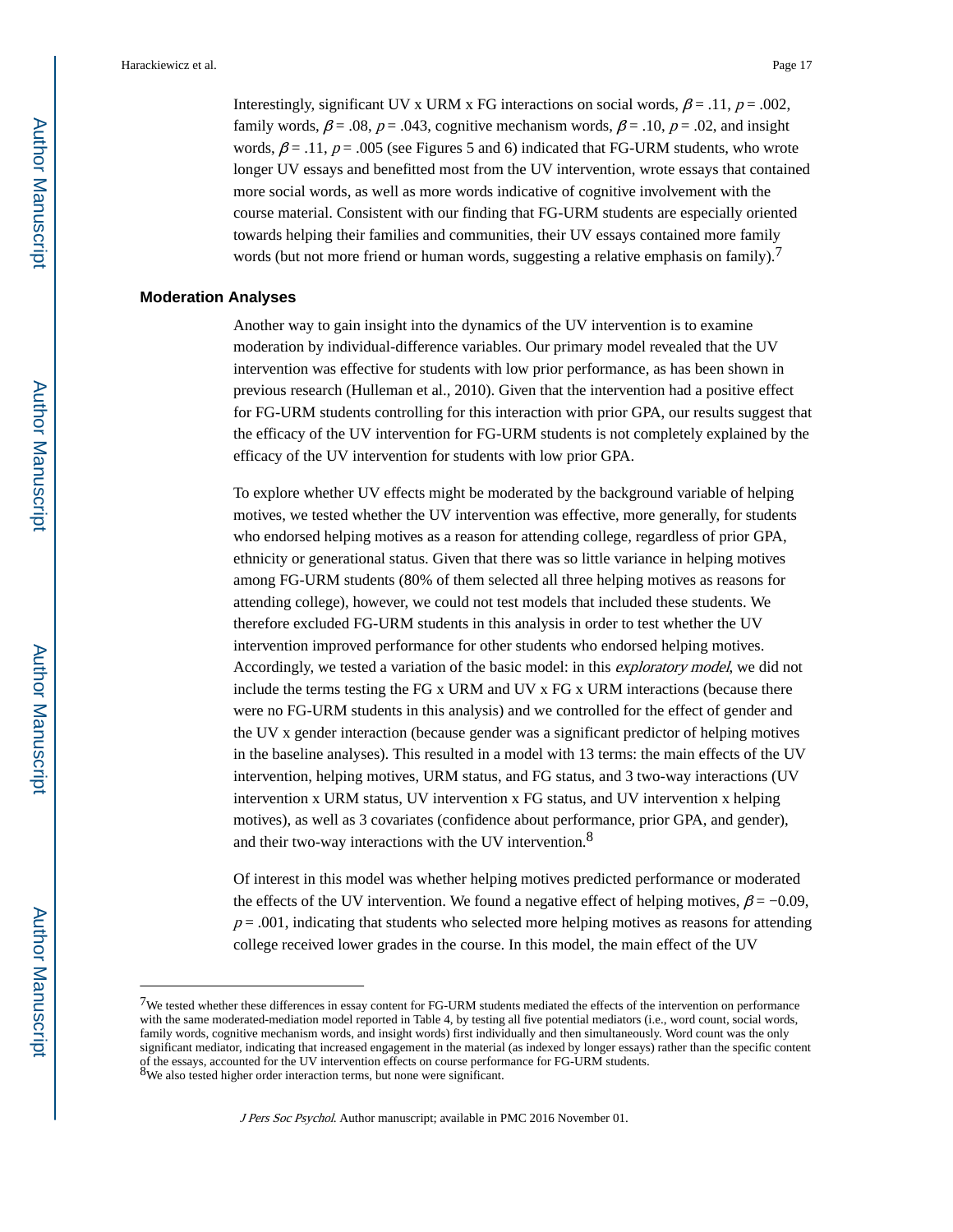intervention was not significant,  $\beta = -0.01$ ,  $p = .813$  (but recall that FG-URM students are omitted from the analysis), but we found a positive interaction between the UV intervention and helping motives,  $\beta = 0.05$ ,  $p = .047$ , indicating that the UV intervention was most effective for students who endorsed more helping motives. Notably, the UV x Prior GPA interaction was somewhat reduced, but still nearly significant,  $\beta = -0.04$ ,  $p = .094$ , indicating that the helping moderation observed in this model was independent of the prior GPA moderation documented earlier. This result supports our hypothesis that the UV intervention can be particularly effective for students who are motivated by a desire to help others.

#### **Failure to Replicate Previous Values Affirmation Finding**

In a previous study in the same context, we had tested the VA intervention alone (i.e., without implementing the UV intervention) in a single semester, and found that it improved performance for FG students, relative to CG students (Authors, 2014). This effect did not differ according to URM status, and the VA intervention did not affect performance for URM students. In the present study, in which the UV and VA interventions were both implemented across four semesters, the positive effect of VA for FG students was not replicated. Table 6 presents the model testing the UV intervention crossed with the VA intervention and shows that there were no significant effects of VA, and that all the UV effects reported previously remained significant when VA terms were included in the model. Here we consider four possible reasons for this non-replication: (1) the earlier finding could have been a false positive; (2) continued administration of the VA exercise over many semesters may have reduced its effectiveness; (3) the size of achievement gaps may have been different in the earlier study than in the current one; (4) students had more writing assignments in the current study than in the earlier study, and the UV intervention, which involved more writing, could have outweighed the effects of the VA intervention.

Although it is possible that the earlier finding was a false positive, the results were consistent with previous work in college courses (Miyake et al., 2010), as well as a conceptual replication of several earlier studies in different contexts (Cohen et al., 2006; Cohen & Sherman, 2014). Indeed, the VA intervention has proven effective at addressing achievement gaps in various educational contexts. However, there have been some previous failures to replicate these effects (e.g., Dee, 2015; Kost-Smith et al., 2015), and it is important to explore other factors that might account for non-replication.

Although the VA intervention was administered with methods identical to those employed in this same context by Authors (2014), it is possible that the continued administration of VA (and UV) interventions over a three-year period in the same course led to some communication between students or teaching assistants that weakened the impact of the interventions in this study. This issue may be more critical in the case of "stealth" interventions such as the VA intervention, however, since communication about the intervention can undermine treatment efficacy (Cohen et al., 2012; Cohen & Sherman, 2014). Curricular interventions such as the UV intervention may be more robust to such effects. We monitored the administration of both interventions carefully, and detected no problems, but in a large course with multiple sections of large lectures, many instructional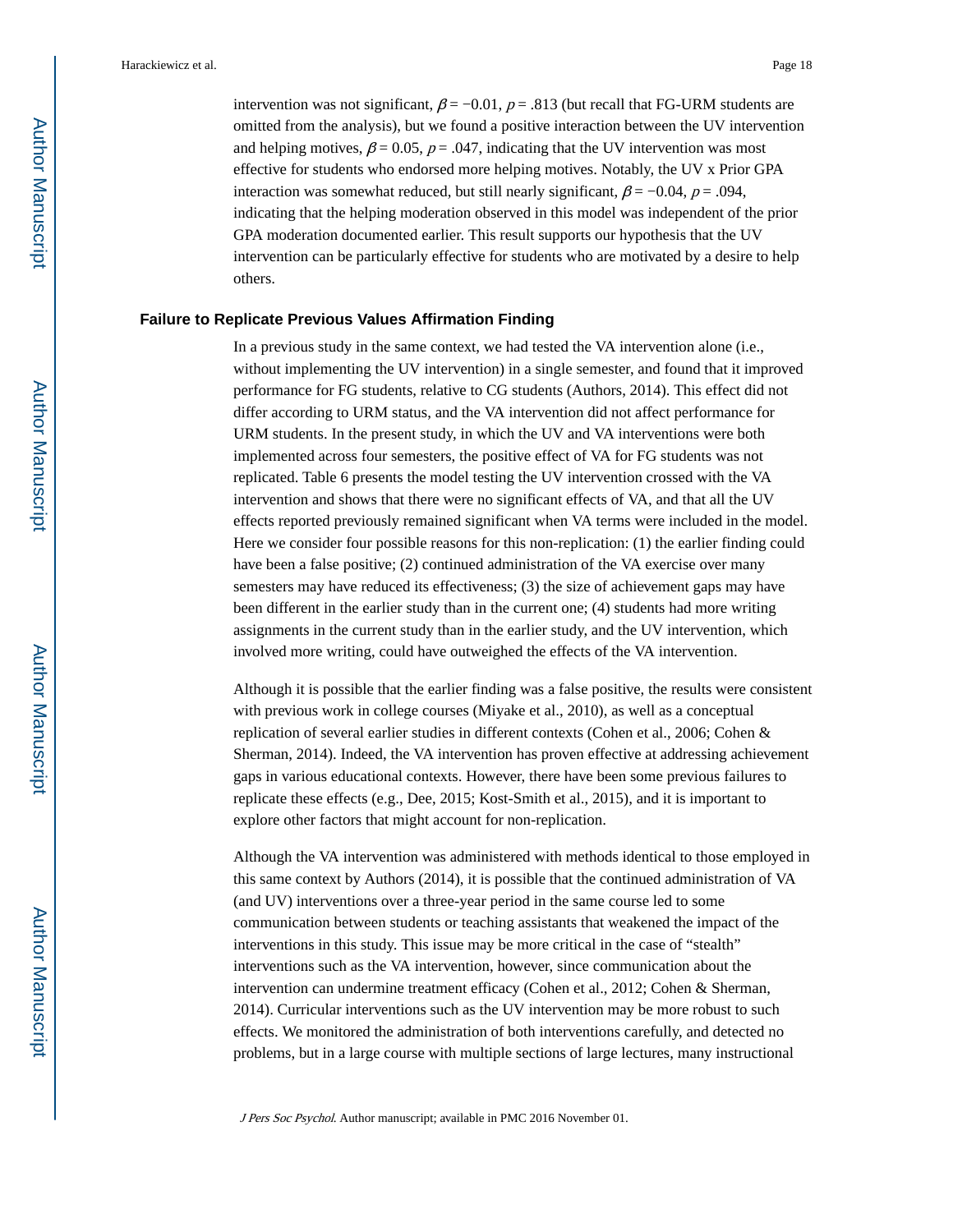staff, and several discussion and laboratory sections, there may have been undetected factors that detracted from implementation efficacy (Cohen et al., 2012).

Another possibility is that achievement gaps differed between the samples. We examined achievement gaps in course grades in the control condition of each study, to examine performance in the biology class for students who received neither intervention (25% of students in the current study,  $n = 226$ ) or did not receive a VA intervention (50% of students in the Authors study,  $n = 396$ ). We conducted 2x2 regression analyses of the effects of FG status, URM status, and their interaction, on course grade, controlling for gender and confidence about performance, in the control group of each sample. Table 7 shows course performance for all four groups of students in the control conditions of each study. In the Authors (2014) sample, we found a significant effect for FG status,  $\beta = -0.30$ ,  $p < .000$ , and a significant effect for URM status,  $\beta = -0.14$ ,  $p = .006$ . In the current sample, we found that the FG effect was not significant,  $\beta = -0.07$ ,  $p = .417$ , but that the URM effect was,  $\beta =$  $-0.19$ ,  $p = .005$ . These analyses indicate that the performance difference between Majority and URM students in the control condition (i.e., the racial achievement gap in this course) was comparable in the two studies (mean grade-point difference of .38 and .36, respectively), but that the difference in performance between FG and CG students (i.e., the social-class achievement gap in this course) in the control condition was much larger in the Authors (2014) study than in the current study (mean grade-point difference of .48 and .08, respectively). This occurred mainly because FG controls in the current study performed considerably better than those in the previous one; in addition, CG students in the current study performed slightly less well than those in the previous study. It is likely that VA is more effective when achievement gaps are larger, and previous research substantiates this view (Hanselman, Bruch, Gamoran, & Borman, 2014).

It is also possible that differences in the educational context account for differences in treatment efficacy. Although the structure and content of the biology course was constant across the two studies, there may have been differences in the way the course was taught by different instructors, and this may have influenced how the VA intervention worked. In fact, one important feature of the course differed by design: in the present sample, three writing assignments (the UV/control essays) were added to the curriculum. Thus students were required to do more writing in the biology course in the present study compared to the same course in the Authors (2014) and this may have changed students' experiences of the course. It is possible that the VA intervention was less effective because the course was more writing-intensive or seemed to place a greater emphasis on personal writing. Given that the UV and the VA interventions both involve personal writing, it also seems possible that the extensive writing in the three UV essay assignments outweighed the brief VA writing exercises conducted in laboratory sessions in the present study, thereby dampening the effect of the VA intervention. This suggests that it may not work to combine different types of writing interventions in a single semester (Walton, Logel, Peach, Spencer, & Zanna, 2014).

Our results, considered together with other non-replications of VA effects (Dee, 2015; Kost-Smith et al., 2012), suggest that although values affirmation can have powerful positive effects, it is sensitive to contextual and sample differences in ways that we do not yet fully understand (Walton, 2014; Yeager & Walton, 2011). More research is needed to identify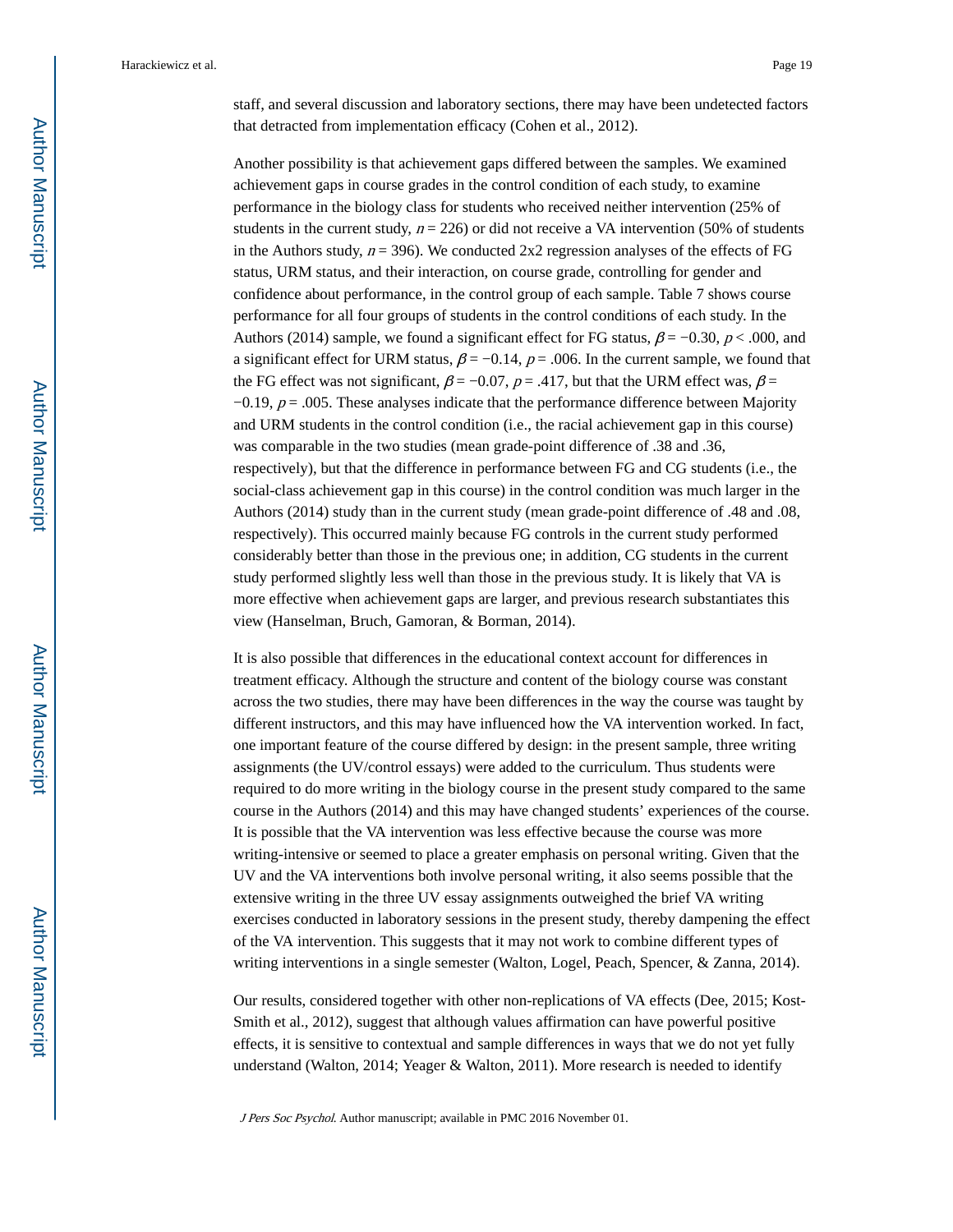factors that moderate the effectiveness of the VA intervention in college contexts, and future research should also examine how VA interventions work in conjunction with other interventions.

#### **Discussion**

There have been many attempts to address achievement gaps in high school and college classes, but researchers have typically focused on just the racial achievement gap or just the social class gap (Cohen et al. 2006; Harackiewicz, Canning et al., 2014, Sherman et al., 2013, Stephens et al., 2014; Walton & Cohen, 2011). To our knowledge, this is the first intervention study designed to close achievement gaps that has also been designed to disentangle the effects of race from the effects of social class. Our findings illustrate the importance of analyzing the separate and interactive effects of URM and FG status when evaluating interventions intended to close achievement gaps. Focusing on one gap to the exclusion of the other overlooks the challenges and motivational patterns unique to each group. We found that our UV intervention was particularly helpful for a unique group of underrepresented students–FG-URM students—who came into this course with the lowest grades, highest levels of high-school poverty, and weakest biology background. In other words, the UV intervention was most effective for the students who began the course with the most disadvantages.

On average, the UV intervention promoted performance for all students. Thinking about how course topics relate to their own life, or the lives of others, made biology more relevant to students, and helped them stay engaged in their coursework. Students wrote longer essays when thinking about utility value, and this may reflect greater engagement with course topics (Elliot & Klobucar, 2013). The assignment may also have promoted deeper cognitive processing of the material, facilitating learning (Harackiewicz, Tibbetts et al., 2014), and this is supported by the text analysis findings. Students in UV conditions used more cognitive mechanism words, especially insight words, which Pennebaker and King (1999) argue reflect active thinking and learning. Considered together, these results contribute to a growing body of work showing that curricular interventions based on psychological principles can promote active engagement and performance in college science classes (Deslauiers, Schelew, & Wieman, 2011; Haak, HilleRisLambers, Pitre, & Freeman, 2011).

For interventions to close achievement gaps, however, the effects must be strongest for disadvantaged groups, and we found the largest UV intervention effect for FG-URM students in this study. This result highlights the potential of the UV intervention to address important achievement gaps in college classes. Moreover, content analyses revealed that writing about utility value was particularly effective for FG-URM students. Although all students articulated more utility value in UV conditions, the process of articulating utility value was particularly effective for FG-URM students. They wrote longer essays in the UV condition, and mediation analyses revealed that this increased engagement with course material contributed to their increased performance in the course. Moreover, LIWC text analyses revealed that their essays contained more words indicative of active thinking, which may help account for their improved performance in these conditions (Klein & Boals, 2001).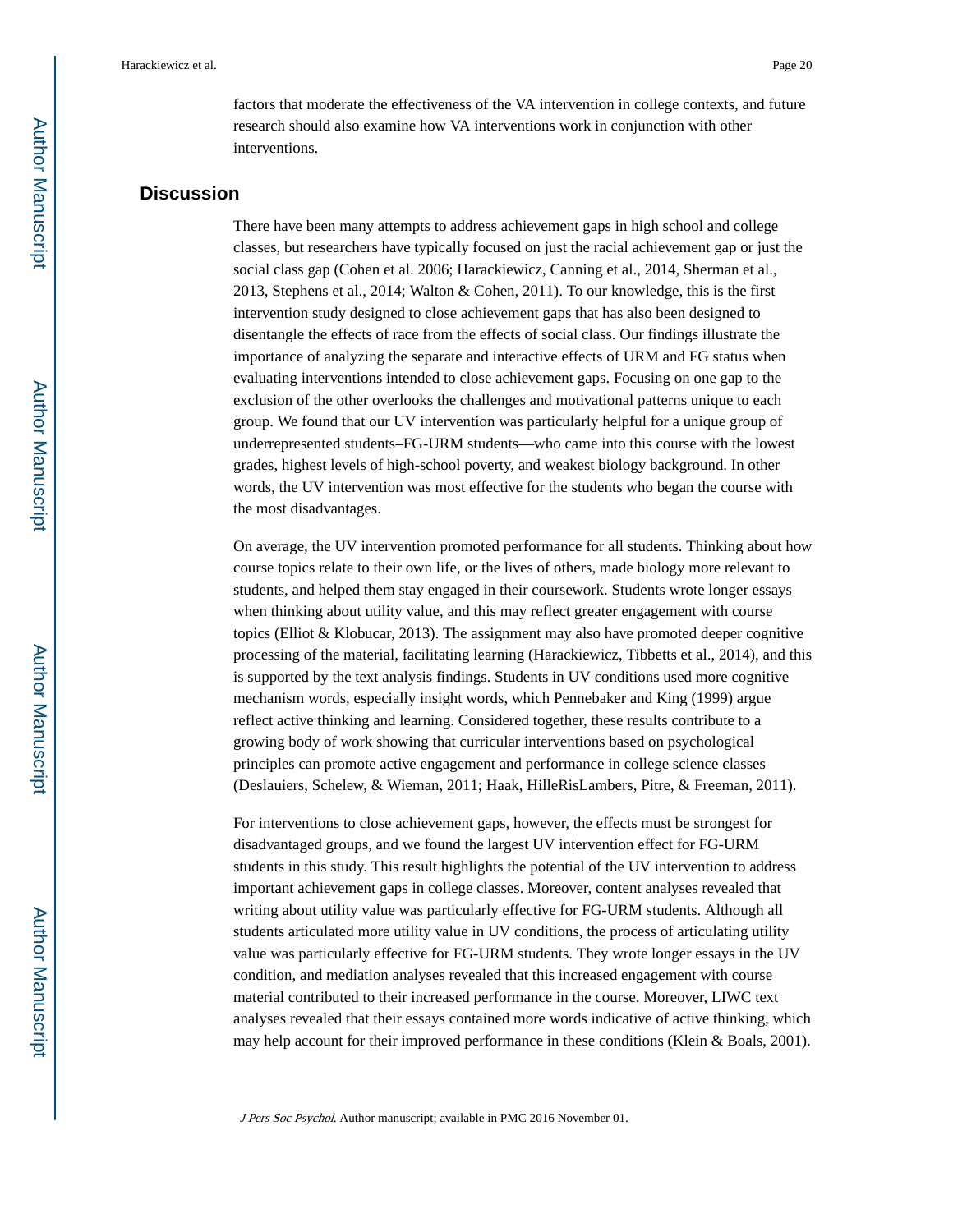#### **First-generation Underrepresented Minority Students**

What accounts for the greater responsivity of FG-URM students to the UV intervention? Our analyses provide some insight into the mechanisms at work for these students. One possibility is that the intervention was most effective for FG-URM students because UV interventions are most effective for students with lower prior grades (Hulleman et al., 2010), and FG-URM students had the lowest prior GPA among the categories of students. Notably, the positive effect of the UV intervention for FG-URM students remained significant after accounting for the effect of prior GPA and for the positive effects of the intervention for students with lower prior grades. This suggests that the UV intervention may work to promote engagement and close achievement gaps for multiple reasons that go beyond the issue of prior performance.

For example, the UV intervention may also work by helping students connect course material to important personal goals. Our moderation analysis, in which we tested whether individual differences in helping motives moderated the effects of the UV intervention, revealed that the UV intervention was more effective in improving performance for students who endorsed helping motives. This suggests that the UV intervention may be particularly impactful for FG-URM students, who endorsed more helping motives for attending college than any other group of students.

Consistent with previous research, FG-URM students in this study were highly motivated to succeed in the course, and they were particularly motivated by communal goals, such as helping others, contributing to society, or giving back to their families and communities (Smith et al., 2014; Stephens et al. 2012). From the perspective of both Stephens' cultural mismatch theory and Diekman's goal congruity theory, the UV intervention may have been especially powerful for FG-URM students because it gave them the opportunity to explore connections between the course content and their communal goals, thereby alleviating a sense of goal incongruity or cultural mismatch. Indeed, the LIWC text analyses revealed that FG-URM students in the UV condition were most likely to include content related to social processes, and family words in particular, in their essays. Discovering and appreciating the utility value of curricular content for their communal values and goals may, in turn, have increased their engagement with curricular content (as evidenced by their longer essays and more frequent use of cognitive engagement words in UV conditions), and inspired them to work harder in the course. Rather than addressing a deficit, the UV intervention may work for these students by relating the curriculum to students' strengths–their positive motivations for studying biology.

In contrast, the UV intervention did not help FG-Majority students, and our baseline analyses offer some insight into why our intervention was more effective for some groups than others. Our findings suggest that FG students (both majority and URM) tended to feel more uncertainty about belonging, and we would not expect a UV intervention, which is specific to curricular content, to impact a student's more general sense of belonging in college. For these students, targeting their uncertainty about belonging might prove more effective (Ostrove & Long, 2007; Walton & Cohen, 2011). Interventions that target social belonging processes, such as Walton and Cohen's (2011) belonging intervention, focus on students' experiences or sense of fit in the academic environment (Walton, 2014), and might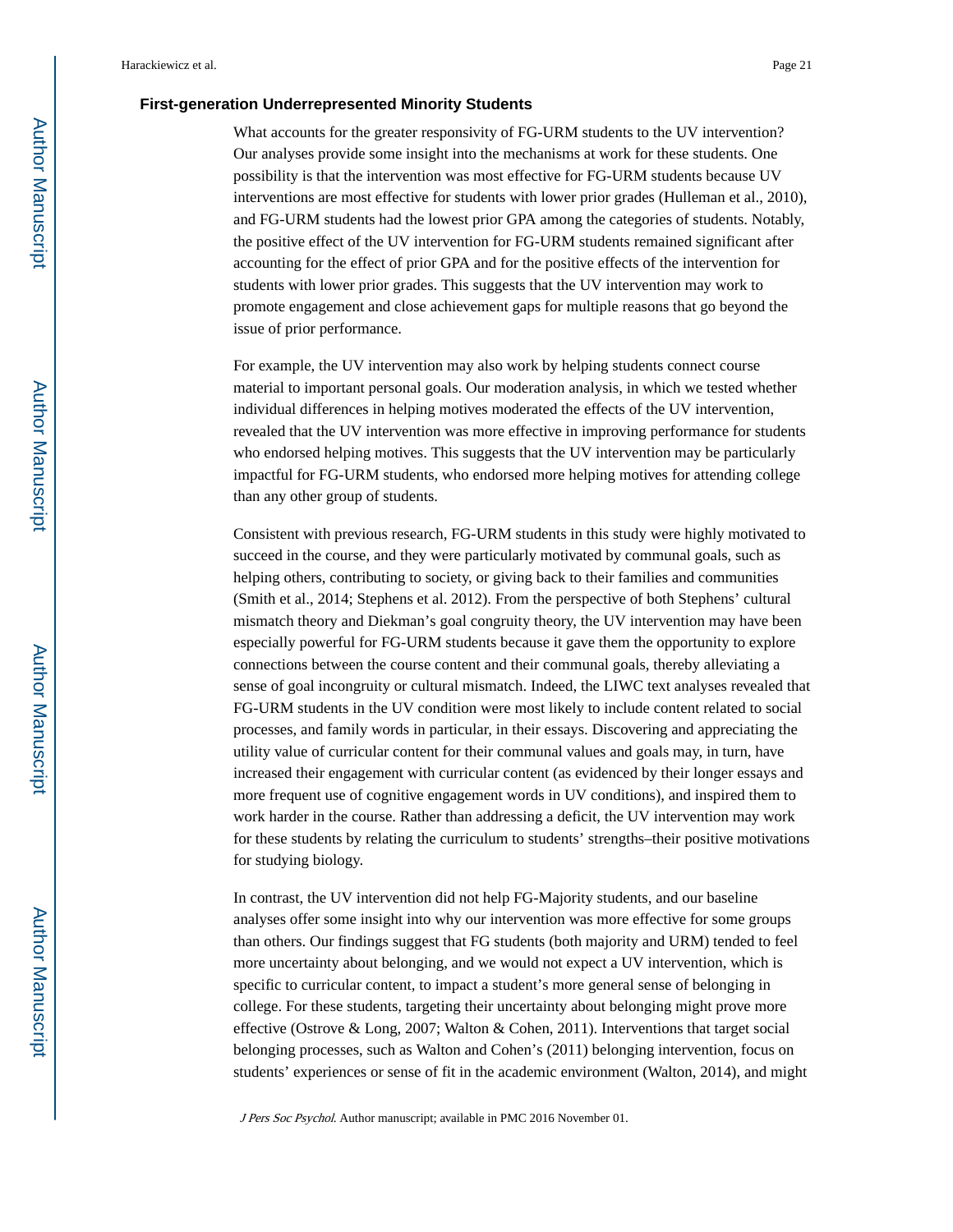be more effective with FG students. Indeed, Stephens et al. (2014) found that a differenceeducation intervention in which freshmen FG students heard stories about positive FG student experiences was effective in helping FG students adjust to college and perform better in in their classes.

Different interventions address different psychological processes, and it is important to consider the motivational patterns of the students targeted by interventions. Given that different interventions may not work well together (Walton et al., 2014), it is especially important for intervention researchers to understand the characteristics of the group they hope to help, in order to identify the most effective interventions to implement with that particular group. Only by considering the independent and interactive effects of race and social class were we able to identify the unique background and motivational profile of FG-URM students and document the full potential of the UV intervention to promote performance for the underrepresented students most at risk in this course.

#### **The Intersection of Race and Social Class**

We tested both the additive and interactive effects of race and social class, as well as the three-way interaction of race, social class, and the UV intervention, on academic and motivational variables and found evidence for both the main effects and the interactional approach to intersectionality. We measured eleven baseline variables, including prior GPA, high-school poverty rate, confidence, baseline interest, and helping motives, and found a mixed pattern of results. On some measures (e.g., baseline interest, confidence) we found no group differences; on others, we found a single main effect (e.g., URM students reported lower levels of biology background than majority students and FG students reported higher levels of belonging uncertainty than CG students). On other measures, we found two main effects but not an interaction (e.g., prior GPA), supporting the additive model of intersectionality. On the measures of high-school poverty and helping motives, however, we found two main effects and a significant interaction, supporting the interactive model. The interaction effect on high-school poverty, for example, indicates that FG-URM students came from more impoverished schools and neighborhoods than either their race or generational status would predict. The interaction effect on helping motives suggests that FG-URM students are particularly motivated to help others and give back to their communities. Only by measuring a number of baseline variables were we able to gain a nuanced understanding of differences between student groups and intersecting categories. These findings indicate the power of this statistical approach to identify important intersectionalities, and may contribute to development of more effective interventions in the future.

With respect to the primary outcome of course grade, we were able to explore additive and interactive models of intersectionality in moderating treatment effects. On course performance, we found a main effect of race, but not FG status, nor a URM x FG interaction. Perhaps most interesting, the three-way interaction with the intervention was significant (UV x URM x FG, Table 4, Figure 3), demonstrating that intersectionality can apply to the effects of an intervention. That is, the intervention was differentially effective as a function of both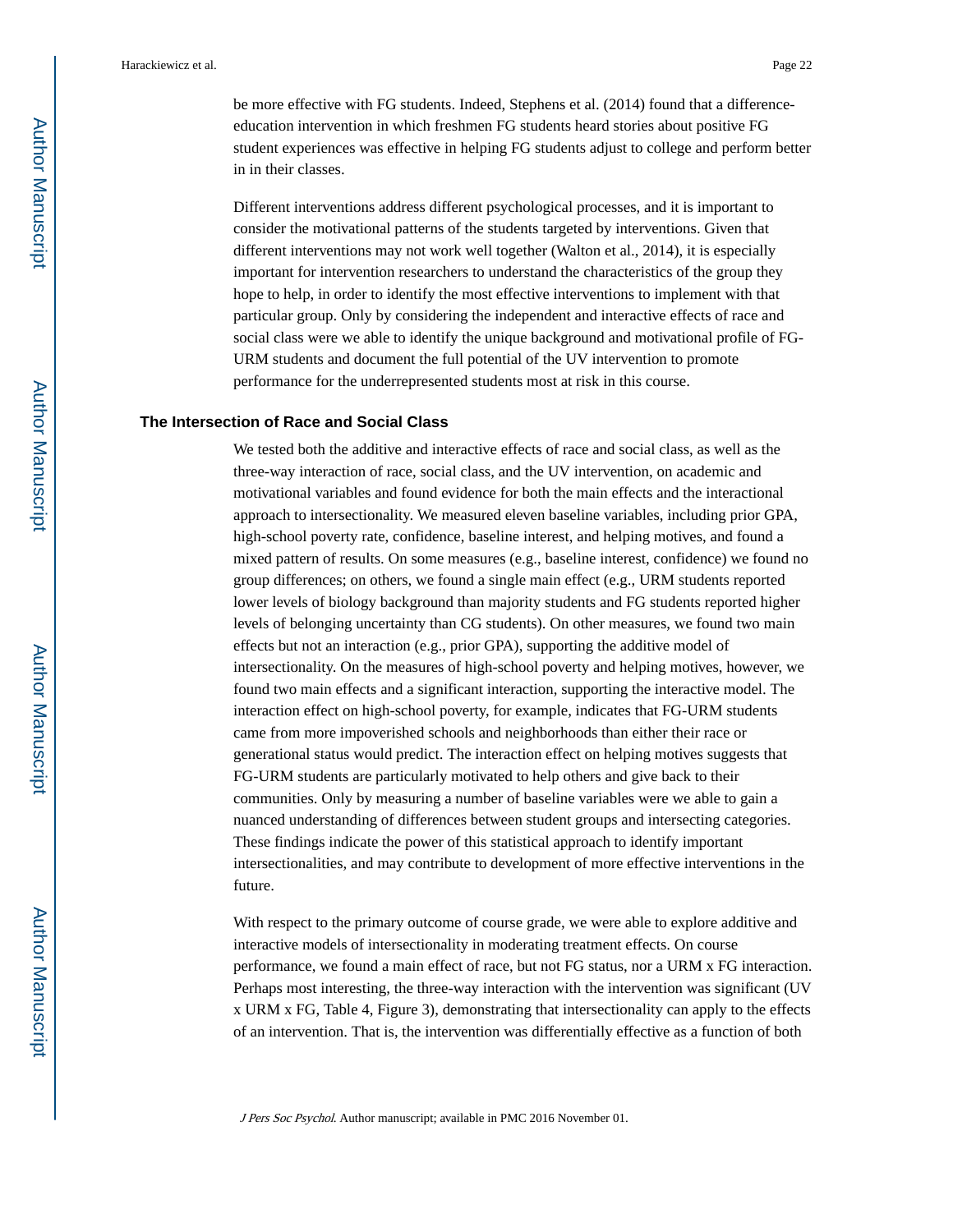the race and social class of the students and was particularly beneficial for FG-URM students.

This same three-way interaction was also found for essay length; the intervention had a strong effect for FG-URM students, who became particularly engaged in the utility value writing assignments. In the variables derived from LIWC analyses, this three-way interaction was found for social-process words, family words, cognitive-mechanism words, and insight words, in all cases showing the pattern that the intervention was especially potent for FG-URM students. Overall, then, the findings point to the importance of considering the intersection of social categories in intervention research. Whereas prior gap-closing intervention studies have focused on single social categories, our results suggest that this approach may neglect important within-group differences that only an intersectional approach can fully address. By considering students' intersecting identities, intervention researchers can develop a more nuanced understanding of both the populations they seek to help and the effectiveness of their interventions.

#### **Implications for Expectancy-Value Theory**

In this study we attempted to identify variables that may account for differential effects of the UV intervention, and our findings suggest that the relationships are complex. We found that the UV intervention was moderated by social class, race, prior GPA and helping motives. The UV intervention implemented in an introductory biology course was effective for FG-URM students (a doubly disadvantaged category of students; Jack, 2014), for students with low prior GPAs (an academic background category), and for students with high helping motives (a motivational category). These findings extend the range of groups who can benefit from a UV intervention, and contribute to our understanding of how UV interventions work, and to Expectancy-Value Theory more generally.

By testing both prior performance and baseline performance expectations (confidence about performance) as moderators of the UV intervention effects in the same model, we were able to test which variable was more important in this context. We found that prior performance was the more critical moderator of UV effects, whereas performance expectancies did not moderate the effects of the UV intervention. This helps us understand the Expectancy side of the Expectancy-Value model (Eccles, 2009). Prior research has employed one moderator or the other; in laboratory studies with new learning activities, for example, researchers typically test self-reported expectancies as the moderator, because there is no history of prior performance to consider (Canning & Harackiewicz, 2015; Shechter, Durik, Miyamoto, & Harackiewicz, 2001). In classroom studies, researchers have used either self-reported performance expectations (Hulleman & Harackiewicz, 2009) or prior exam performance (Hulleman et al., 2010) to assess expectancies. Expectancies are of course shaped by prior performance experiences (Eccles, 2009, Pajeres, 1996), but one measure reflects performance history and the other is more forward-looking. In an introductory college course, however, students may not be able to gauge how well they will do in the course (in fact, we found no group differences in confidence at baseline, despite eventual group differences in course grades), and thus prior performance may be the more relevant moderator in this context. Therefore to determine which expectancy variables are important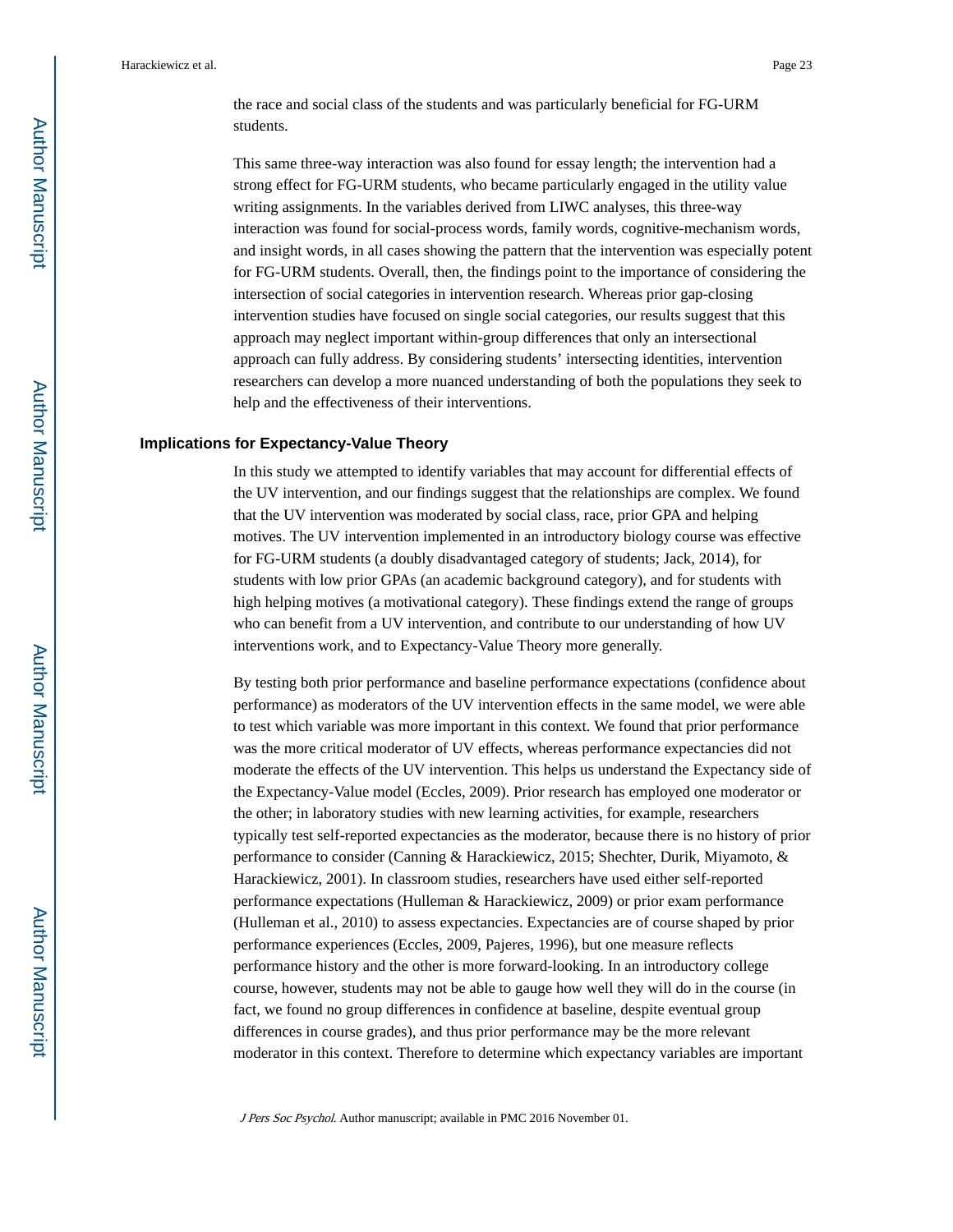moderators of UV intervention effects, it is important to consider both self-reported expectancies and prior performance in any given context.

Furthermore, our mediation and content analyses provide some insight into UV mechanisms, and here we address the Value side of the Expectancy-Value model. Our results help us understand how writing about utility value may help to promote performance–by increasing engagement in the writing assignments, by providing opportunities to write differently (i.e., including more personal and social content), and by encouraging active thinking about course topics. Although were able to show that engagement in the writing assignment (measured in terms of essay length) mediated course performance, most of our other analyses were more exploratory, and highlight a need for future research. One important question concerns the connections between these mechanisms. For example, in writing UV essays, do students first find personal examples and then become more engaged with course content, or does greater engagement help students make more personal connections? Are these separate processes, and how might we measure them more objectively? It is difficult to conduct fine-grained process analyses in a large-scale classroom intervention study, and future research may require controlled laboratory studies to advance our understanding of the motivational mechanisms that underlie the effectiveness of the intervention. Overall, this research contributes to a better understanding of how students think about value in science classes, and illuminates the Value side of Expectancy-Value Theory, which is understudied compared with the Expectancy side. The data show the power of utility value in enhancing students' academic achievement, and highlight new areas for future research.

#### **Strengths and Limitations**

Although our sample was large enough to disentangle the effects of racial and generational status, sample sizes of different racial/ethnic groups were not large enough to explore differences between racial groups. In particular, we considered African American, Latino and Native American participants together in a single URM category, and were not able to separate these groups in analyses because of limited sample sizes. Our findings point to the importance of considering intersectionality in social science research, and it will be particularly important for future research to address intersectionality on a more specific level (e.g., the intersection of African American and FG identities). Different interventions may be more or less effective for different racial and cultural groups, and these are important issues to pursue in future research.

Similarly, the use of first-generation college student status as a measure of social class captures an important aspect of social class in the higher education context, but a dichotomous measure does not capture the full range of parental educational levels that may contribute to students' experiences in college. Furthermore, FG status does not capture all aspects of social class that may contribute to achievement gaps. For example, limited financial resources and the need to work part- or even full-time while attending college are major barriers for low SES students (Pascarella, Pierson, Wolniak, & Terenzini, 2004) and we would not expect a psychological intervention to address these financial barriers. Indeed, by including high-school free/reduced lunch (as a proxy for poverty at the school and neighborhood levels) as a predictor, we found that high-school poverty had an independent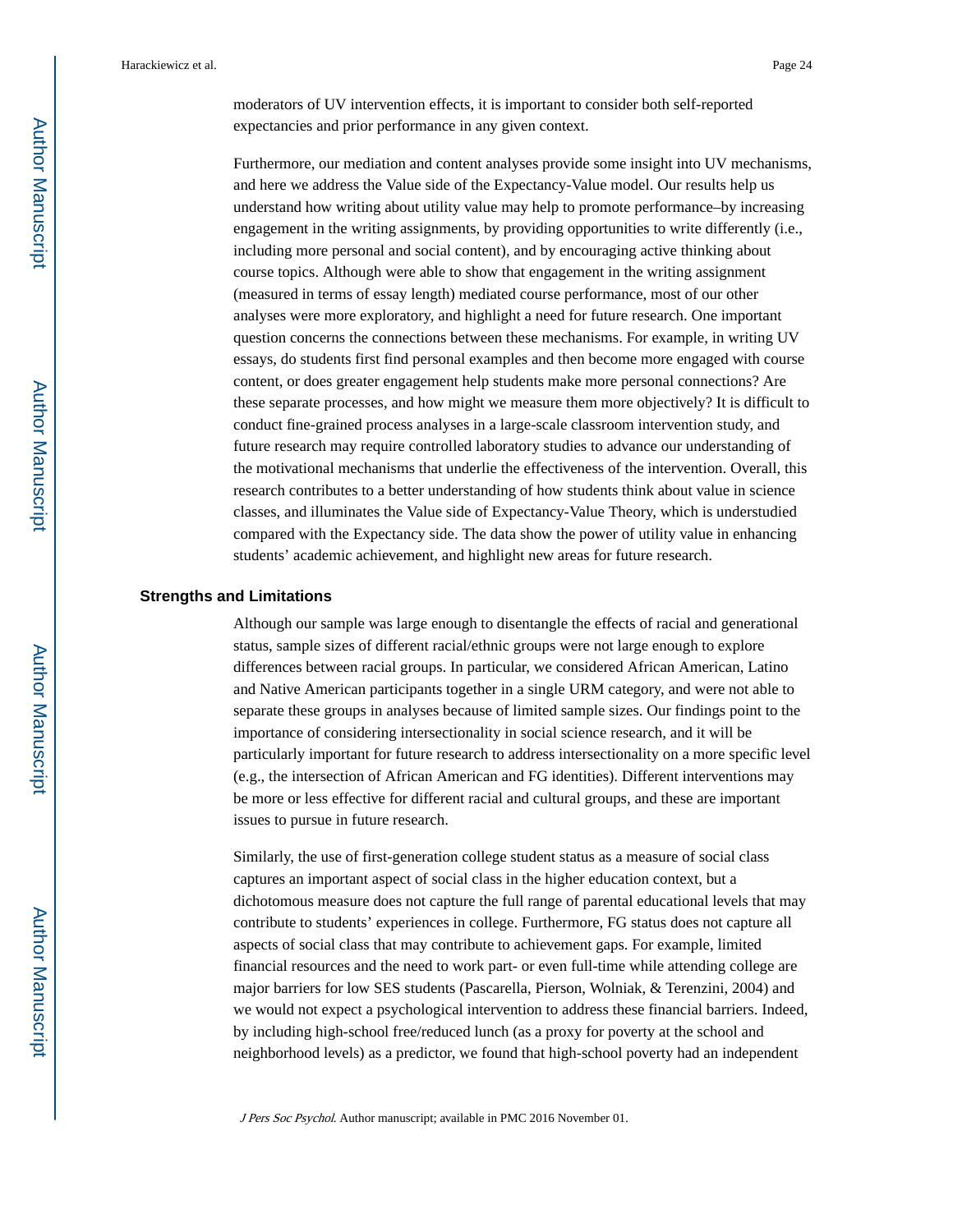negative effect on performance, over and above the effects of FG and URM status. Nonetheless, the effects of FG and URM status remained, as well as the positive effect of the UV intervention for FG-URM students. These issues will be important to address in future research with more direct measures of income and poverty level, as well as ways to capture high school quality directly.

Finally, although we inferred that FG-URM students in our sample perceived an incongruity or mismatch between their motivations and values and the norms of science, we did not collect measures of students' perceptions of incongruity or mismatch. We hypothesized that the UV intervention provided FG-URM students the opportunity to make course content congruent with their own values and goals, and indeed, the treatment effects on social process and family words for FG-URM students suggests that the content of their essays was congruent with communal goals. However, we were not able to measure whether the UV intervention changed perceptions of incongruity, and thus our analysis remains speculative. If the UV intervention is particularly powerful because it helps FG-URM students resolve a mismatch between their communal goals and their perceptions of scientific fields, it will be important to measure these perceptions as well as the psychological experience of mismatch in future research.

#### **Conclusions**

Racial and social-class achievement gaps are a major issue in higher education. When these gaps occur in introductory science courses, they can lead URM and FG students to abandon STEM majors and careers. Our utility-value intervention successfully reduced the achievement gap for URM students by 40% and for FG-URM students by 61%. Moreover, the intervention was designed for implementation within the curriculum in large-lecture classes, making it practical for widespread implementation at low cost. This simple curricular change–asking students to reflect on personal connections to course material in course assignments–could help students remain engaged in introductory courses and ultimately widen the STEM pipeline.

*Note.* UV = Utility Value (UV = +1, Control = -1), URM = Underrepresented Minority Status (URM = +1, Majority = -1), FG = First-Generation Status (FG = +1, Continuing $generation = -1$ ).

#### **Acknowledgments**

We thank Kerstin Krautbauer and Kerry Martin for their management of this project, as well as course coordinators Julie Collins, Cindee Giffen, Jean Heitz, Brian Parks, Carlos Peralta, and Jon Breschak, and all the research assistants who helped to implement this study. We thank Seth Blair and Douglas Rouse, co-chairs of the Introductory Biology course, for their support of the project, and we thank Markus Brauer for his help. This research was supported by the National Institutes of Health (Grant R01GM102703). This research was also supported by the Graduate School, the Office of the Provost, and the Assessment Council of the University of Wisconsin, as well as the Institute of Education Sciences, U.S. Department of Education, through Award # R305B090009 to the University of Wisconsin-Madison and the National Science Foundation Graduate Research Fellowship Program under Grant No. DGE-1256259. The opinions expressed are those of the authors and do not represent views of the U.S. Department of Education or the National Institutes of Health.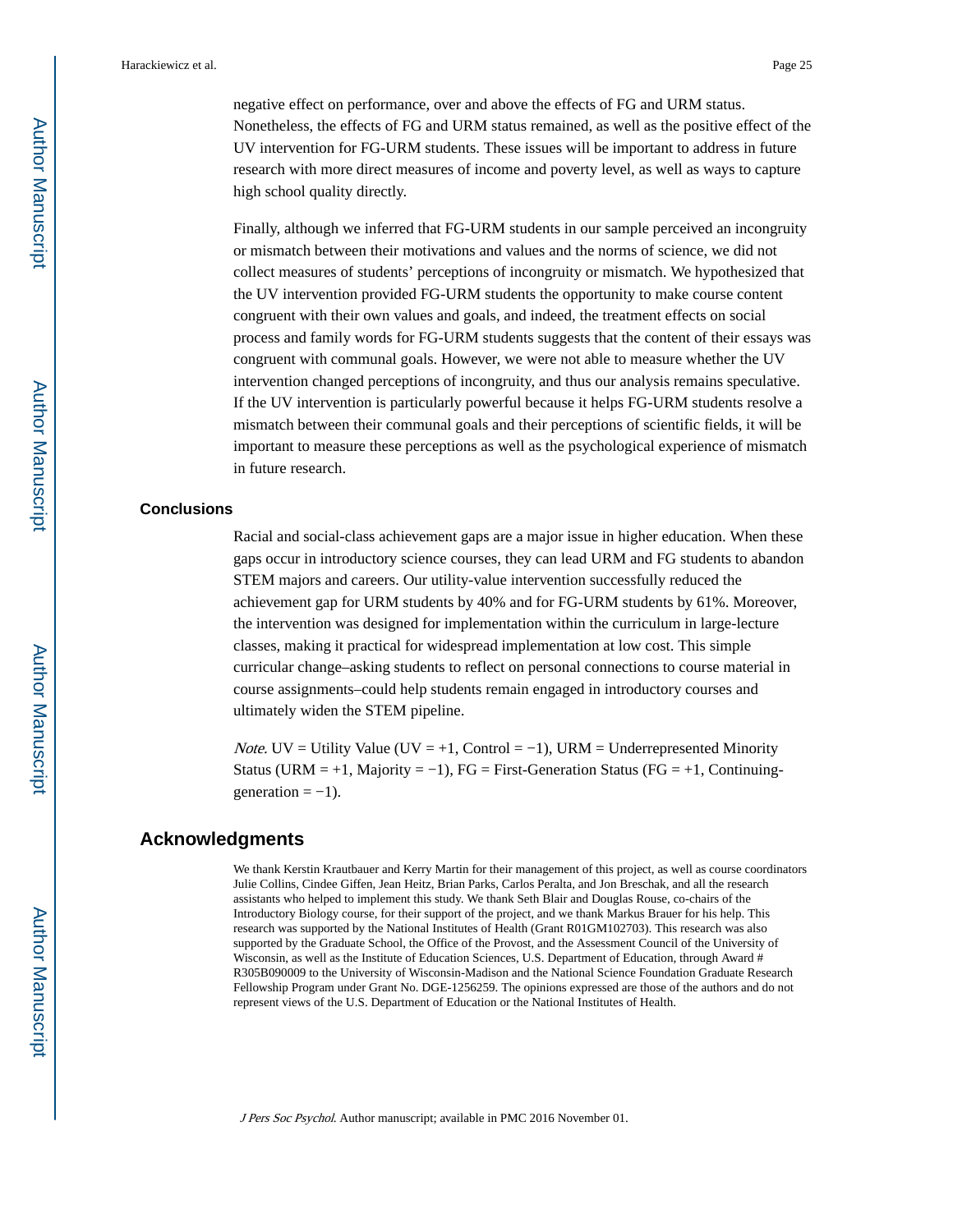#### **References**

- Bowen, WG.; Kurzweil, MA.; Tobin, EM. Equity and excellence in American higher education. Charlottesville, VA: University of Virginia Press; 2005.
- Brown ER, Smith JL, Thoman DB, Allen JM, Muragishi G. From bench to bedside: A communal utility value intervention to enhance students' biomedical science motivation. Journal of Educational Psychology. 2015
- Brophy J. Toward a model of the value aspects of motivation in education: Developing appreciation for particular learning domains and activities. Educational Psychologist. 1999; 34:75–85. DOI: 10.1207/s15326985ep3402\_1
- Canning EA, Harackiewicz JM. Teach it, don't preach it: The differential effects of directly communicated and self-generated utility-value information. Motivation Science. 2015; 1:47–71. DOI: 10.1037/mot0000015 [PubMed: 26495326]
- Chen, X. First-generation students in postsecondary education: A look at their college transcripts. 2005. (NCES 2005-171). Retrieved from<http://nces.ed.gov/pubs2005/2005171.pdf>
- Cohen, J.; Cohen, P.; West, SG.; Aiken, LS. Applied multiple regression/correlation analysis for the behavioral sciences. 3. Mahwah, NJ: Erlbaum; 2003.
- Cohen, GL.; Purdie-Vaughns, V.; Garcia, J. An identity threat perspective on intervention. In: Inzlicht, M.; Schmader, T., editors. Stereotype threat: Theory, process, and application. New York, NY: Oxford University Press; 2012. p. 280-296.
- Cohen GL, Garcia J, Apfel N, Master A. Reducing the racial achievement gap: A social-psychological intervention. Science. 2006; 313:1307–1310. DOI: 10.1126/science.1128317 [PubMed: 16946074]
- Cohen GL, Sherman DK. The psychology of change: Self-affirmation and social psychological intervention. Annual Review of Psychology. 2014; 65:333–371. DOI: 10.1146/annurevpsych-010213-115137
- Cole ER. Intersectionality and research in psychology. American Psychologist. 2009; 64:170–180. DOI: 10.1037/a0014564 [PubMed: 19348518]
- Cook JE, Purdie-Vaughns V, Garcia J, Cohen GL. Chronic threat and contingent belonging: Protective benefits of values affirmation on identity development. Journal of Personality and Social Psychology. 2012; 102:479–476. DOI: 10.1037/a0026312 [PubMed: 22082058]
- Dasgupta N, Stout JG. Girls and women in science, technology, engineering, and mathematics: STEMing the tide and broadening participation in STEM careers. Policy Insights from the Behavioral and Brain Sciences. 1:21–29. (in press). DOI: 10.1177/2372732214549471
- Dee TS. Social identity and achievement gaps: Evidence from an affirmation intervention. Journal of Research on Educational Effectiveness. 2014; Advance online publication. doi: 10.1080/19345747.2014.906009
- Deslauriers L, Schelew E, Weiman C. Improved learning in a large-enrollment physics class. Science. 2011; 13:862–864. DOI: 10.1126/science.1201783 [PubMed: 21566198]
- Diekman AB, Brown ER, Johnston AM, Clark EK. Seeking congruity between goals and roles: A new look at why women opt out of science, technology, engineering, and mathematics careers. Psychological Science. 2010; 21:1051–1057. DOI: 10.1177/0956797610377342 [PubMed: 20631322]
- Diekman AB, Clark EK, Johnston AM, Brown ER, Steinberg M. Malleability in communal goals and beliefs influences attraction to stem careers: Evidence for a goal congruity perspective. Journal of Personality and Social Psychology. 2011; 101:902–918. DOI: 10.1037/a0025199 [PubMed: 21859224]
- Duncan, GJ.; Murnane, RJ. Whither opportunity? Rising inequality, schools, and children's life chances. New York, NY: Russell Sage; 2011.
- Durik, AM.; Hulleman, CS.; Harackiewicz, JM. One size fits some: Instructional enhancements to promote interest don't work the same for everyone. In: Renninger, KA.; Nieswandt, M., editors. Interest, the self, and K-16 mathematics and science learning. Washington, DC: American Educational Research Association; 2015. p. 49-62.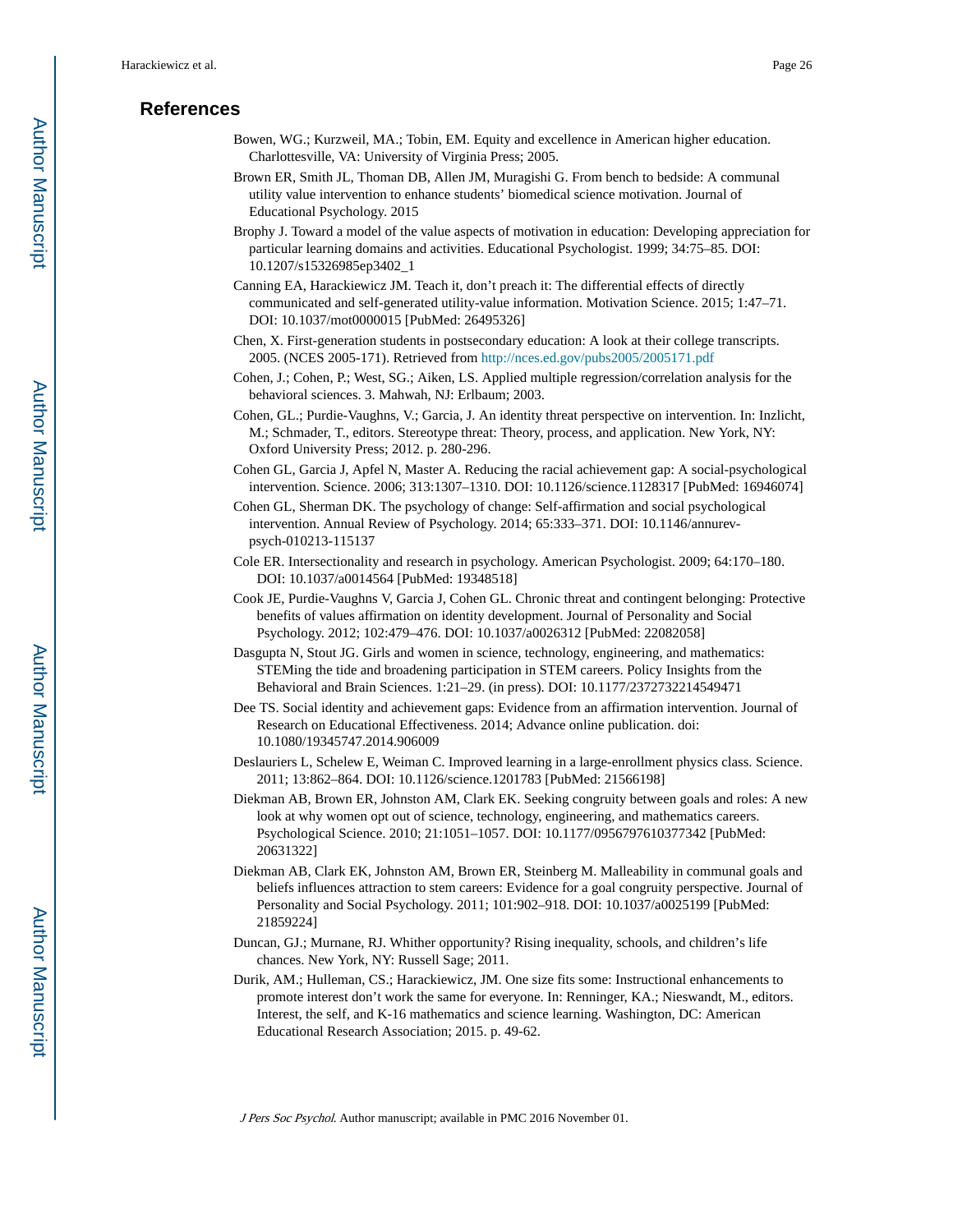- Eccles JS. Who am I and what am I going to do with my life? Personal and collective identities as motivators of action. Educational Psychologist. 2009; 44:78–89. doi: 10:1080/00461520902832368.
- Eccles, JS.; Adler, TF.; Futterman, R.; Goff, SB.; Kaczala, CM.; Meece, JL., et al. Expectations, values and academic behaviors. In: Spence, JT., editor. Perspective on achievement and achievement motivation. San Francisco: W. H. Freeman; 1983. p. 75-146.
- Eccles JS, Wigfield A. Motivational beliefs, values, and goals. Annual Review of Psychology. 2002; 53:109–132. DOI: 10.1146/annurev.psych.53.100901.135153
- Elliot, N.; Klobucar, A. Automated essay evaluation and the teaching of writing. In: Shermis, MD.; Burstein, J.; Shermis, MD.; Burstein, J., editors. Handbook of automated essay evaluation: Current applications and new directions. New York, NY, US: Routledge/Taylor & Francis Group; 2013. p. 16-35.
- Ferree MM. Filling the glass: Gender perspectives on families. Journal of Marriage and Family. 2010; 72:420–439. DOI: 10.1111/j.1741-3737.2010.00711.x
- Ferrini-Mundy J. Driven by diversity. Science. 2013; 340:278.doi: 10.1126/science.1235521 [PubMed: 23599467]
- Few-Demo AL. Intersectionality as the "new" critical approach in feminist family studies: Evolving racial/ethnic feminisms and critical race theories. Journal of Family Theory & Review. 2014; 6:169–183.
- Fiske, ST.; Markus, HR. A wide-angle lens on the psychology of social class. In: Fiske, ST.; Markus, HR., editors. Facing social class: Social psychology of social class. New York, NY: Russell Sage; 2012. p. 1-12.
- Fryberg SA, Markus HR. Cultural models of education in American Indian, Asian American, and European American contexts. Social Psychology of Education. 2007; 10:213–246. DOI: 10.1007/ s11218-007-9017-z
- Haak DC, HilleRisLambers J, Pitre E, Freeman S. Increased structure and active learning reduce the achievement gap in introductory biology. Science. 2011; 332:1213–1216. DOI: 10.1126/science. 1204820 [PubMed: 21636776]
- Hanselman P, Bruch SK, Gamoran A, Borman GD. Threat in context: School moderation of the impact of social identity threat on racial/ethnic achievement gaps. Sociology of Education. 2014; 87:106– 124. DOI: 10.1177/0038040714525970
- Harackiewicz JM, Durik AM, Barron KE, Linnebrink-Garcia L, Tauer JM. The role of achievement goals in the development of interest: Reciprocal relations between achievement goals, interest, and performance. Journal of Educational Psychology. 2008; 100:105–122. DOI: 10.1037/0022-0663.100.1.105
- Harackiewicz JM, Canning EA, Tibbetts Y, Giffen CJ, Blair SS, Rouse DI, Hyde JS. Closing the social class achievement gap for first-generation students in undergraduate biology. Journal of Educational Psychology. 2014; 106:375–389. DOI: 10.1037/a0034679 [PubMed: 25049437]
- Harackiewicz JM, Hulleman CS. The importance of interest: The role of achievement goals and task values in promoting the development of interest. Social and Personality Psychology Compass. 2010; 4:42–52. DOI: 10.1111/j.1751-9004.2009.00207.x
- Harackiewicz, JM.; Sansone, C. Goals and intrinsic motivation: You can get there from here. In: Maehr, ML.; Pintrich, PR., editors. Advances in motivation and achievement. Vol. 7. Greenwich, CT: JAI Press; 1991. p. 21-49.
- Harackiewicz, JM.; Tibbetts, Y.; Canning, EA.; Hyde, JS. Harnessing values to promote motivation in education. In: Karabenick, SA.; Urden, TC., editors. Advances in motivation and achievement. Vol. 18. Bingley, UK: Emerald Group Publishing Limited; 2014. p. 71-105.
- Harper SR. Leading the way: Inside the experiences of high-achieving African American male students. About Campus. 2005; 10:8–15.
- Hayes, AF. Introduction to mediation, moderation, and conditional process analysis: A regressionbased approach. New York, NY: Guilford Press; 2013.
- Hulleman CS, Durik AM, Schweigert SA, Harackiewicz JM. Task values, achievement goals, and interest: An integrative analysis. Journal of Educational Psychology. 2008; 100:398–416. DOI: 10.1037/0022-0663.100.2.398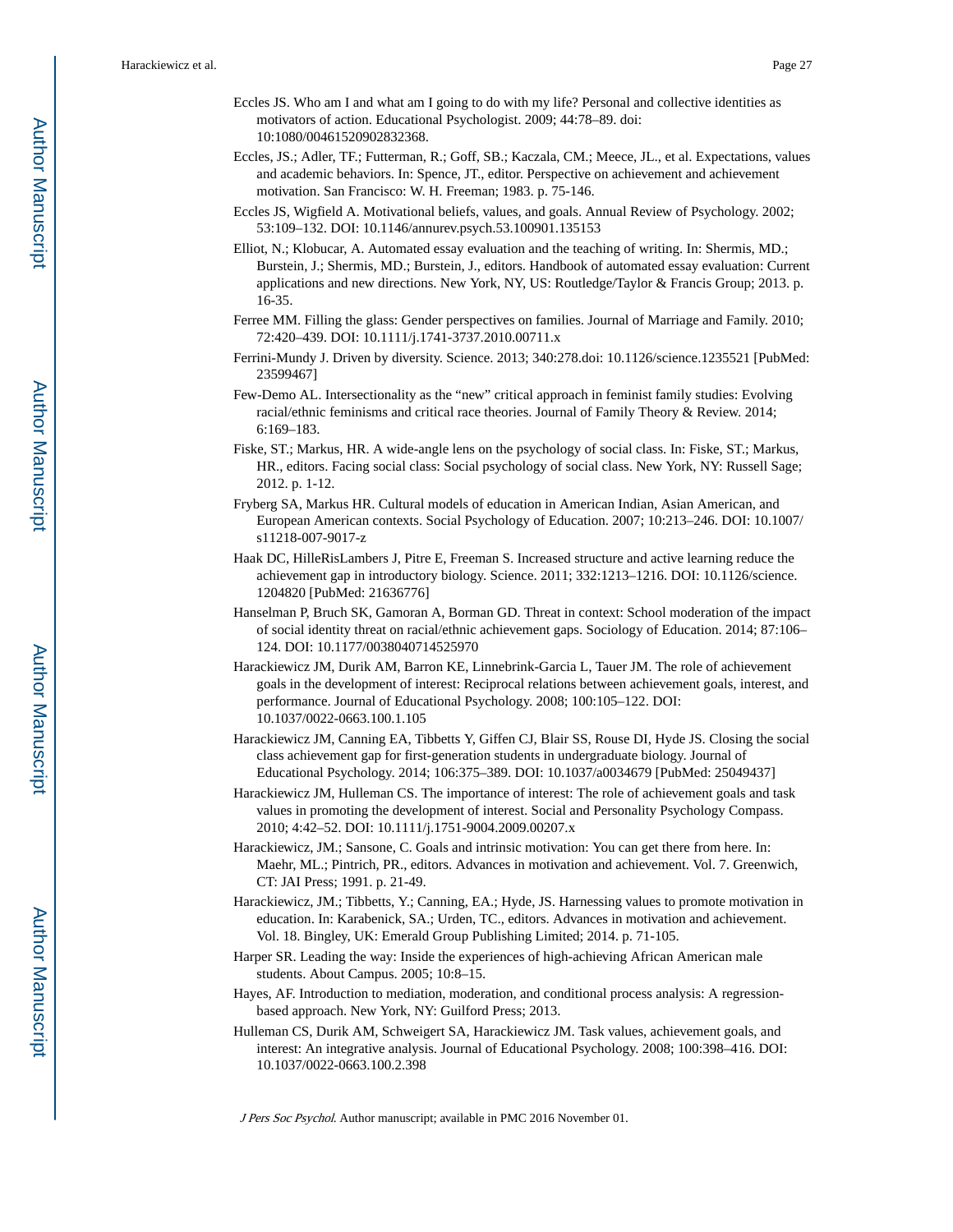- Hulleman CS, Godes O, Hendricks BL, Harackiewicz JM. Enhancing interest and performance with a utility value intervention. Journal of Educational Psychology. 2010; 102:880–895. DOI: 10.1037/ a0019506
- Hulleman CS, Harackiewicz JM. Promoting interest and performance in high school science classes. Science. 2009; 326:1410–1412. DOI: 10.1126/science.1177067 [PubMed: 19965759]
- Jack AA. Culture shock revisited: The social and cultural contingencies to class marginality. Sociological Forum. 2014; 29:453–475. DOI: 10.1111/socf.12092
- Jackman, MR.; Jackman, RW. Class awareness in the United States. Berkeley: University of California Press; 1983.
- Johnson SE, Richeson JA, Finkel EJ. Middle class and marginal? Socioeconomic status, stigma, and self-regulation at an elite university. Journal of Personality and Social Psychology. 2011; 100:838– 852. DOI: 10.1037/a0021956 [PubMed: 21280968]
- Klein K, Boals A. Expressive writing can increase working memory capacity. Journal of experimental psychology: General. 2001; 130:520–533. DOI: 10.1037/0096-3445.130.3.520 [PubMed: 11561925]
- Kost-Smith LE, Pollock SJ, Finkelstein ND, Cohen GL, Ito TA, Miyake A. Replicating a selfaffirmation intervention to address gender differences: Successes and challenges. AIP Conference Proceedings. 2012; 1413:231–234. DOI: 10.1063/1.3680037
- Markus, H.; Conner, A. Clash: 8 cultural conflicts that make us who we are. New York, N.Y: Hudson Street Press; 2013.
- Miyake A, Kost-Smith LE, Finkelstein ND, Pollock SJ, Cohen GL, Ito TA. Reducing the gender achievement gap in college science: A classroom study of values affirmation. Science. 2010; 330:1234–1237. DOI: 10.1126/science.1195996 [PubMed: 21109670]
- National Science Board. Science and engineering indicators 2012. Arlington, VA: National Science Foundation; 2012. (NSB 12-01)Retrieved from<http://www.nsf.gov/statistics/seind12/start.htm>
- Newman ML, Groom CJ, Handelman LD, Pennebaker JW. Gender differences in language use: An analysis of 14,000 text samples. Discourse Processes. 2008; 45:211–236.
- Ostrove JM, Long SM. Social class and belonging: Implications for college adjustment. Review of Higher Education. 2007; 30:363–389. DOI: 10.1353/rhe.2007.0028
- Oyserman D, Destin M. Identity-based motivation: Implications for intervention. The Counseling Psychologist. 2010; 38:1001–1043. [PubMed: 21516204]
- Pajeres F. Self-efficacy beliefs in academic settings. Review of Educational Research. 1996; 66:543– 578.
- Pascarella ET, Pierson CT, Wolniak GC, Terenzini PT. First-generation college students: Additional evidence on college experiences and outcomes. The Journal of Higher Education. 2004; 753:249– 284.
- Pascarella, ET.; Terenzini, PT. How college affects students: Findings and insights from twenty years of research. San Francisco, CA: Jossey-Bass; 1991.
- Pennebaker, JW.; Booth, RJ.; Francis, ME. Linguistic Inquiry and Word Count: LIWC [Computer software]. Austin, TX: LIWC.net; 2007.
- Pennebaker JW, Francis ME. Cognitive, emotional, and language processes in disclosure. Cognition and Emotion. 1996; 10:601–626.
- Pennebaker JW, King LA. Linguistic styles: Language use as an individual difference. Journal of Personality and Social Psychology. 1999; 77:1296–1312. [PubMed: 10626371]
- Pennebaker JW, Mayne TJ, Francis ME. Linguistic predictors of adaptive bereavement. Journal of Personality and Social Psychology. 1997; 72:863–871. [PubMed: 9108699]
- Pennebaker JW, Stone LD. Words of wisdom: Language use over the life span. Journal of Personality and Social Psychology. 2003; 85:291–301. [PubMed: 12916571]
- Piff PK, Kraus MW, Côté S, Cheng BH, Keltner D. Having less, giving more: The influence of social class on prosocial behavior. Journal of Personality and Social Psychology. 2010; 99:771–784. DOI: 10.1037/a0020092 [PubMed: 20649364]
- Pöhlmann, K. Agency- and communion-orientation in life goals: Impacts on goal pursuit strategies and psychological well-being. In: Schmuck, P.; Sheldon, KM., editors. Life goals and well-being: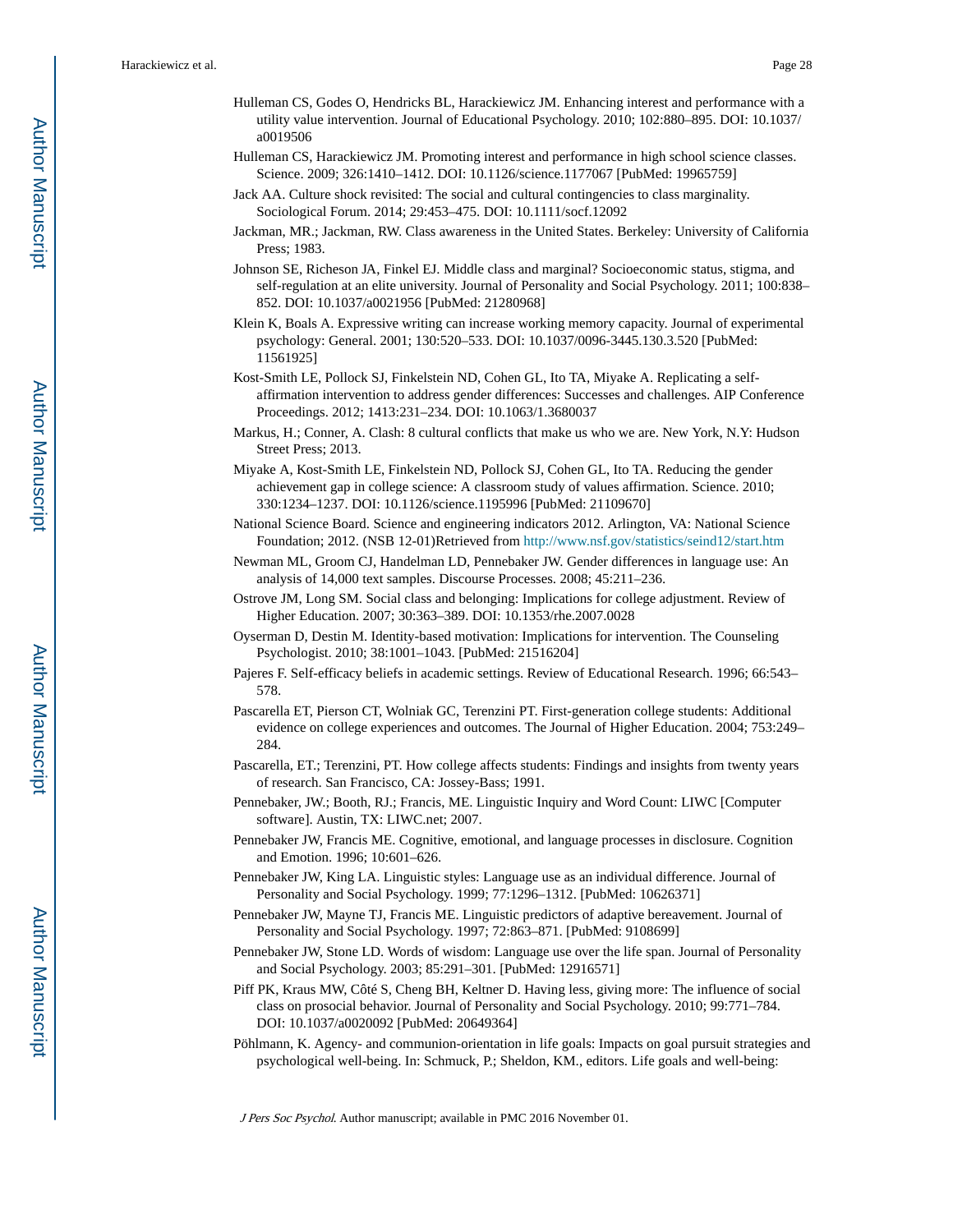Towards a positive psychology of human striving. Seattle, WA: Hogrefe and Huber; 2001. p. 68-84.

- Radford, AW.; Berkner, L.; Wheeless, SC.; Shepherd, B. Persistence and attainment of 2003–04 beginning postsecondary students: After 6 years. U.S. Department of Education; Washington, DC: National Center for Education Statistics; 2010. (NCES 2011-151)Retrieved from [http://](http://nces.ed.gov/pubsearch) [nces.ed.gov/pubsearch](http://nces.ed.gov/pubsearch)
- Raudenbush, SW.; Bryk, AS. Hierarchical linear models: Applications and data analysis methods. 2. Thousand Oaks, CA: Sage Publications, Inc; 2002.
- Reardon, SF. The widening academic achievement gap between the rich and the poor: New evidence and possible explanations. In: Murnane, R.; Duncan, G., editors. Whither opportunity? Rising inequality and the uncertain life chances of low-income children. New York, NY: Russell Sage Foundation Press; 2011. p. 91-116.
- Rubin, DB. Multiple Imputation for Nonresponse in Surveys. New York: John Wiley & Sons, Inc; 1987.
- Shechter OG, Durik AM, Miyamoto Y, Harackiewicz JM. The role of utility value in achievement behavior: The importance of culture. Personality and Social Psychology Bulletin. 2011; 97:303– 317. DOI: 10.1177/0146167210396380 [PubMed: 21262958]
- Sherman DK, Hartson KA, Binning KR, Purdie-Vaughns V, Garcia J, Taborsky-Barba S, Tomassetti S, Nussbaum AD, Cohen GL. Deflecting the trajectory and changing the narrative: How selfaffirmation affects academic performance and motivation under identity threat. Journal of Personality and Social Psychology. 2013; 104:591–618. DOI: 10.1037/a0031495 [PubMed: 23397969]
- Smeding A, Dumas F, Loose F, Régner I. Order of administration of math and verbal tests: An ecological intervention to reduce stereotype threat on girls' math performance. Journal Of Educational Psychology. 2013; 105(3):850–860. DOI: 10.1037/a0032094
- Smith JL, Cech E, Metz A, Huntoon M, Moyer C. Giving back or giving up: Native American student experiences in science and engineering. Cultural Diversity and Ethnic Minority Psychology. 2014; 20:413–429. DOI: 10.1037/a0036945 [PubMed: 25045952]
- Snibbe AC, Markus HR. You can't always get what you want: Educational attainment, agency, and choice. Journal of Personality and Social Psychology. 2005; 88(4):703–720. DOI: 10.1037/0022-3514.88.4.70 [PubMed: 15796669]
- Stephens NM, Fryberg SA, Markus HR, Johnson CS, Covarrubias R. Unseen disadvantage: How American universities' focus on independence undermines the academic performance of firstgeneration college students. Journal of Personality and Social Psychology. 2012; 102:1178–1197. DOI: 10.1037/a0027143 [PubMed: 22390227]
- Stephens NM, Hamedani MG, Destin M. Closing the social class achievement gap: A differenceeducation intervention improves first-generation students' academic performance and all students' college transition. Psychological Science. 2014; 25:943–953. DOI: 10.1177/0956797613518349 [PubMed: 24553359]
- Tausczik RY, Pennebaker JW. The psychological meaning of words: LIWC and computerized text analysis methods. Journal of Language and Social Psychology. 2010; 29:24–54.
- Thoman DB, Brown ER, Mason AZ, Harmsen AG, Smith JL. The role of altruistic values in motivating underrepresented minority students for biomedicine. BioScience. 2015; 65:183–188. DOI: 10.1093/biosci/biu199 [PubMed: 26834259]
- Torres L. Latino definitions of success: A cultural model of intercultural competence. Hispanic Journal of Behavioral Science. 2009; 31:576–593.
- Walton GM, Cohen GL. A brief social-belonging intervention improves academic and health outcomes of minority students. Science. 2011; 331:1447–1451. DOI: 10.1126/science.1198364 [PubMed: 21415354]
- Walton GM. The new science of wise psychological interventions. Current Direction is Psychological Science. 2014; 23:73–82. DOI: 10.1177/0963721413512856
- Walton GM, Logel C, Peach JM, Spencer SJ, Zanna MP. Two brief interventions to mitigate a "chilly climate" transform women's experience, relationships, and achievement in engineering. Journal of Educational Psychology. 2014; Advance online publication. doi: 10.1037/a0037461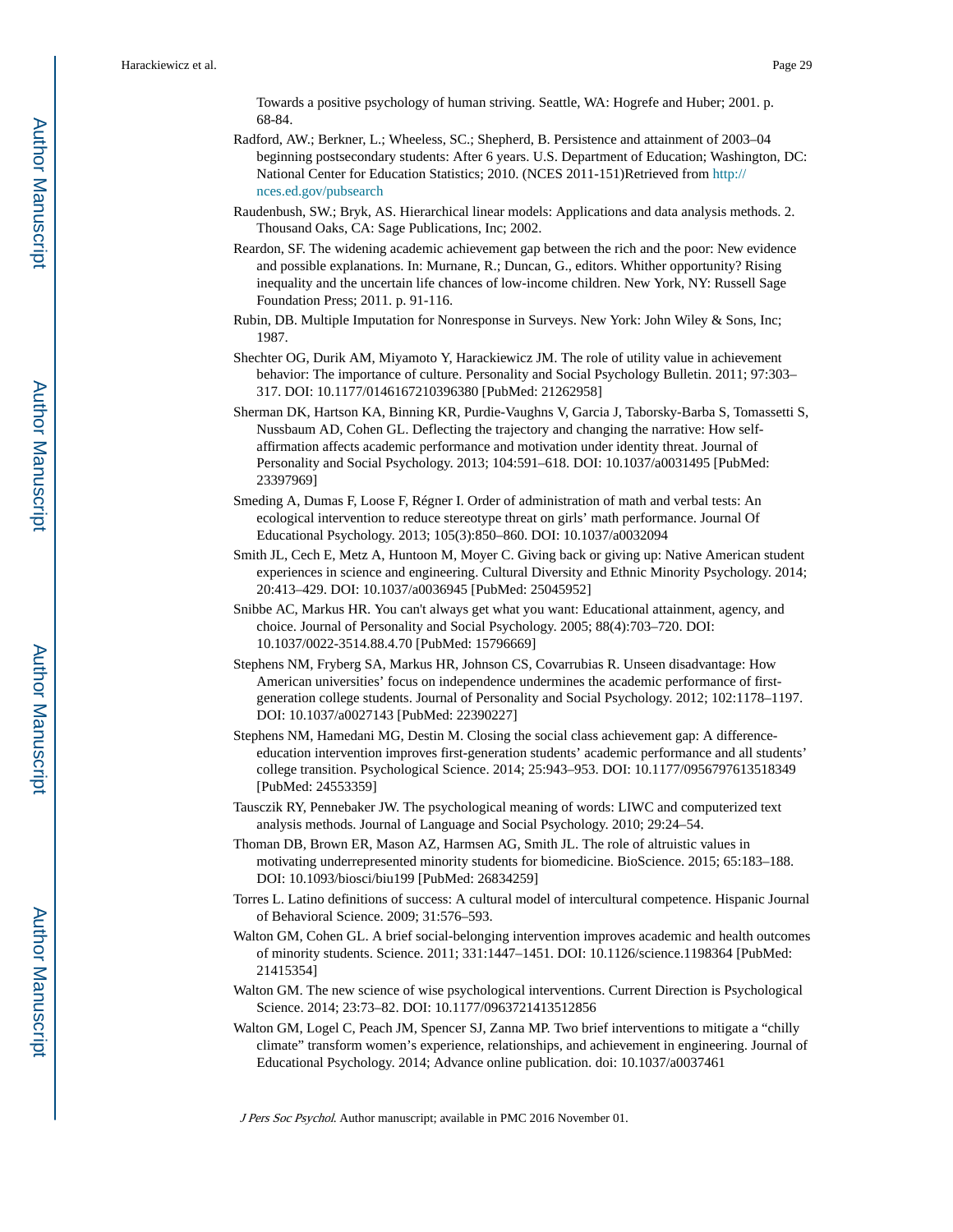- Wigfield A. Expectancy-value theory of achievement motivation: A developmental perspective. Educational Psychology Review. 1994; 6:49–78.
- Wigfield A, Eccles JS. The development of achievement task values: A theoretical analysis. Developmental Review. 1992; 12:1–46.
- Yeager DS, Henderson M, Paunesku D, Walton G, Spitzer B, D'Mello S, Duckworth AL. Boring but important: A self-transcendent purpose for learning fosters academic self-regulation. Journal of Personality and Social Psychology. 2014; 107:559–580. DOI: 10.1037/a0037637 [PubMed: 25222648]
- Yeager DS, Walton GM. Social-psychological interventions in education: They're not magic. Review of Educational Research. 2011; 81:267–301. DOI: 10.3102/0034654311405999
- Yzerbyt VY, Muller D, Judd CM. Adjusting researchers' approach to adjustment: On the use of covariates when testing interactions. Journal of Experimental Social Psychology. 2004; 40:424– 431. DOI: 10.1016/j.jesp.2003.10.001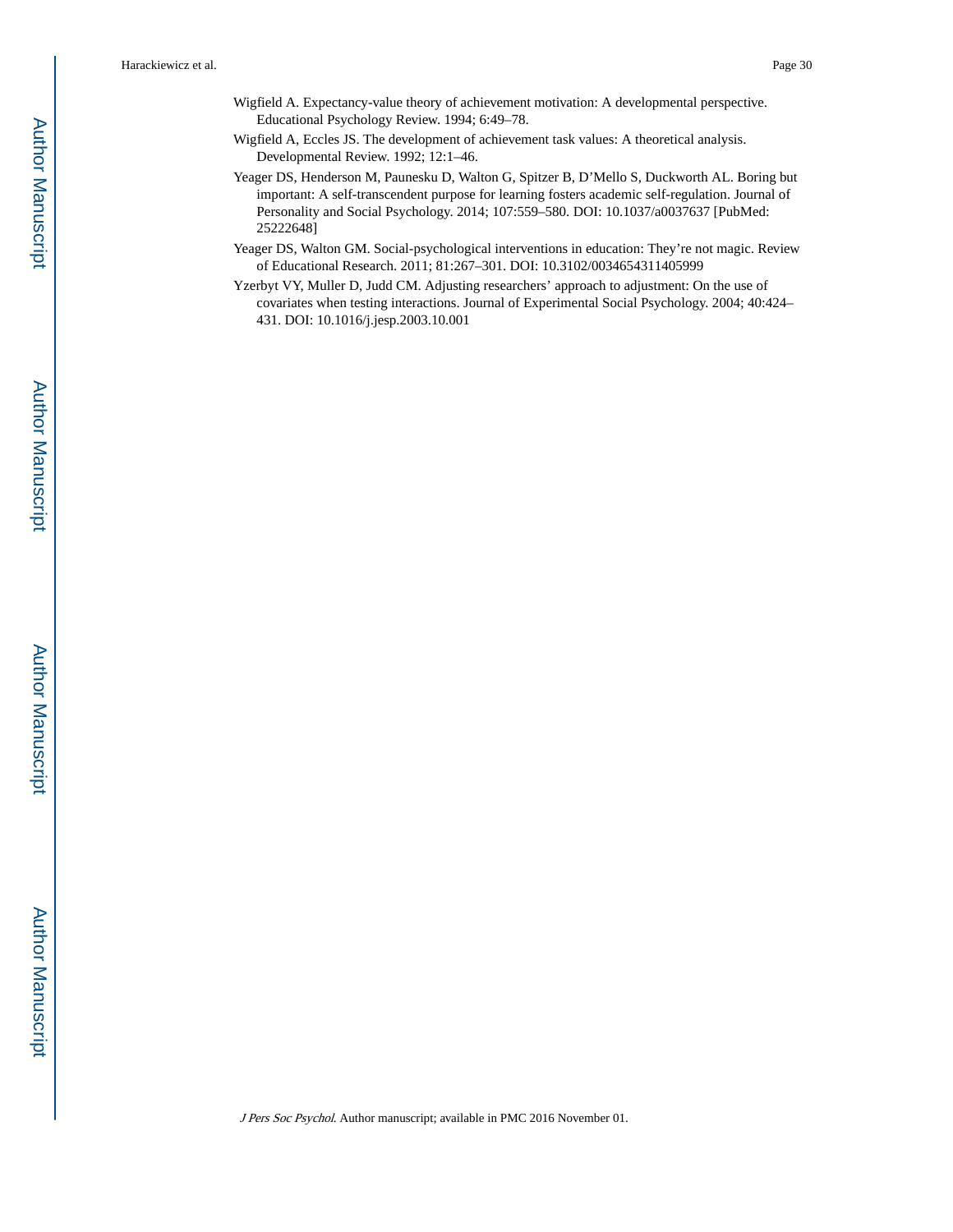

#### **Figure 1.**

Prior GPA (Panel A) and high-school poverty rate (indicated by the percentage of students who received free or reduced-priced lunch; Panel B) as a function of URM (Majority or URM) and generational status (CG or FG). Error bars are 95% confidence intervals.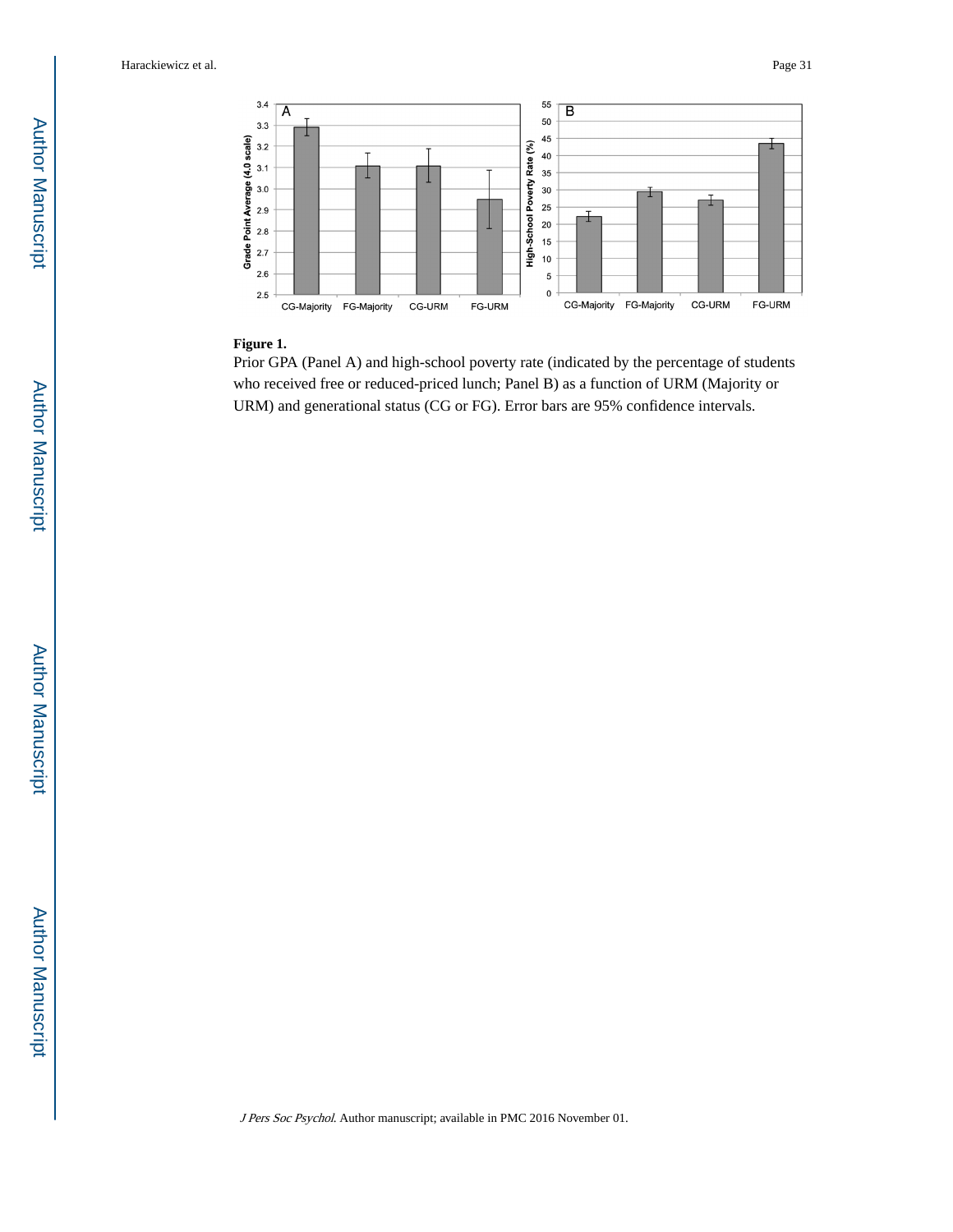

#### **Figure 2.**

Standardized baseline measures as a function of URM (Majority or URM) and generational (CG or FG) status.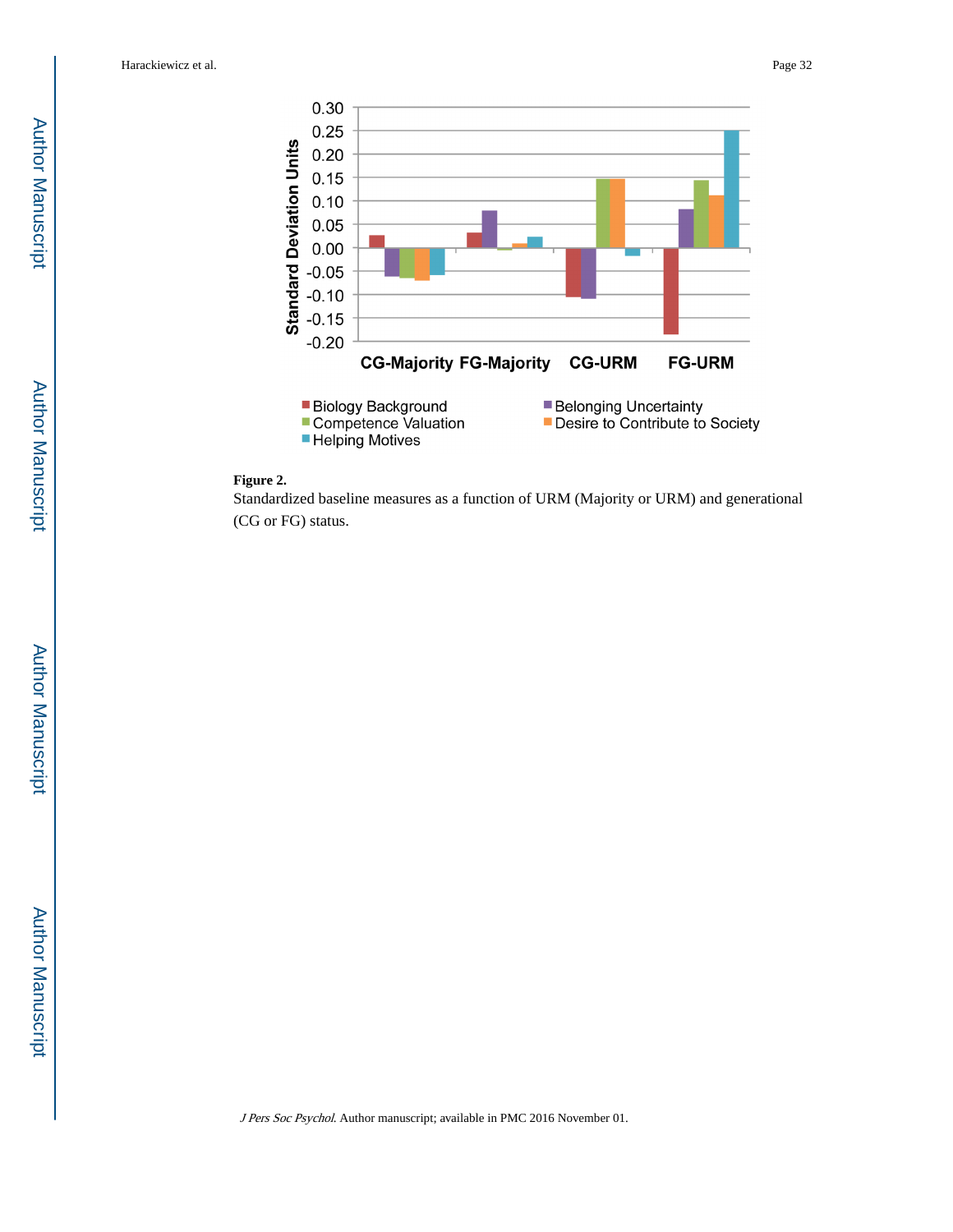

#### **Figure 3.**

Course performance as a function of treatment condition (UV or control) and (A) URM status (Majority or URM) and as a function of (B) both URM and generational status (CG or FG). Error bars are 95% confidence intervals.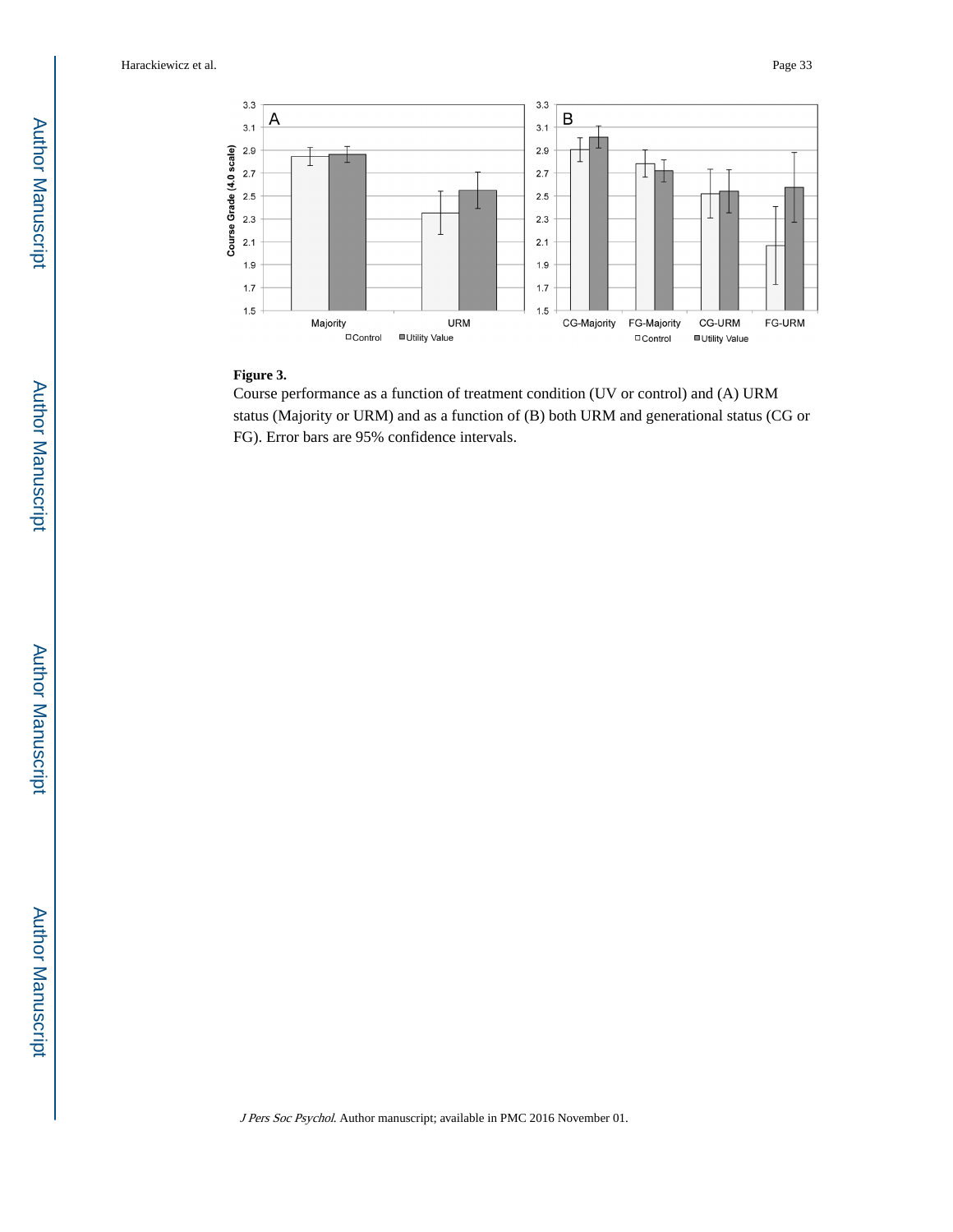

#### **Figure 4.**

Average essay length as a function of treatment condition (UV or control), URM status (Majority or URM), and generational status (CG or FG). Error bars are 95% confidence intervals.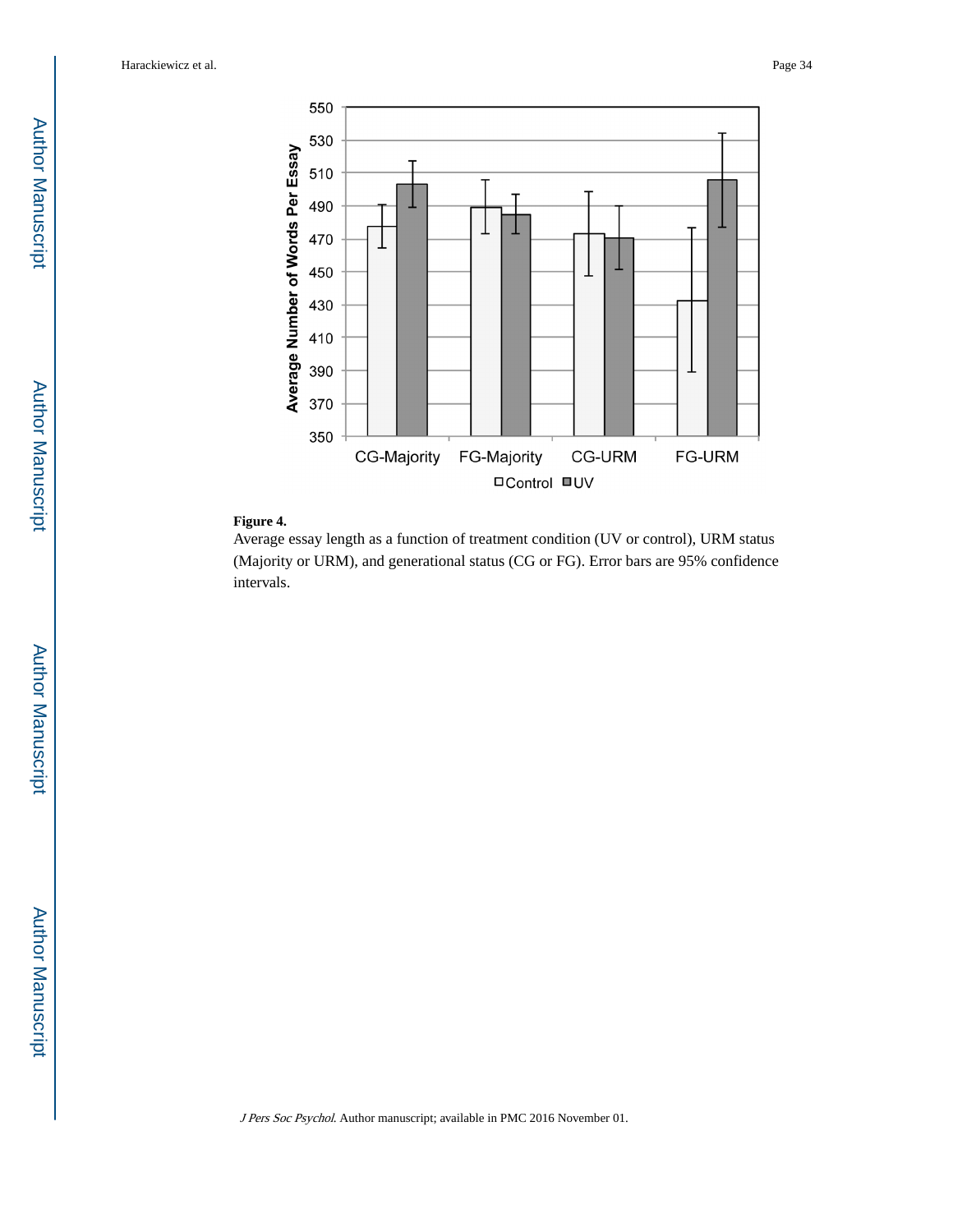

#### **Figure 5.**

Essay content reflecting social processes, as indicated by Social Words (Panel A) and Family Words (Panel B) as a function of treatment condition (UV or control), URM status (Majority or URM), and generational status (CG or FG). Error bars are 95% confidence intervals.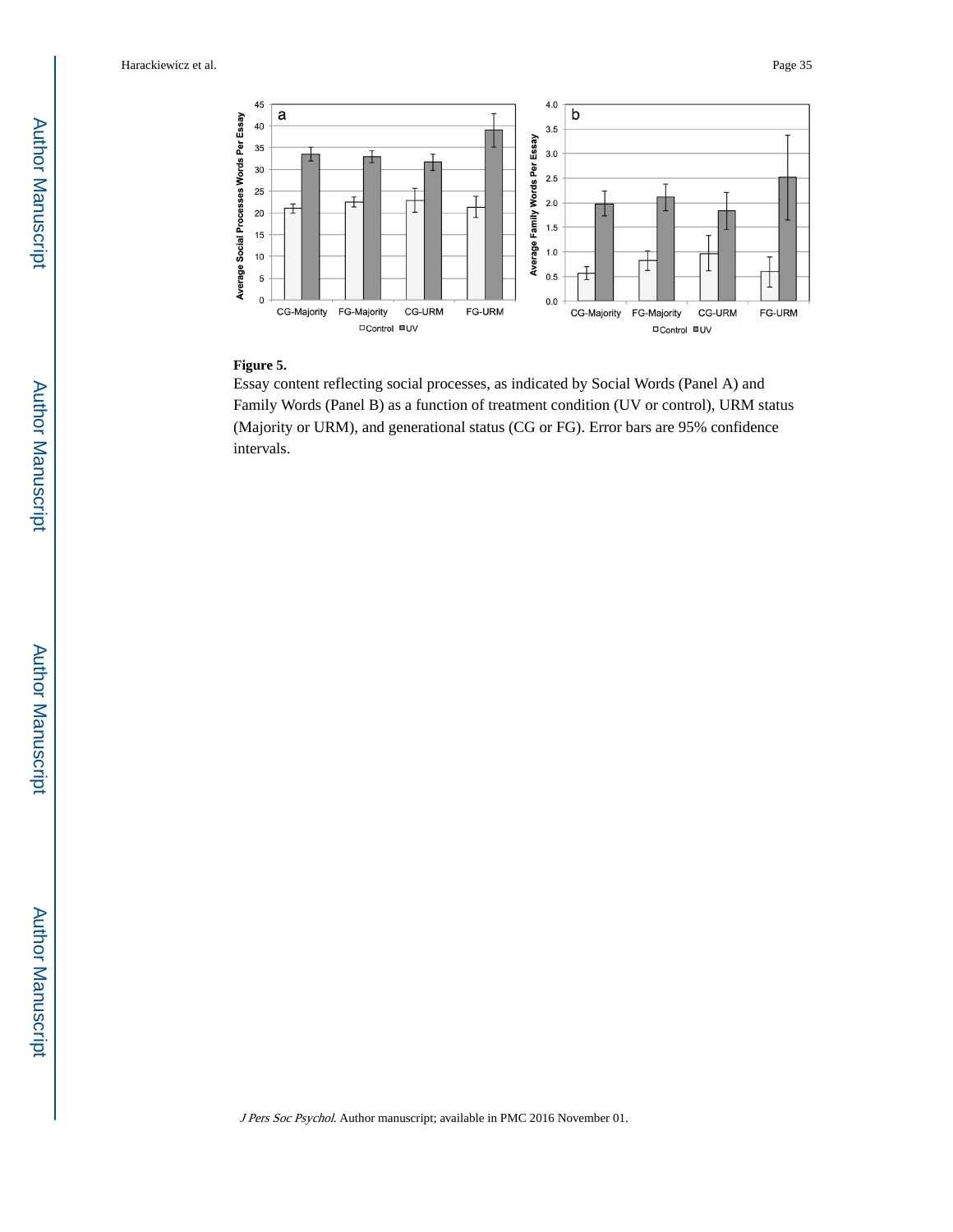

#### **Figure 6.**

Essay content reflecting cognitive involvement in course material, characterized by Cognitive Words (Panel A) and Insight Words (Panel B), as a function of treatment condition (UV or control), URM status (Majority or URM), and generational status (CG or FG). Error bars are 95% confidence intervals.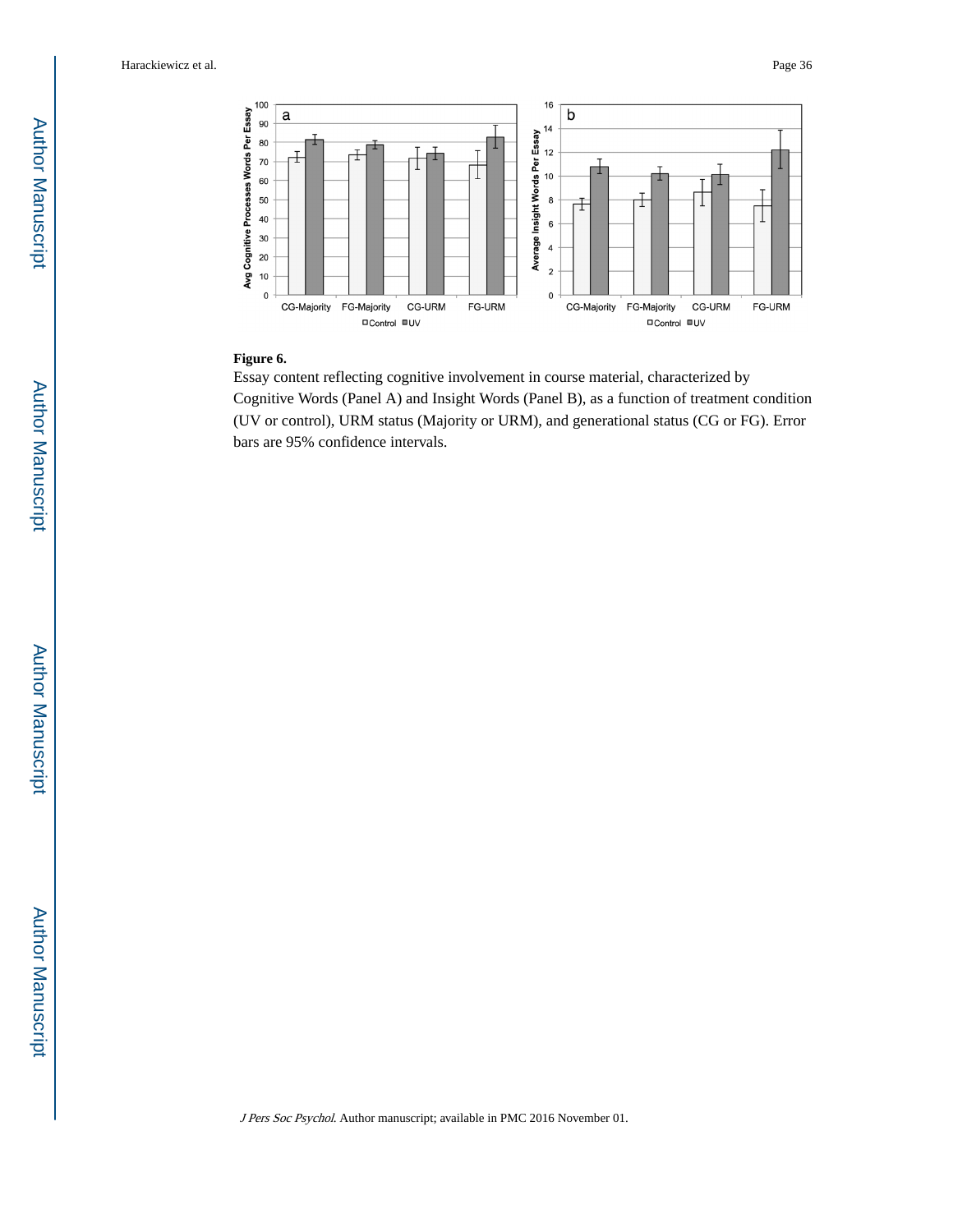**Table 1**

|                                    | $\overline{\phantom{0}}$ | $\mathbf{a}$       | 3                   | 4                   | in.               | $\bullet$           | $\overline{ }$   | $\infty$           | $\bullet$        | $\mathbf{a}$   | $\mathbf{H}$   | $\overline{1}$ | $\mathbf{13}$ | $\overline{1}$ |
|------------------------------------|--------------------------|--------------------|---------------------|---------------------|-------------------|---------------------|------------------|--------------------|------------------|----------------|----------------|----------------|---------------|----------------|
| 1. Percent Free/Reduced Lunch      | ł                        |                    |                     |                     |                   |                     |                  |                    |                  |                |                |                |               |                |
| 2. Prior GPA                       | $-18$ $^{\ast\ast}$      |                    |                     |                     |                   |                     |                  |                    |                  |                |                |                |               |                |
| 3. Confidence about Performance    | $-0.4$                   | $14**$             | ł                   |                     |                   |                     |                  |                    |                  |                |                |                |               |                |
| 4. Interest in Biology             | $\odot$                  | $-0.3$             | $.33***$            | ł                   |                   |                     |                  |                    |                  |                |                |                |               |                |
| 5. Perceived Utility Value         | $-02$                    | $-0.3$             | $.26***$            | $.73***$            | ł                 |                     |                  |                    |                  |                |                |                |               |                |
| 6. Biology Background              | $-0.5$                   | $-0.09$ **         | $.28***$            | $22^{**}$           | $19^{**}$         | ł                   |                  |                    |                  |                |                |                |               |                |
| 7. Belonging Uncertainty           | $\cdot 10^{**}$          | $-.16$ **          | $-22$ <sup>**</sup> | $*$ $L0-$           | $-0.5$            | $-10^{***}$         | ł                |                    |                  |                |                |                |               |                |
| 8. Competence Valuation            | $-0.1$                   | $.06*$             | $21$ <sup>**</sup>  | $.31$ <sup>**</sup> | $.37***$          | $\overline{0}$      | $-03$            | $\mathsf I$        |                  |                |                |                |               |                |
| 9. Desire to Contribute to Society | 5.                       | $\overline{0}$     | $.26***$            | $.54***$            | $.56***$          | $.16***$            | $-0.8$ $^{\ast}$ | $.29***$           | ł                |                |                |                |               |                |
| 10. Helping Motives                | $.13***$                 | $-0.09$            | $\overline{6}$      | $\overline{5}$      | $\cdot$ 11.       | $-0.3$              | $\odot$          | $17$ $^{\ast\ast}$ | $.15***$         | ł              |                |                |               |                |
| 11. Independent Motives            | ō.                       | $\overline{c}$     | $\cdot^{**}$ 80.    | $.16***$            | $.12***$          | $-0.5$              | $-0.09$ **       | $-5$               | $^{***}$ 80.     | $.15***$       | ł              |                |               |                |
| 12. Articulated Utility Value      | $-.06$ <sup>*</sup>      | $\overline{6}$     | $-0.1$              | $-0.2$              | S.                | $-.06$ <sup>*</sup> | $-03$            | $-0.1$             | $\ddot{\circ}$   | $\ddot{\circ}$ | $-02$          | ł              |               |                |
| 13. Average Essay Length           | $-0.03$                  | $\cdot 20^{***}$   | $.06*$              | $\cdot 11^{***}$    | $\sqrt[k]{8}$ .08 | $-02$               | $\mathbf{S}$     | $\sim 10$ .        | $\overline{5}$   | $\overline{0}$ | $\overline{0}$ | $.15***$       | ł             |                |
| 14. Biology Course Grade           | $-.21$ **                | $58$ <sup>**</sup> | $.23***$            | $\cdot^{*}$ 80.     | $\overline{50}$   | $\sqrt[k]{8}$ .08   | $-12**$          | $\frac{6}{2}$      | $\cdot 10^{***}$ | $-.13***$      | $-0.1$         | $.07*$         | $27***$       | ł              |
| Mean                               | 26.66                    | 3.14               | 5.80                | 5.80                | 5.78              | 4.16                | 3.22             | 6.82               | 5.60             | 2.12           | 3.62           | 5.57           | 485.93        | 2.78           |
| S                                  | 16.94                    | 0.52               | $0.87\,$            | 1.05                | 0.90              | 1.32                | 1.79             | 0.40               | 1.49             | 0.92           | 1.55           | 4.07           | 102.61        | 0.81           |
| $\geq$                             | 1040                     | 1040               | 1040                | 1040                | 1040              | 1040                | 1040             | 1040               | 1040             | 1040           | 1040           | 1040           | 1040          | 1040           |
| $p < .05$ ,<br>**<br>÷,            |                          |                    |                     |                     |                   |                     |                  |                    |                  |                |                |                |               |                |
| $p<.01$ .                          |                          |                    |                     |                     |                   |                     |                  |                    |                  |                |                |                |               |                |

Harackiewicz et al. Page 37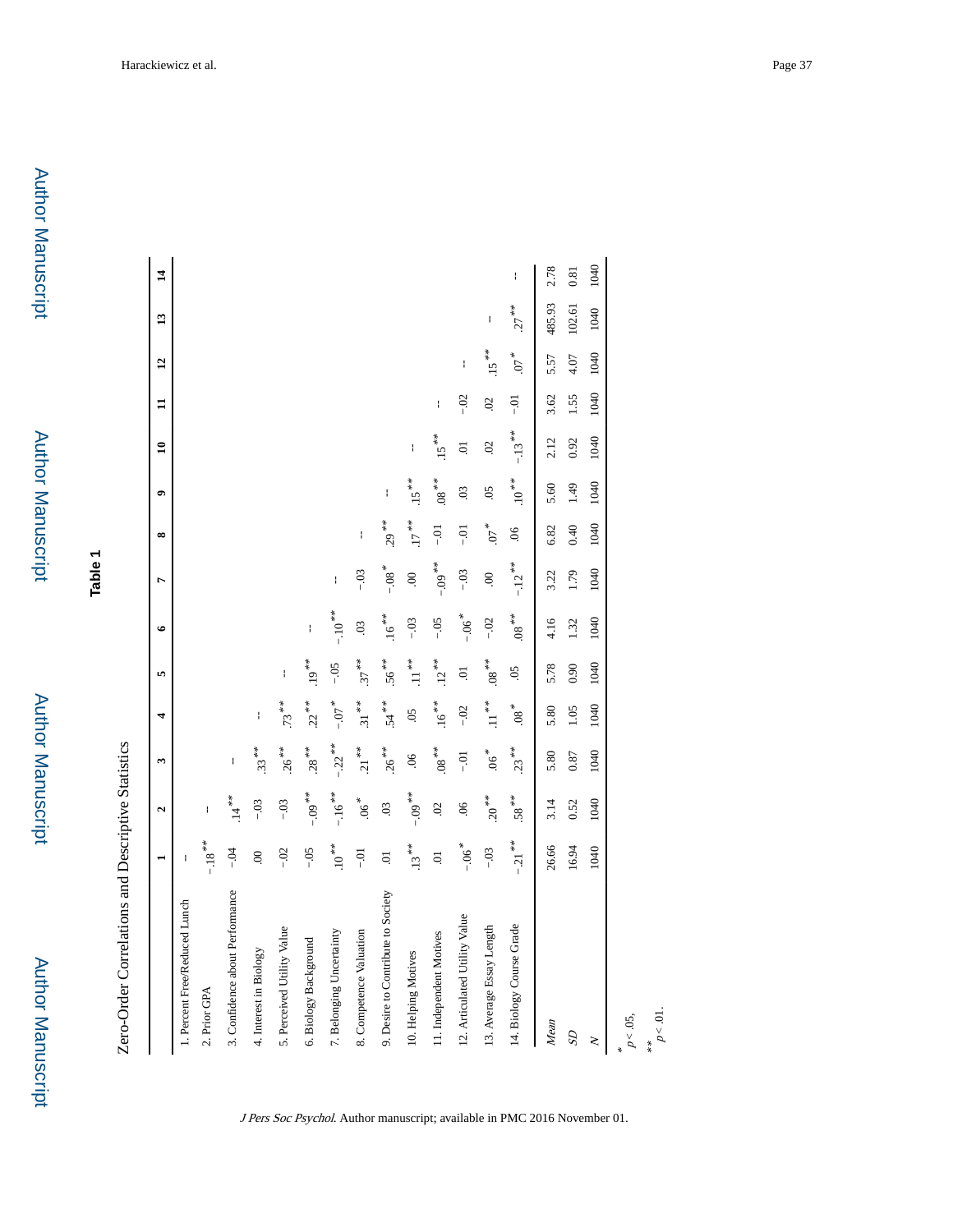**Table 2**

Effects of URM status, FG status, and Gender on Baseline Measures Effects of URM status, FG status, and Gender on Baseline Measures

|                              |          | HLM             |               |          | Regression     |                  |
|------------------------------|----------|-----------------|---------------|----------|----------------|------------------|
|                              | ≻        | F (df)          | P,            | ø        | t (df)         | d                |
| Prior GPA                    |          |                 |               |          |                |                  |
| URM                          | $-0.16$  | 5.62 (1, 1035)  | $\frac{8}{1}$ | $-0.13$  | 3.96 (1035)    | $\frac{8}{1}$    |
| P <sub>E</sub>               | $-0.16$  | 15.86 (1, 1035) | 000           | $-0.16$  | 3.99 (1035)    | 000              |
| URM x FG                     | 0.01     | 0.06(1, 1035)   | .813          | 0.01     | 0.23 (1035)    | 816              |
| Gender                       | 0.06     | 3.60 (1, 1034)  | .058          | 0.06     | 1.91 (1035)    | .057             |
| % Free/Reduced Lunch         |          |                 |               |          |                |                  |
| URM                          | 0.27     | 45.39 (1, 1035) | 000           | 0.21     | 6.75 (1035)    | 000              |
| C <sub>L</sub>               | 0.34     | 72.85 (1, 1035) | 000           | 0.34     | 8.55 (1035)    | $\overline{000}$ |
| URM x FG                     | 0.14     | 11.41 (1, 1035) | .002          | 0.14     | 3.38 (1035)    | $\overline{0}$   |
| Gender                       | 0.00     | 0.01(1, 1035)   | .670          | 0.00     | 0.08(1035)     | 935              |
| Confidence about Performance |          |                 |               |          |                |                  |
| URM                          | $-0.03$  | 0.44(1, 1035)   | 509           | $-0.02$  | 0.66 (1035)    | 511              |
| P <sub>E</sub>               | $-0.02$  | 0.32 (1, 1035)  | 572           | $-0.02$  | 0.56 (1035)    | 579              |
| URM x FG                     | 0.04     | 0.08(1, 1035)   | .773          | $-0.01$  | 0.29 (1035)    | .771             |
| Gender                       | 0.25     | 65.10 (1, 1034) | 000           | $-0.24$  | 8.08 (1035)    | 000              |
| Interest in Biology          |          |                 |               |          |                |                  |
| URM                          | 0.06     | 1.88 (1, 1035)  | .170          | 0.05     | 1.37 (1035)    | 170              |
| C<br>E                       | 0.05     | 1.35 (1, 1035)  | 246           | 0.05     | 1.16 (1035)    | 245              |
| URM x FG                     | $0.02\,$ | 0.19(1, 1035)   | .661          | $0.02\,$ | 0.44 (1035)    | 661              |
| Gender                       | 0.00     | 0.01 (1, 1035)  | 910           | 0.00     | 0.11 (1035)    | 910              |
| Perceived Utility Value      |          |                 |               |          |                |                  |
| URM                          | 0.07     | 2.56 (1, 1035)  | 110           | 0.05     | 1.60 (1035)    | .109             |
| 운도                           | 0.02     | 0.23 (1, 1035)  | .632          | 0.02     | 0.48 (1035)    | .631             |
| URM x FG                     | 0.00     | 0.00(1, 1035)   | 992           | $0.00\,$ | 0.01 (1035)    | .992             |
| Gender                       | $-0.08$  | 7.14 (1, 1035)  | .008          | 0.08     | (1035)<br>2.68 | .008             |
| <b>Biology Background</b>    |          |                 |               |          |                |                  |
| <b>URM</b>                   | $-0.09$  | 4.45 (1, 1035)  | 035           | $-0.07$  | 2.11 (1035)    | .035             |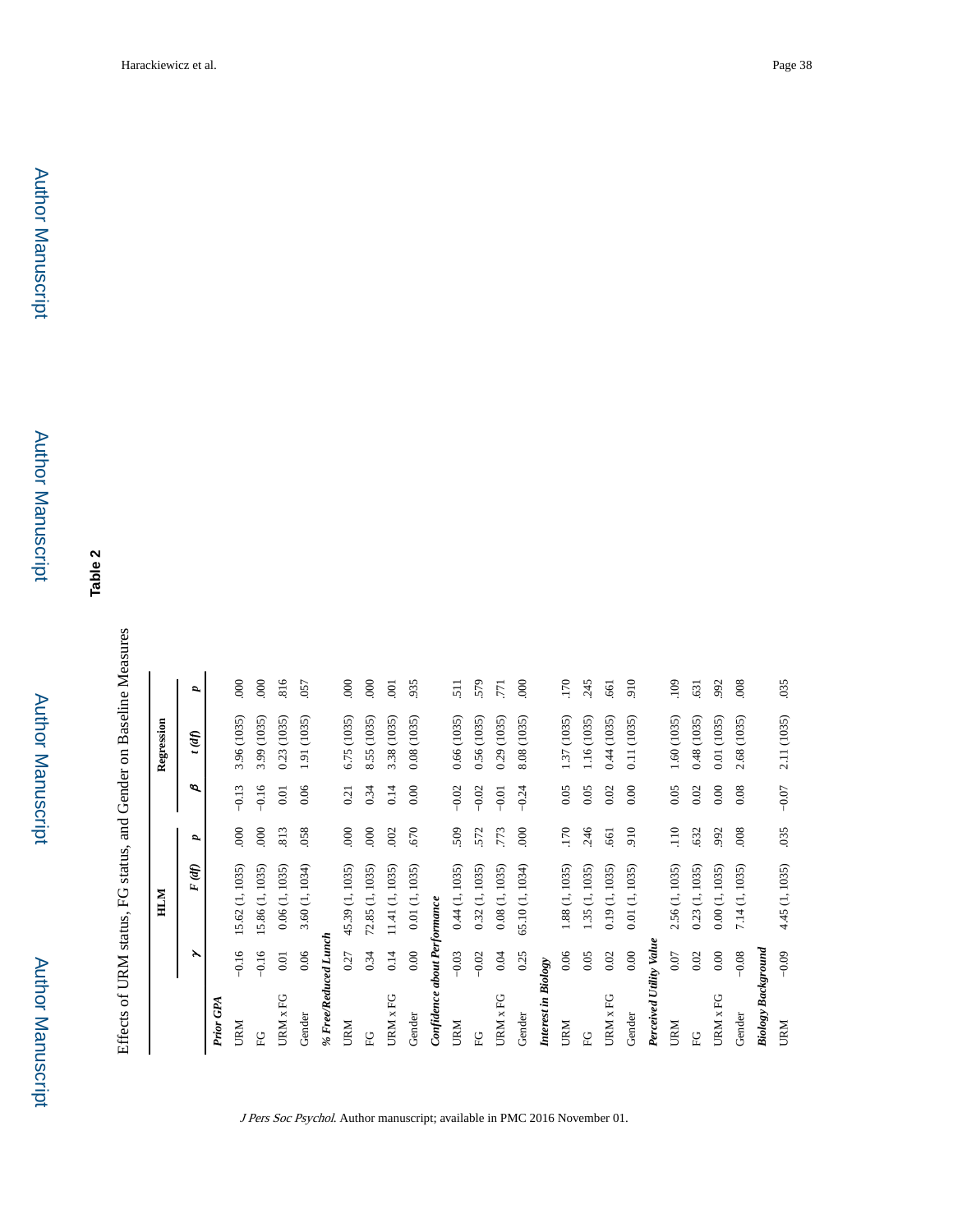| URM x FG<br>EG               | ř        | F(d)            | P,   | ø        | (f)         | d    |
|------------------------------|----------|-----------------|------|----------|-------------|------|
|                              | $-0.02$  | 0.20(1, 1035)   | .655 | $-0.02$  | 0.45 (1035) | .654 |
|                              | $-0.02$  | 0.26(1, 1035)   | 613  | $-0.02$  | 0.51 (1035) | 613  |
| Gender                       | $-0.04$  | 1.89 (1, 1035)  | .169 | 0.04     | 1.38 (1035) | .169 |
| <b>Belonging Uncertainty</b> |          |                 |      |          |             |      |
| URM                          | $-0.01$  | 0.12(1, 1035)   | .732 | $-0.01$  | 0.34(1035)  | .732 |
| $\frac{C}{L}$                | $0.08\,$ | 3.86 (1, 1035)  | 050  | $0.08\,$ | 1.97 (1035) | 640. |
| URM x FG                     | $0.01\,$ | 0.08(1, 1035)   | .775 | $0.01\,$ | 0.29(1035)  | .774 |
| Gender                       | $-0.08$  | 5.86 (1, 1035)  | 016  | 0.08     | 2.42 (1035) | 016  |
| Competence Valuation         |          |                 |      |          |             |      |
| URM                          | $0.08\,$ | 4.12 (1, 1035)  | 043  | $0.07\,$ | 2.03 (1035) | .042 |
| $\frac{C}{L}$                | $0.01\,$ | 0.09(1, 1035)   | .761 | $0.01\,$ | 0.31 (1035) | .761 |
| URM x FG                     | $-0.02$  | 0.13(1, 1035)   | .714 | $-0.02$  | 0.37 (1035) | .714 |
| Gender                       | $-0.13$  | 15.82 (1, 1035) | 000  | 0.12     | 3.98 (1035) | 000  |
| Desire to Contribute         |          |                 |      |          |             |      |
| URM                          | 0.08     | 3.47 (1, 1035)  | .063 | 0.06     | 1.87 (1035) | .062 |
| C)                           | $0.01\,$ | 0.06(1, 1035)   | 808  | $0.01\,$ | 0.24(1035)  | .807 |
| URM x FG                     | $-0.03$  | 0.57(1, 1035)   | 493  | $-0.03$  | 0.69(1035)  | 492  |
| Gender                       | $-0.05$  | 2.25 (1, 1035)  | .134 | 0.05     | 1.50 (1035) | .134 |
| <b>Helping Motives</b>       |          |                 |      |          |             |      |
| URM                          | 0.20     | 22.71 (1, 1035) | 000  | 0.15     | 4.77 (1035) | 000  |
| $\frac{C}{L}$                | 0.21     | 26.08 (1, 1035) | 000  | 0.21     | 5.12 (1035) | .000 |
| URM x FG                     | 0.09     | 5.27 (1, 1035)  | .022 | 0.09     | 2.30 (1035) | .022 |
| Gender                       | $0.08\,$ | 7.50 (1, 1035)  | .006 | 0.08     | 2.74 (1035) | .006 |
| <b>Independent Motives</b>   |          |                 |      |          |             |      |
| URM                          | 0.05     | 1.49 (1, 1035)  | 223  | 0.04     | 1.25 (1035) | 210  |
| C<br>E                       | $-0.00$  | 0.00(1, 1035)   | .971 | $-0.00$  | 0.03 (1035) | 978  |
| URM x FG                     | $0.07\,$ | 2.82 (1, 1035)  | .093 | $0.07\,$ | 1.69 (1035) | .091 |
| Gender                       | $-0.09$  | 9.00 (1, 1034)  | .003 | $-0.09$  | 2.98 (1035) | .003 |

Author Manuscript

Author Manuscript

Author Manuscript

Author Manuscript

Author Manuscript

**Author Manuscript** 

|                              |         | HLM             |                  |         | Regression  |
|------------------------------|---------|-----------------|------------------|---------|-------------|
|                              | ≻       | F (df)          | P,               | ø       | t (df)      |
| 엎                            | $-0.02$ | 0.20(1, 1035)   | 655              | $-0.02$ | 0.45 (1035  |
| URM x FG                     | $-0.02$ | 0.26(1, 1035)   | .613             | $-0.02$ | 0.51 (1035) |
| Gender                       | $-0.04$ | 1.89 (1, 1035)  | .169             | 0.04    | 1.38 (1035  |
| <b>Belonging Uncertainty</b> |         |                 |                  |         |             |
| URM                          | $-0.01$ | 0.12(1, 1035)   | .732             | $-0.01$ | 0.34 (1035  |
| C<br>E                       | 0.08    | 3.86 (1, 1035)  | 050              | 0.08    | 1.97 (1035  |
| URM x FG                     | 0.01    | 0.08(1, 1035)   | .775             | 0.01    | 0.29 (1035  |
| Gender                       | $-0.08$ | 5.86 (1, 1035)  | .016             | 0.08    | 2.42 (1035) |
| Competence Valuation         |         |                 |                  |         |             |
| <b>URM</b>                   | 0.08    | 4.12 (1, 1035)  | <b>043</b>       | 0.07    | 2.03 (1035  |
| С)<br>Н                      | 0.01    | 0.09 (1, 1035)  | .761             | 0.01    | 0.31 (1035) |
| URM x FG                     | $-0.02$ | 0.13(1, 1035)   | .714             | $-0.02$ | 0.37 (1035  |
| Gender                       | $-0.13$ | 15.82 (1, 1035) | $\overline{000}$ | 0.12    | 3.98 (1035  |
| Desire to Contribute         |         |                 |                  |         |             |
| <b>URM</b>                   | 0.08    | 3.47 (1, 1035)  | .063             | 0.06    | 1.87 (1035  |
|                              |         |                 |                  |         |             |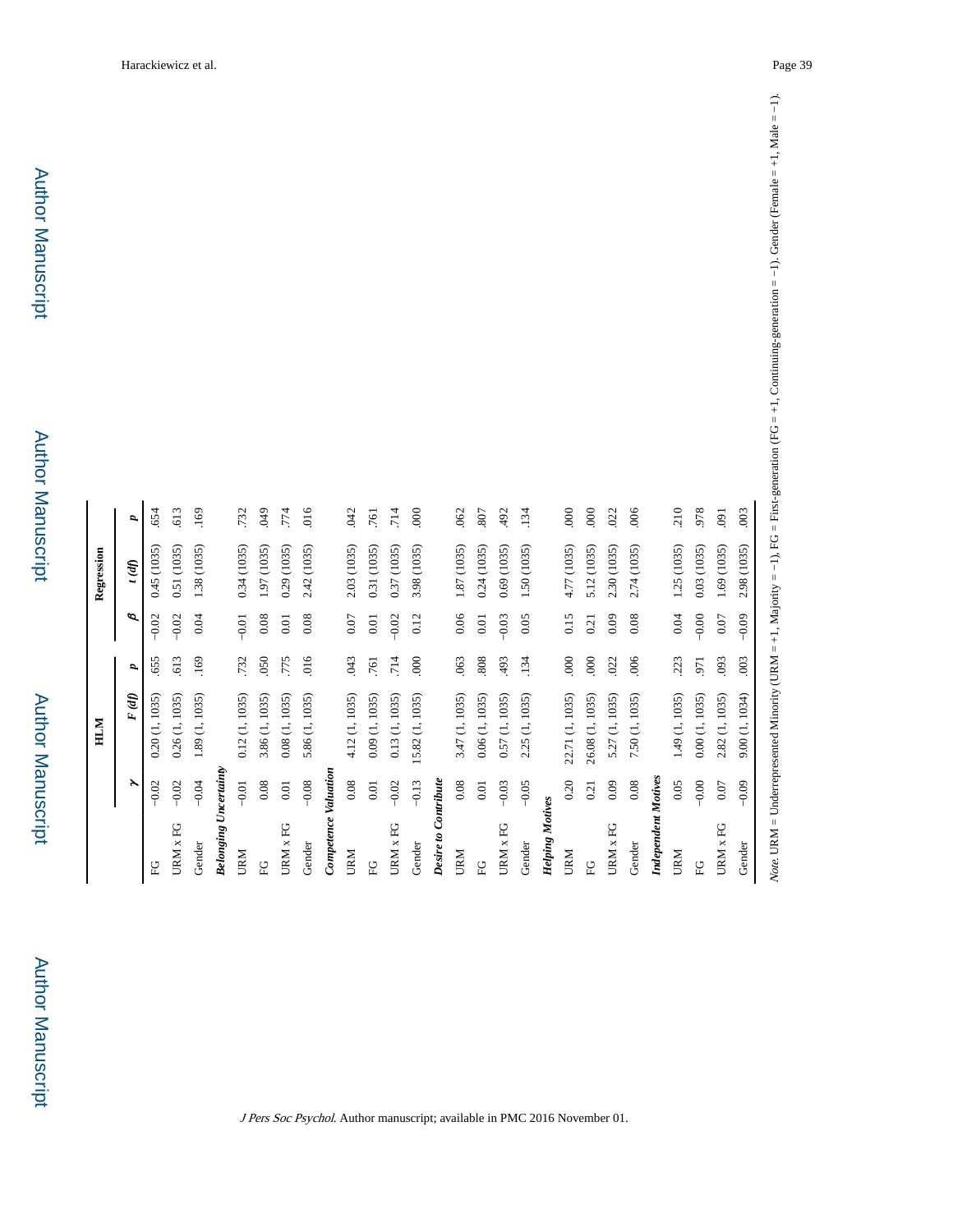| $\ddot{\phantom{0}}$<br>₹        |
|----------------------------------|
| j<br>$T \cap C$ Ctatus on Biolog |
|                                  |
|                                  |
|                                  |
| $\frac{1}{2}$                    |
| くりげし                             |
|                                  |
|                                  |
|                                  |
| ا<br>ا<br>؟<br>۲                 |

|                              |         | HLM              |                  |         | Regression   |               |
|------------------------------|---------|------------------|------------------|---------|--------------|---------------|
|                              |         | F (df)           | p                | Φ       | (fp)         | d             |
| UV Intervention              | 0.06    | 4.74 (1, 1027)   | 030              | 0.08    | 2.26 (1028)  | 024           |
| <b>URM</b>                   | $-0.14$ | 25.54 (1, 1025)  | 000              | $-0.13$ | 5.05 (1028)  | $\frac{8}{1}$ |
| 9<br>F                       | $-0.02$ | 0.82(1, 1025)    | 364              | $-0.03$ | 0.85 (1028)  | 393           |
| URM x FG                     | 0.00    | 0.01(1, 1024)    | $\overline{5}$   | 0.00    | 0.06 (1028)  | 950           |
| UV x URM                     | 0.04    | 2.75 (1, 1023)   | <b>L60</b>       | 0.06    | 1.69 (1028)  | 092           |
| UV x FG                      | 0.01    | 0.11 (1, 1026)   | 737              | 0.01    | 0.24 (1028)  | 808           |
| UV x URM x FG                | 0.07    | 6.33 (1, 1023)   | 012              | 0.08    | 2.45 (1028)  | 015           |
| Confidence about Performance | 0.12    | 36.95 (1, 1025)  | $\overline{000}$ | 0.15    | 6.16 (1028)  | 600           |
| Prior GPA                    | 0.44    | 456.36 (1, 1025) | 000              | 0.55    | 21.32 (1028) | $\frac{8}{2}$ |
| UV x Confidence              | 0.02    | 1.46 (1, 1024)   | 227              | 0.03    | 1.27 (1028)  | 203           |
| UV x Prior GPA               | $-0.04$ | 4.12 (1, 1026)   | .043             | $-0.05$ | 2.01 (1028)  | 045           |

Note: UV = Utility Value intervention condition (UV = +1, Control = -1), URM = Underrepresented Minority (URM = +1, Majority = -1), RG = First-generation (FG = +1, Continuing-generation = -1). Note. UV = UVility Value intervention condition condition condition condition = −1, URM = Underrepresented Minority (URM = +1, Majority = −1), FG = First-generation (FG = +1, Continuing-generation = −1).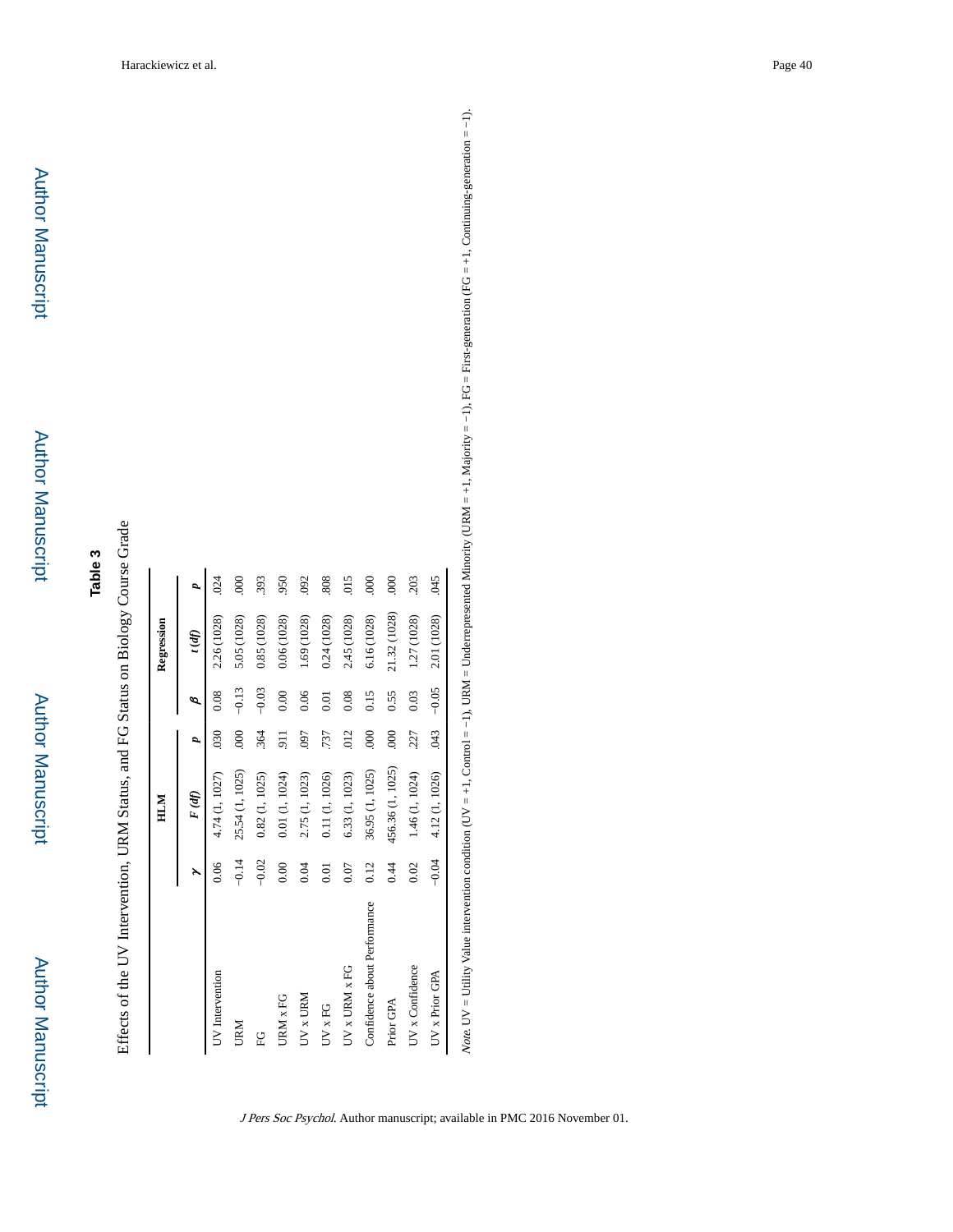Author Manuscript Author Manuscript

 Author Manuscript**Author Manuscript** 

Author Manuscript

Author Manuscript

**Table 4**

| Predictor                 |                              | B        | SE                   | $\ddot{}$ | ₽       |                  |                  |
|---------------------------|------------------------------|----------|----------------------|-----------|---------|------------------|------------------|
| Essay Length              |                              |          |                      |           |         |                  |                  |
| UV Intervention           |                              | 0.11     | 0.04                 | 2.66      | 008     |                  |                  |
| <b>URM</b> Status         |                              | $-0.06$  | 0.04                 | 1.36      | .174    |                  |                  |
| FG Status                 |                              | 0.02     | 0.04                 | 0.47      | .642    |                  |                  |
| URM x FG                  |                              | 0.00     | 0.04                 | 0.03      | 980     |                  |                  |
| UV x URM                  |                              | 0.06     | 0.04                 | 1.37      | 171     |                  |                  |
| $UV \times FG$            |                              | 0.05     | 0.04                 | 1.08      | 279     |                  |                  |
| $UV \times URM \times FG$ |                              | 0.12     | 0.04                 | 2.91      | .004    |                  |                  |
|                           | Confidence about Performance | 0.04     | 0.03                 | 1.24      | 214     |                  |                  |
| Prior GPA                 |                              | 0.19     | 0.03                 | 6.08      | 000     |                  |                  |
| UV x Confidence           |                              | $0.01\,$ | 0.03                 | 0.20      | .839    |                  |                  |
| UV x Prior GPA            |                              | 0.01     | 0.03                 | 0.23      | 819     |                  |                  |
| Course Grade              |                              |          |                      |           |         |                  |                  |
| Essay Length              |                              | $0.11$   | 0.02                 | 5.45      | 000     |                  |                  |
| UV Intervention           |                              | 0.05     | 0.03                 | 1.84      | .067    |                  |                  |
| <b>URM</b> Status         |                              | $-0.13$  | 0.03                 | 4.89      | 000     |                  |                  |
| FG Status                 |                              | $-0.03$  | 0.03                 | 0.94      | 345     |                  |                  |
| URM x FG                  |                              | 0.00     | 0.03                 | 0.06      | 952     |                  |                  |
| UV x URM                  |                              | 0.04     | 0.03                 | 1.48      | 140     |                  |                  |
| $UV \times FG$            |                              | $0.00\,$ | 0.03                 | 0.06      | 952     |                  |                  |
| UV x URM x FG             |                              | 0.05     | 0.03                 | 1.98      | .048    |                  |                  |
|                           | Confidence about Performance | 0.12     | 0.02                 | 6.03      | 000     |                  |                  |
| Prior GPA                 |                              | 0.42     | 0.02                 | 20.22     | 000     |                  |                  |
| UV x Confidence           |                              | 0.03     | 0.02                 | 1.26      | 208     |                  |                  |
| UV x Prior GPA            |                              | $-0.04$  | 0.02                 | 2.08      | .038    |                  |                  |
| Mediator                  | <b>Student Status</b>        |          | Boot indirect effect |           | Boot SE | <b>Boot LLCI</b> | <b>Boot ULCI</b> |
| Essay Length              | CG-Majority                  |          | 0.01                 |           | 0.01    | 0.004            | 0.028            |
| Essay Length              | FG-Majority                  |          | $0.00\,$             |           | $0.01$  | $-0.014$         | 0.008            |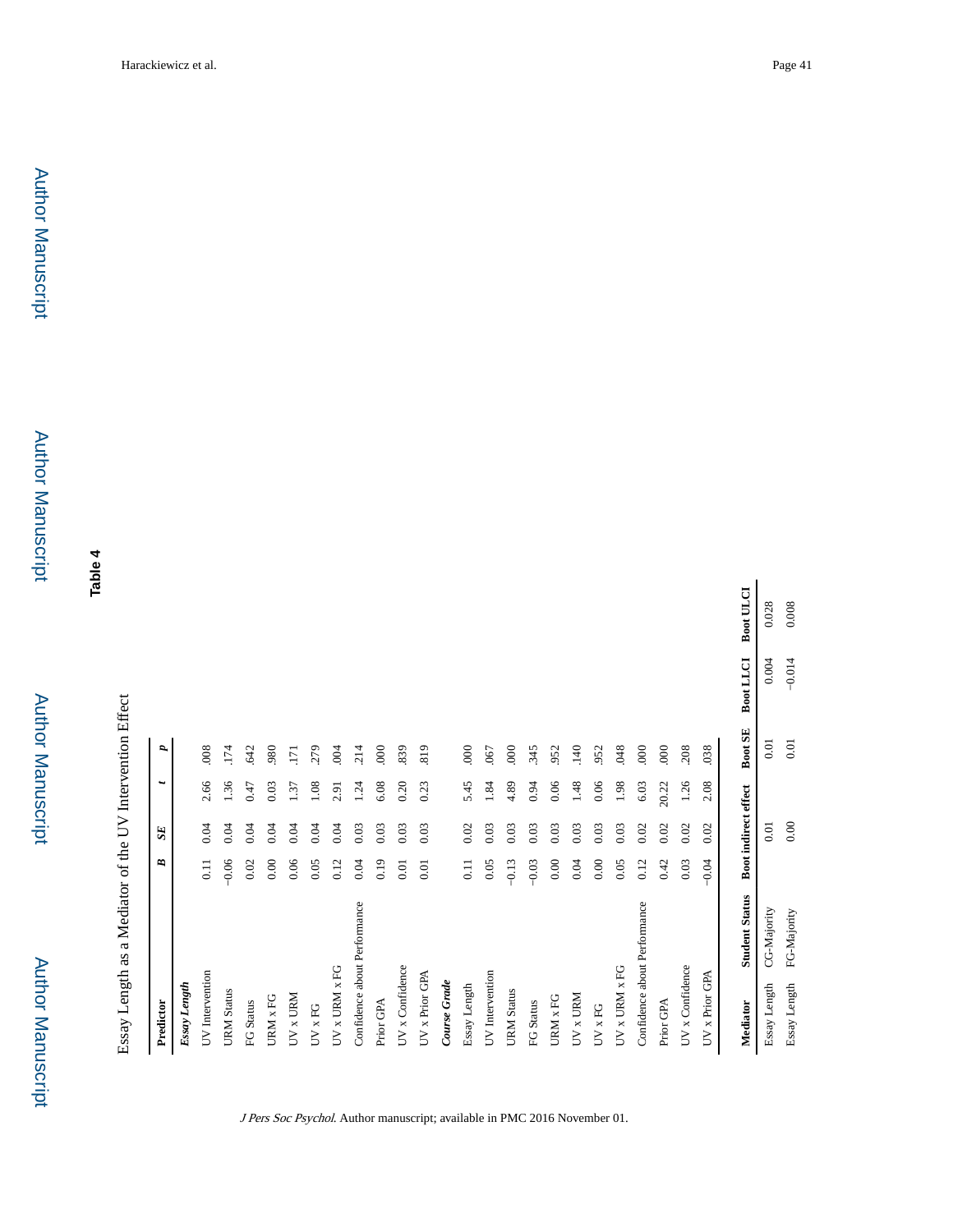| i |
|---|
| l |
| ı |
| I |
|   |
| I |

Author Manuscript

**Author Manuscript** 

Author Manuscript Author Manuscript

Student Status Boot indirect effect Boot SE Boot LLCI Boot ULCI **Mediator Student Status Boot indirect effect Boot SE Boot LLCI Boot ULCI** 0.018 0.076 Essay Length CG-URM 0.000 0.000 0.01 −0.01 0.016 0.0101 0.018 Essay Length FG-URM  $0.04$   $0.02$   $0.010$   $0.076$  $-0.016$  $0.010\,$  $0.01\,$  $0.02$  $0.000$ Essay Length CG-URM FG-URM Essay Length Mediator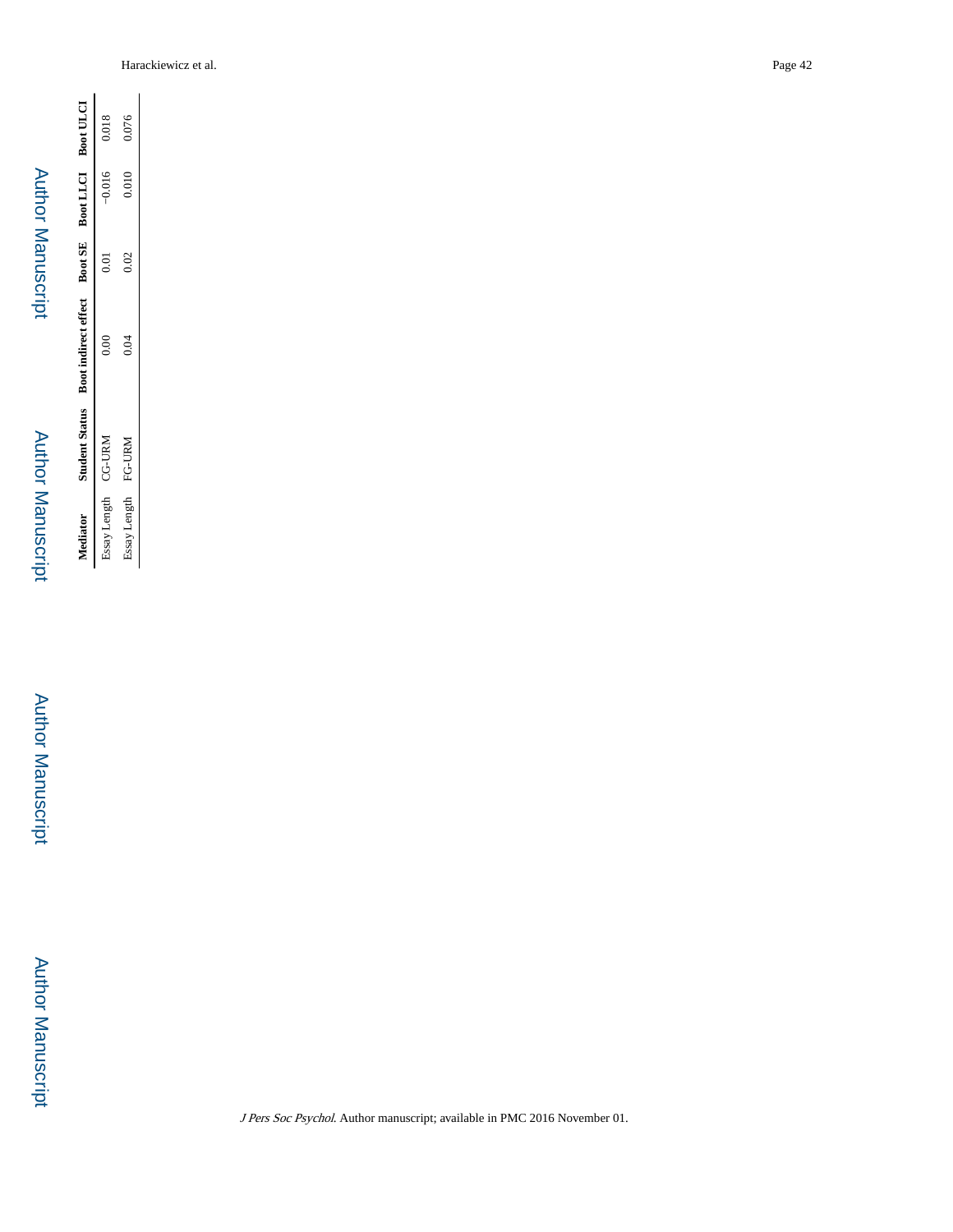**Table 5**

Exploratory Text Analysis Exploratory Text Analysis

|                 |         | <b>Personal Pronouns</b> |            |         | Six-Letter Words   |                  | Words per Sentence |           |                           |                  | <b>Social Words</b> |                 |                  | <b>Family Words</b> |                |                |
|-----------------|---------|--------------------------|------------|---------|--------------------|------------------|--------------------|-----------|---------------------------|------------------|---------------------|-----------------|------------------|---------------------|----------------|----------------|
|                 | ø       |                          | P,         | đ       | t                  | P,               | ø                  | $\ddot{}$ | p,                        | ø                | ы                   | P,              | ø                | t                   | P,             |                |
| UV Intervention | 0.82    | 34.12                    | <b>800</b> | $-0.16$ | 4.02               | <b>800</b>       | $\overline{0}$ .   | 2.58      | 010                       | 0.53             | 14.40               | $\overline{0}0$ | 0.37             | 9.43                | 000            |                |
| URM             | 0.02    | 0.95                     | 342        | $-0.02$ | 0.64               | 520              | $-0.03$            | 0.92      | 361                       | 0.05             | 1.56                | 118             | 0.02             | 0.77                | 443            |                |
| р<br>Е          | 0.00    | 0.13                     | 900        | 0.02    | 0.36               | 718              | $-0.08$            | 1.93      | .053                      | 0.08             | 2.09                | 037             | 0.05             | Ü.                  | 205            |                |
| URM x FG        | 0.00    | 0.13                     | 895        | 0.02    | 64.0               | 627              | $-0.06$            | 146       | 145                       | 0.05             | 코                   | .158            | $-0.01$          | 0.19                | 852            |                |
| $UV \times URM$ | $-0.01$ | 0.23                     | 815        | 0.07    | 1.80               | 073              | 0.09               | 2.02      | 043                       | 0.04             | 1.02                | 307             | 0.01             | 0.23                | 817            |                |
| UV x FG         | 0.02    | 0.96                     | 340        | 0.02    | 0.37               | 712              | $-0.02$            | 0.38      | 703                       | 0.07             | $-94$               | 053             | 0.07             | .67                 | 095            |                |
| UV x URM x FG   | 0.02    | 0.95                     | 343        | 0.07    | .69                | 092              | 0.00               | 0.04      | 972                       | $\overline{0}$ . | 3.07                | 002             | 0.08             | 2.02                | 043            |                |
| Confidence      | 0.02    | 0.82                     | 413        | 0.01    | 0.33               | 740              | $-0.02$            | 0.45      | 653                       | $-0.02$          | 0.73                | 464             | $-0.02$          | 0.63                | 530            |                |
| Prior GPA       | $-0.03$ | 1.66                     | 098        | 0.25    | 8.08               | 000              | $-0.01$            | 0.15      | 879                       | 0.03             | 0.89                | 375             | 0.06             | 1.84                | .066           |                |
| UV x Confidence | $-0.01$ | 0.51                     | 610        | $-0.03$ | 0.83               | 410              | 0.01               | 0.32      | 747                       | 0.01             | 0.50                | 619             | $-0.03$          | 00.1                | 317            |                |
| UV x Prior GPA  | 0.04    | 2.25                     | .025       | $-0.04$ | 1.29               | 198              | 0.04               | 1.21      | .225                      | $0.01\,$         | 0.41                | .682            | 0.02             | 0.72                | 472            |                |
| Gender          | $-0.01$ | 64.0                     | 624        | 0.03    | 0.93               | .354             | $-0.10$            | 2.95      | .003                      | $-0.04$          | 1.38                | .169            | 0.09             | 2.84                | .005           |                |
|                 |         | <b>Friend Words</b>      |            |         | <b>Human Words</b> |                  |                    |           | Cognitive Mechanism Words |                  |                     | Insight Words   |                  |                     | Causal Words   |                |
|                 | ø       |                          | p          | ø       | t                  | p                |                    | ø         | $\ddot{}$                 | P,               | p                   | $\ddot{}$       | P,               | Þ                   | ٠              | p              |
| UV Intervention | 0.11    | 2.61                     | 009        | 0.25    | 5.98               | $\overline{000}$ | 0.21               |           | 5.03                      | $\overline{000}$ | 0.33                | 8.18            | $\overline{000}$ | 0.01                | 0.22           | 825            |
| URM             | 0.04    | $\frac{13}{2}$           | 258        | 0.02    | 0.66               | 512              | $-0.03$            |           | 0.93                      | 352              | 0.04                | 1.36            | 174              | 0.02                | 51             | $\overline{5}$ |
| ុ្រ             | $-0.09$ | 2.15                     | 032        | $-0.03$ | 0.65               | 514              | 0.05               |           | Ξ                         | 267              | 0.03                | 0.60            | 546              | 0.04                | 0.96           | .337           |
| URM x FG        | $-0.04$ | 0.88                     | 380        | $-0.02$ | 0.56               | 576              | 0.05               |           | 1.13                      | 259              | 0.03                | 0.76            | 450              | 0.03                | 0.69           | 493            |
| UV x URM        | $-0.02$ | $-0.35$                  | .727       | 0.00    | 0.10               | 923              | 0.02               |           | 0.35                      | .724             | 0.03                | 0.68            | 495              | 0.02                | 0.40           | 688            |
| $UV \times FG$  | 0.03    | 0.68                     | 497        | 0.02    | 0.59               | 558              | 0.05               |           | 1.18                      | 237              | 0.07                | .62             | 105              | 0.00                | 0.06           | 953            |
| UV x URM x FG   | 0.02    | 0.41                     | 680        | 0.02    | 0.52               | .607             | 0.10               |           | 2.33                      | 020              | Ξ                   | 2.83            | 005              | 0.05                | $\frac{10}{2}$ | .271           |
| Confidence      | 0.04    | 112                      | 265        | $-0.04$ | 1.15               | .251             | 0.04               |           | 1.35                      | 178              | 0.03                | 0.83            | 408              | 0.05                | 1.52           | .129           |
| Prior GPA       | 0.00    | 0.05                     | 960        | 0.00    | 0.01               | 996              | 0.11               |           | 3.31                      | $\overline{0}0$  | 0.03                | 0.84            | 400              | 0.13                | 3.84           | 600            |
| UV x Confidence | 0.00    | 0.09                     | 925        | $-0.06$ | 1.89               | .060             | 0.02               |           | 0.60                      | 552              | $-0.04$             | ГŢ.             | 242              | $-0.05$             | $\ddot{5}$     | .125           |
| UV x Prior GPA  | 0.04    | 1.30                     | .193       | 0.02    | 0.55               | 583              | 0.01               |           | 0.25                      | 802              | 0.04                | 1.21            | .226             | $-0.04$             | 114            | 255            |
| Gender          | 0.07    | 2.27                     | 024        | 0.04    | 1.24               | 216              | $-0.05$            |           | 1.59                      | 112              | $-0.03$             | 0.96            | .339             | $-0.04$             | 1.14           | .256           |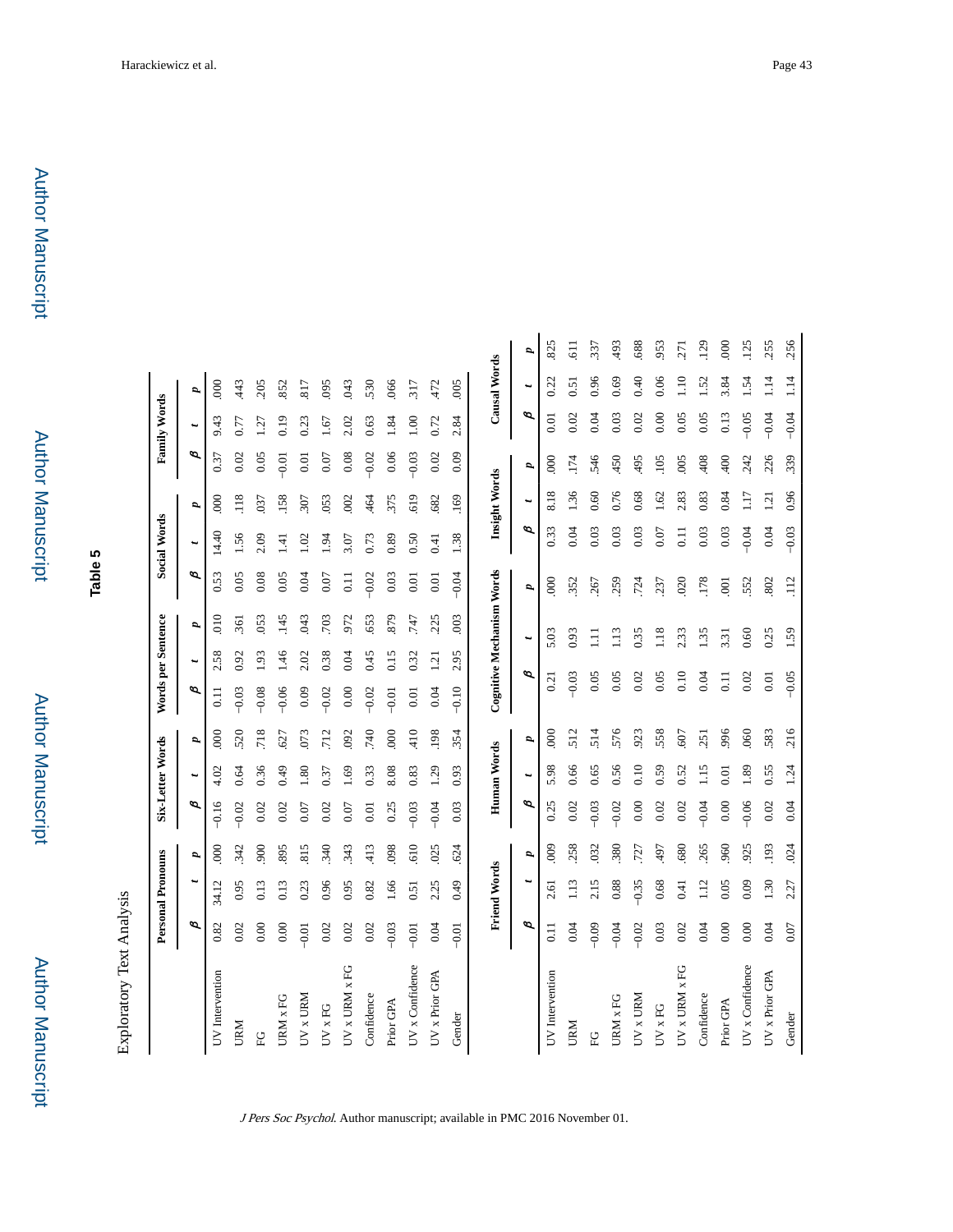# Author Manuscript**Author Manuscript**

# Author Manuscript**Author Manuscript**

*Note.*  $df = 1027$ . UV= Utility Value intervention condition (UV =+ 1, Control =-1), URM = Underrepresented Minority (URM =+1, Majority =-1), FG = First-generation (FG =+ 1, Continuing-generation =-1). Confidence = Confide Note. df = 1027. UV= Utility Value intervention condition condition condition (UVM = Underrepresented Minority (URM = +1, Majority = −1), FG = First-generation (FG =+ 1, Continuinggeneration = −1). Confidence = Confidence about performance. Gender (Female= +1, Male = −1).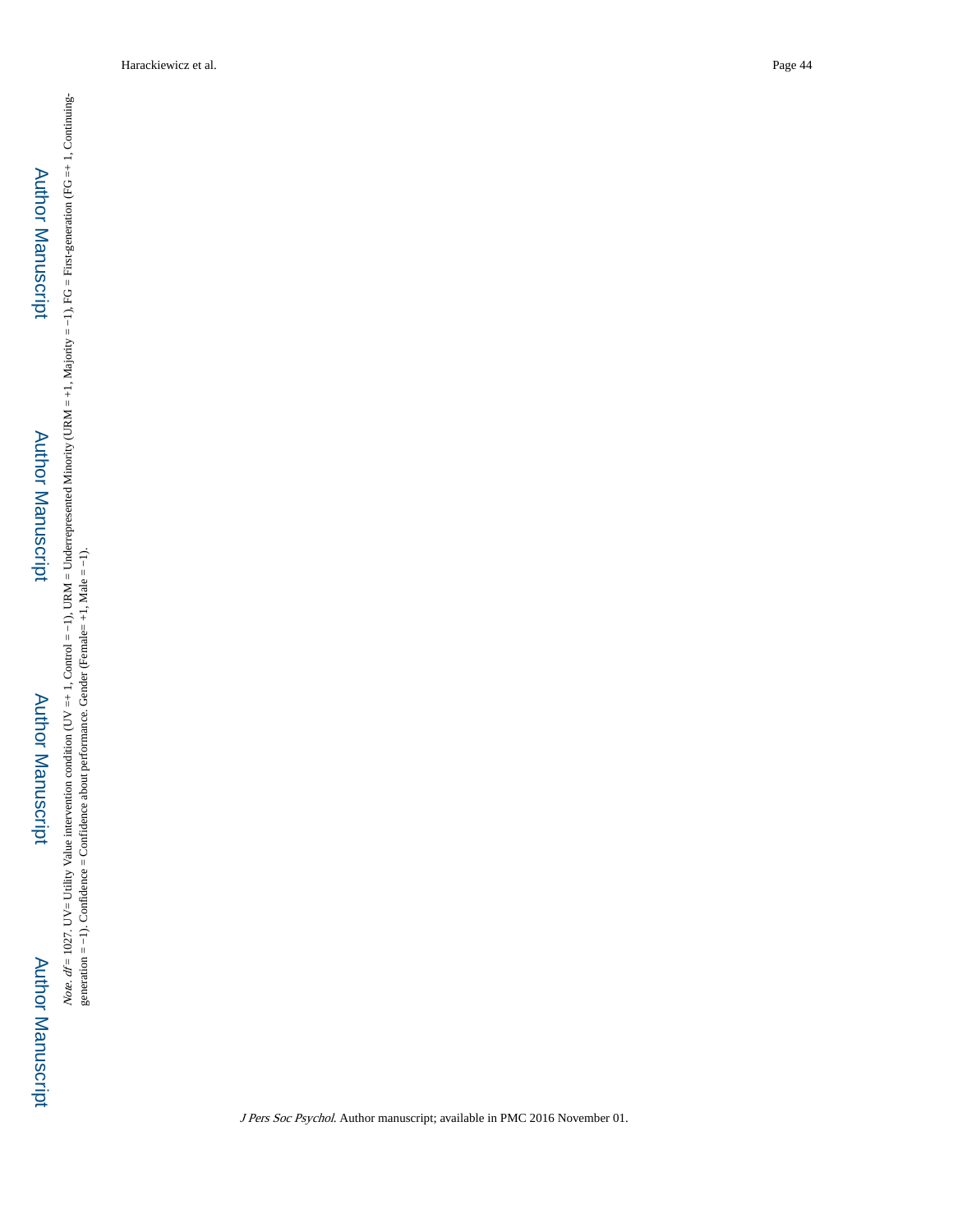## **Table 6**

Effects of the VA Intervention, the UV Intervention, URM Status, and FG Status on Biology Course Grade Effects of the VA Intervention, the UV Intervention, URM Status, and FG Status on Biology Course Grade

|                                      |         | HLM              |                  |         |              |                  |
|--------------------------------------|---------|------------------|------------------|---------|--------------|------------------|
|                                      | ř       | F(d)             | P,               | ø       | $t$ (df)     | d                |
| UV Intervention                      | 0.06    | 4.52 (1, 1017)   | 034              | 0.07    | 2.21 (1018)  | 027              |
| <b>URM</b>                           | $-0.14$ | 24.81 (1, 1016)  | 000              | $-0.13$ | 4.98 (1018)  | $\overline{000}$ |
| C <sub>L</sub>                       | $-0.03$ | 0.89(1, 1015)    | 346              | $-0.03$ | 0.89 (1018)  | 375              |
| URM x FG                             | 0.00    | 0.01(1, 1015)    | 943              | 0.00    | 0.02(1018)   | 983              |
| $UV \times URM$                      | 0.04    | 2.56 (1, 1013)   | $\overline{110}$ | 0.06    | 1.63 (1018)  | .103             |
| UV x FG                              | 0.01    | 0.13(1, 1016)    | 715              | 0.01    | 0.28(1018)   | .778             |
| $UV \times URM \times FG$            | 0.07    | 6.52 (1, 1013)   | $\overline{0}$   | 0.08    | 2.49 (1018)  | 013              |
| Confidence about Performance         | 0.12    | 36.86 (1, 1015)  | $\overline{000}$ | 0.16    | 6.16 (1018)  | $\overline{000}$ |
| Prior GPA                            | 0.44    | 452.68 (1, 1015) | 000              | 0.55    | 21.25 (1018) | 000              |
| UV x Confidence                      | 0.02    | 1.17(1, 1014)    | 280              | 0.03    | 1.15 (1018)  | 252              |
| UV x Prior GPA                       | $-0.04$ | 4.03 (1, 1017)   | 045              | $-0.05$ | 1.99 (1018)  | C <sub>7</sub>   |
| VA Intervention                      | $-0.01$ | 0.07(1, 1013)    | 788              | $-0.01$ | 0.25(1018)   | 801              |
| VA x URM                             | $-0.02$ | 0.36(1, 1015)    | 551              | $-0.02$ | 0.61 (1018)  | 539              |
| $\ensuremath{\text{VA}}\xspace$ x FG | $-0.05$ | 2.93 (1, 1013)   | .087             | $-0.06$ | 1.89 (1018)  | 072              |
| VA x URM x FG                        | $-0.04$ | 1015)<br>2.37(1, | .124             | $-0.05$ | 1.58 (1018)  | 115              |
| UV x VA                              | $-0.00$ | 0.00(1, 1014)    | 949              | $-0.00$ | 0.04(1018)   | 969              |
| UV x VA x URM                        | 0.02    | 0.44(1, 1014)    | 506              | 0.02    | 0.68 (1018)  | 498              |
| UV x VA x FG                         | 0.04    | 2.52 (1, 1014)   | $\overline{113}$ | 0.06    | 1.67 (1018)  | 096              |
| UV x VA x URM x FG                   | $0.01$  | 0.06(1, 1016)    | 808              | 0.01    | 0.29(1018)   | .772             |
| VA x Confidence                      | 0.01    | 0.31(1, 1014)    | 577              | 0.01    | 0.54(1018)   | 592              |
| VA x Prior GPA                       | $-0.00$ | 0.00(1, 1016)    | 950              | $-0.00$ | 0.12(1018)   | 907              |

J Pers Soc Psychol. Author manuscript; available in PMC 2016 November 01.